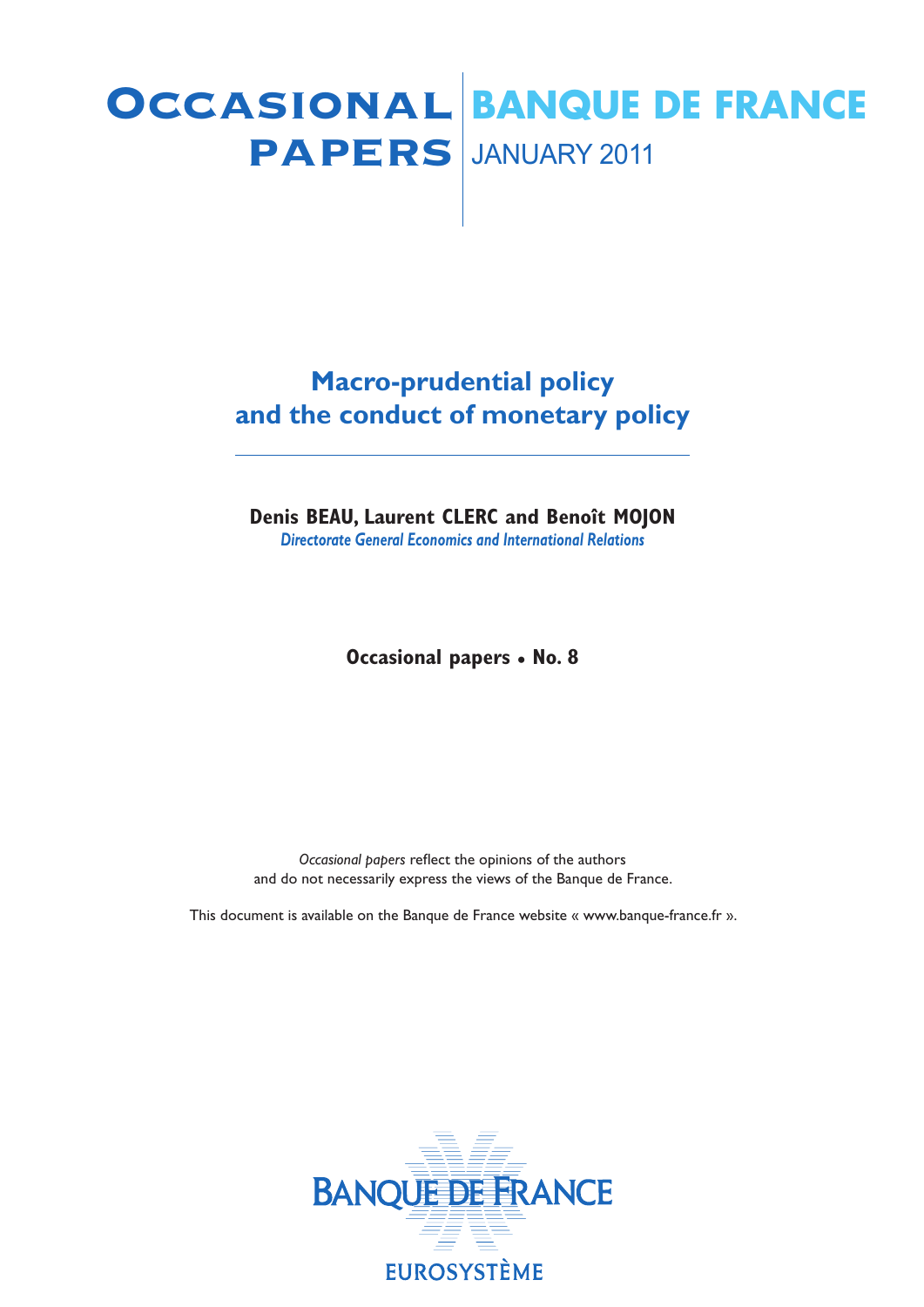# **Macro-prudential policy and the conduct of monetary policy**

### **Denis BEAU, Laurent CLERC and Benoît MOJON**

*Directorate General Economics and International Relations*

*In this paper, we analyse the interactions between monetary and macro-prudential policies and the circumstances under which such interactions call for their coordinated implementation. We start with a review of the interdependencies between monetary*  and macro-prudential policies. Then, we use a dynamic stochastic general equilibrium (DSGE) model incorporating financial *frictions, heterogeneous agents and housing, which is estimated for both the euro area and the United States (US) over the period 1985-2010, to identify the circumstances under which monetary and macro-prudential policies may have compounding, neutral or conflicting impacts on price stability. We compare inflation dynamics across four "policy regimes" depending on: (a)* the monetary policy objectives —that is, whether the policy instrument, the short-term interest rate factors in financial stability considerations by leaning against credit growth; and (b) the existence, or not, of an authority in charge of a financial stability *objective through the implementation of macro-prudential policies that can "lean against credit" without affecting the short-term interest rate.* 

*Our main results are: (1) under most circumstances, macro-prudential policies have a limited effect on inflation; (2) the policy regime impacts inflation dynamics mainly in the case of financial shocks (shocks to asset prices and credit); (3) under those circumstances, the best outcome in terms of price stability is achieved by combining an independent monetary policy strictly focused on price stability and an independent macro-prudential policy leaning against credit growth; (4) the performance of this policy regime, where monetary policy and macro-prudential policies have separate assignments in terms of objectives, is improved upon if monetary policy takes into account any macro-economic effects resulting from macro-prudential policies. Finally, we assess the extent to which the new institutional arrangements adopted in Europe or proposed in the United States and the United Kingdom (UK) would effectively facilitate coordination and information-sharing between the central bank and the macro-prudential authority. Indeed, as shown in our model-based simulation, the better informed the central bank about macro-prudential policy, the more likely it is to be able to preserve price stability.* 

Keywords: monetary policy, financial stability, macro-prudential policy, ESRB.

JEL codes: E51, E58, E37, G13, G18.

*NB*: This paper benefited from the efforts of several colleagues from the Banque de France Monetary Policy Division (POMONE). We are particularly grateful to Pamfili Antipa *and Eric Mengus. We are also grateful to Jean-Pierre Landau and Pierre Jaillet for comments and suggestions on earlier drafts. All remaining errors are ours.*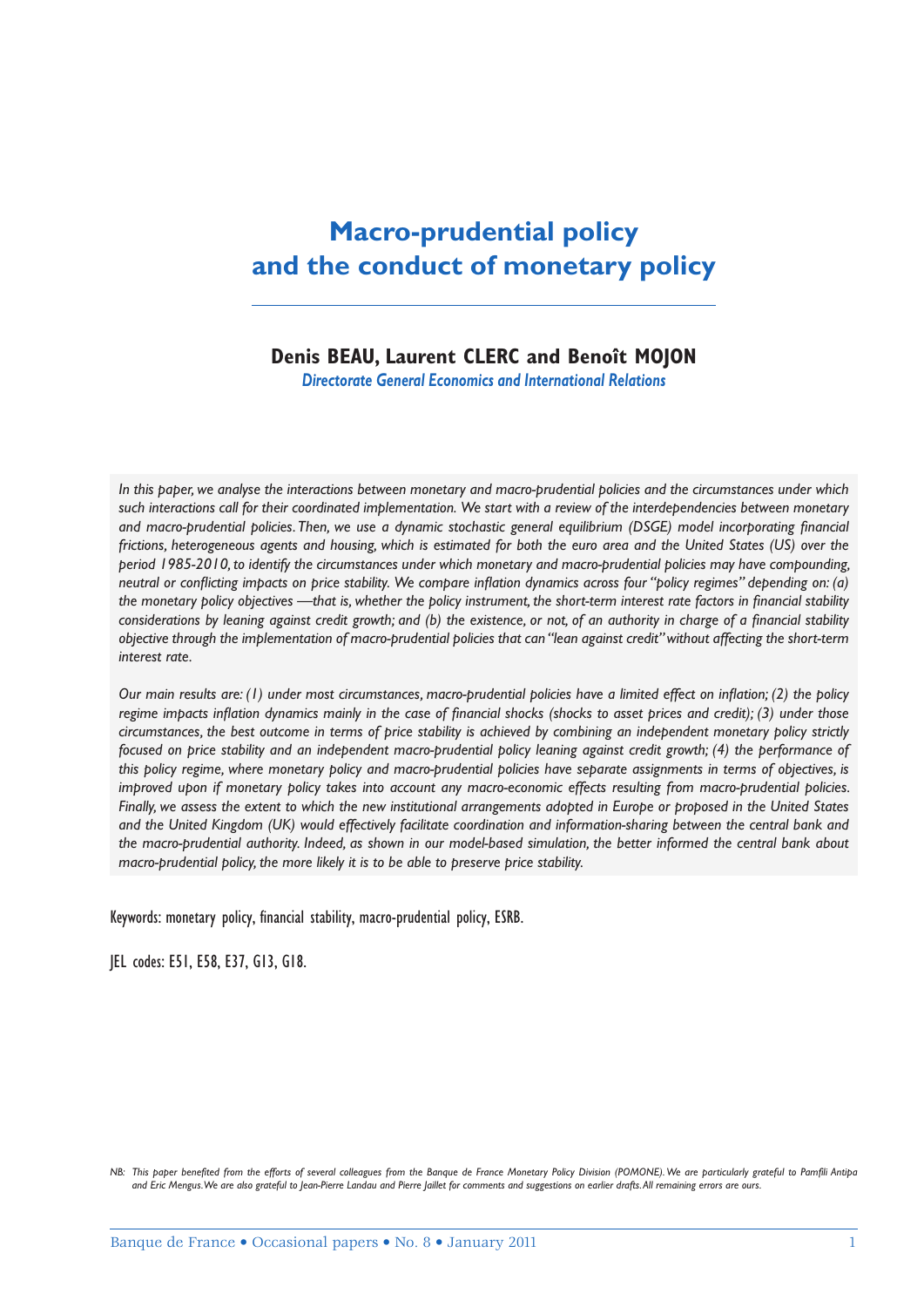The "Great Contraction" in global economic activity triggered by the financial crisis have shown the enormous costs that can result from an unstable financial system. Public authorities had to undertake extraordinary fisca enormous costs that can result from an unstable financial system. Public authorities had to undertake extraordinary fiscal and monetary measures in order to put the economy back on a growth path at the cost of paramount strains on public finances and extremely low short-term interest rates.

Such costs have triggered a wide-ranging review of financial-stability policies. An important outcome of such a review is the strengthening of policies and instruments focused on macro-financial stability, the so-called "macro-prudential policies".

The deployment of such policies may however raise important coordination issues with other stability-oriented policies, ranging from micro-prudential to monetary policies. Such coordination issues stem from the interdependencies between these policies, in terms of both objectives and transmission mechanisms.

The aim of this paper is to explore the coordination issues raised specifically by the cyclical effects of macro-prudential and monetary policies.<sup>1</sup> Under this perspective, we address the following three questions:

(1) Do the likely interactions between macro-prudential policies and monetary policy create a risk of conflicts in the pursuit of financial and price stability?

(2) Under what circumstances coordination in the implementation of such policies is advisable?

(3) How to best ensure the effectiveness of such coordination when it is needed?

The paper is organised as follows. In section 1, we discuss the possible interactions between macro-prudential and monetary policies, whereas in section 2, we present results from simulations conducted with DSGE models estimated based on both euro area and US data over the period 1985-2010. These simulations allow us to assess the circumstances under which macro-prudential and monetary policies may have compounding, neutral or conflicting outcomes on financial and price stability. We then investigate the most efficient policy mix under these circumstances. Finally, in section 3, we assess the extent to which the new institutional arrangements adopted in Europe, or proposed in the US and the UK, would facilitate coordination and information-sharing amongst the institutions involved.

# **1| The interactions between macro-prudential and monetary policies**  and the risk of conflicting impact on financial and price stability

### **1|1 The new role of macro-prudential policies**  in financial stability regulatory frameworks

The financial crisis has shown that neither market discipline nor regulation and supervision of the financial system's main components (i.e. institutions, markets and infrastructures) can prevent systemic risk, i.e. the risk that disruptions to financial services' activities may have serious negative consequences on the stability of the financial system as a whole, and therefore of the real economy.

The objective of macro-prudential policies are both preventing the build-up of systemic risk, and mitigating its impact on the economy. There are two dimensions to this: first, improving *the resilience of the financial system, by limiting the contagion effect due to "bank runs", asset fire sales and externalities phenomena, improving infrastructures and monitoring*  aggregate risk. Second, limiting the risk of spillovers of financial instability on the business cycle and the real economy. In this paper, we focus exclusively on this second dimension of *macro-prudential policies, which are the most likely to interfere with monetary policy's goal to stabilize prices.*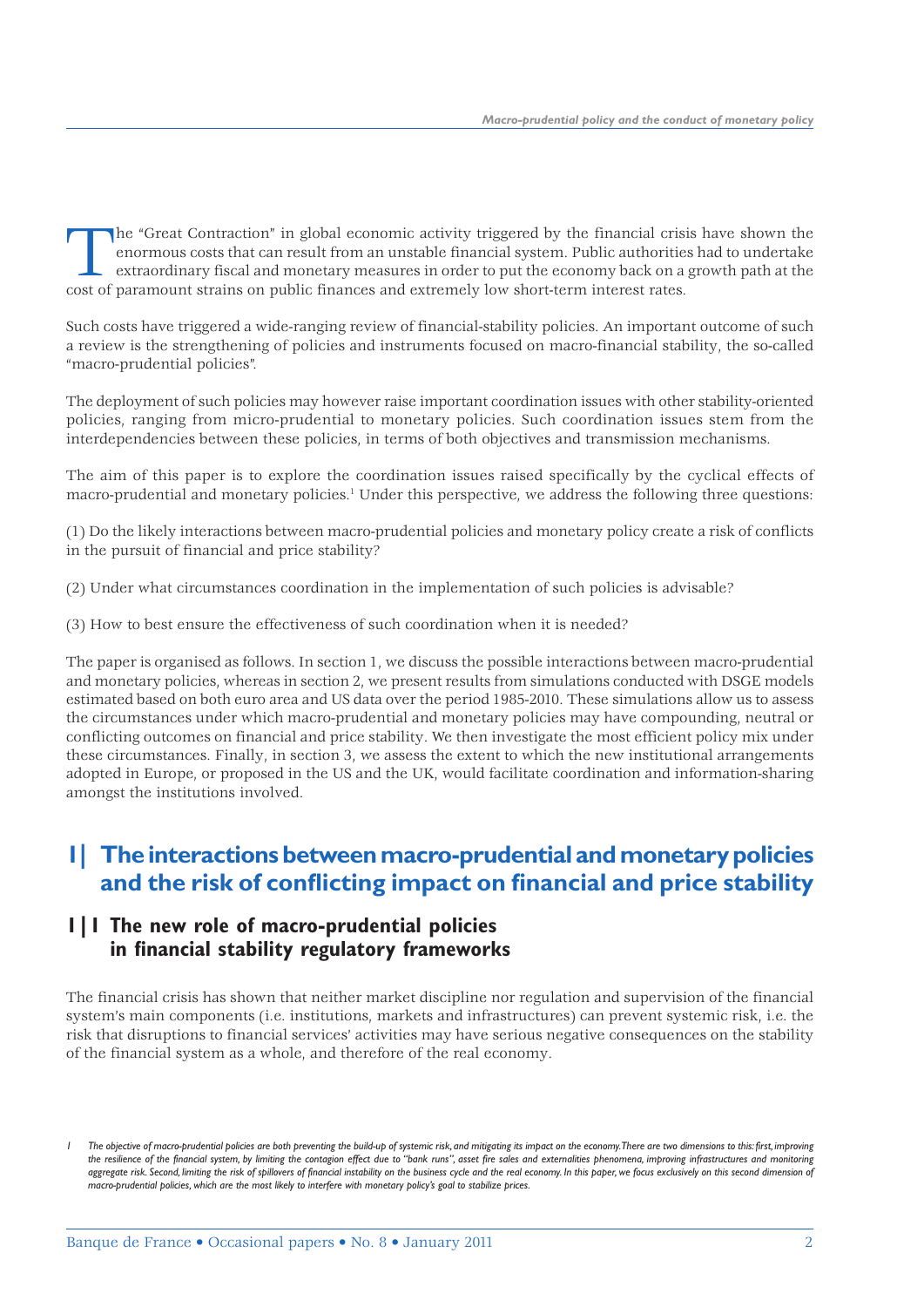In order to better limit the likelihood and impact of systemic risk, a reform of the international regulatory framework is underway. Its objective is to better guarantee the stability of the financial system as a whole, not just of components.<sup>2</sup> A key element of that reform, beyond strengthening the supervision of individual financial institutions, the oversight of key market infrastructures and the monitoring of the functioning of financial markets, is the strengthening of the role of so-called "macro-prudential" policies, namely policies that focus on the interactions between financial institutions, markets, infrastructure and the business cycle".<sup>3</sup>

In September 2010, the Basel Committee for Banking Supervision (BCBS) proposed an important step in the reform of the international regulatory framework. The G20 leaders endorsed such proposal at their Seoul summit in November 2010. Beyond significantly strengthening micro-prudential requirements in terms of capital, liquidity and leverage, the BCBS agreed on the introduction of a so-called "macro-prudential overlay",<sup>4</sup> which has two dimensions.

First, it seeks to reduce the banking system's tendency to amplify the ups and downs of the business cycle through the excessive credit supply and excessive credit cutbacks which typically arise in periods of financial exuberance and financial stress, respectively. Tools to be used to that effect notably include a capital conservation (which will prevent banks from making inappropriate distribution when their capital declines) and a countercyclical capital buffer (which will compel banks to increase their capital base during periods of excessive credit growth).

Second, it seeks to limit the transmission of shocks across the financial system. Tools to be used to that effect are still being debated, but they will most likely combine capital surcharge, bail-in debt and contingent capital for systemically important financial institutions (SIFIs).

# **1|2 The interdependencies between macro-prudential and monetary policies**

Macro-prudential and monetary policies pursue two different objectives, namely financial stability and price stability. Following the standard Tinbergen principle, two separate (sets of) instruments allow authorities to implement the two policies. Turning to the allocation of instruments to objectives, the Poole (1970) principle of comparative efficiency provides the natural analytical benchmark. There is a broad consensus that monetary policy tools (e.g. central bank money supply conditions) are the natural ones for pursuing price stability. Additional tools, such as time-varying countercyclical capital requirements, should be used to implement macro-prudential policies that will help to preserve financial stability. This is consistent with the "principle of effective market classification" made popular by R. Mundell (1962) according to which "policies should be paired with the objectives on which they have the most influence."

In principle, such an allocation of policy instruments to the two objectives would limit the need of policy coordination. In practice, however, having two separate sets of instruments may not necessarily prevent situations in which they interact, and may therefore have compounding or conflicting effects on the objectives they pursue. Moreover, the literature also points out that fully optimal policy would call for coordination when spillovers are large enough.

In this paper we take the view that the implementation of macro-prudential policies will at the very least impact upon, and therefore alter, the transmission mechanism of monetary policy. The main reason for this

*<sup>2</sup> See H. Hannoun: "Towards a global financial stability framework" 45th SEACEN Governors' Conference, 26-27 February 2010.*

*<sup>3</sup> See Comity on the Global Financial System (CGFS) "Macro-prudential instruments and frameworks: a stocktaking of issues and experiences" May 2010.*

*<sup>4</sup> See N. Wellink "A new regulatory landscape", 16th International Conference of Banking Supervisors, 22 September 2010.*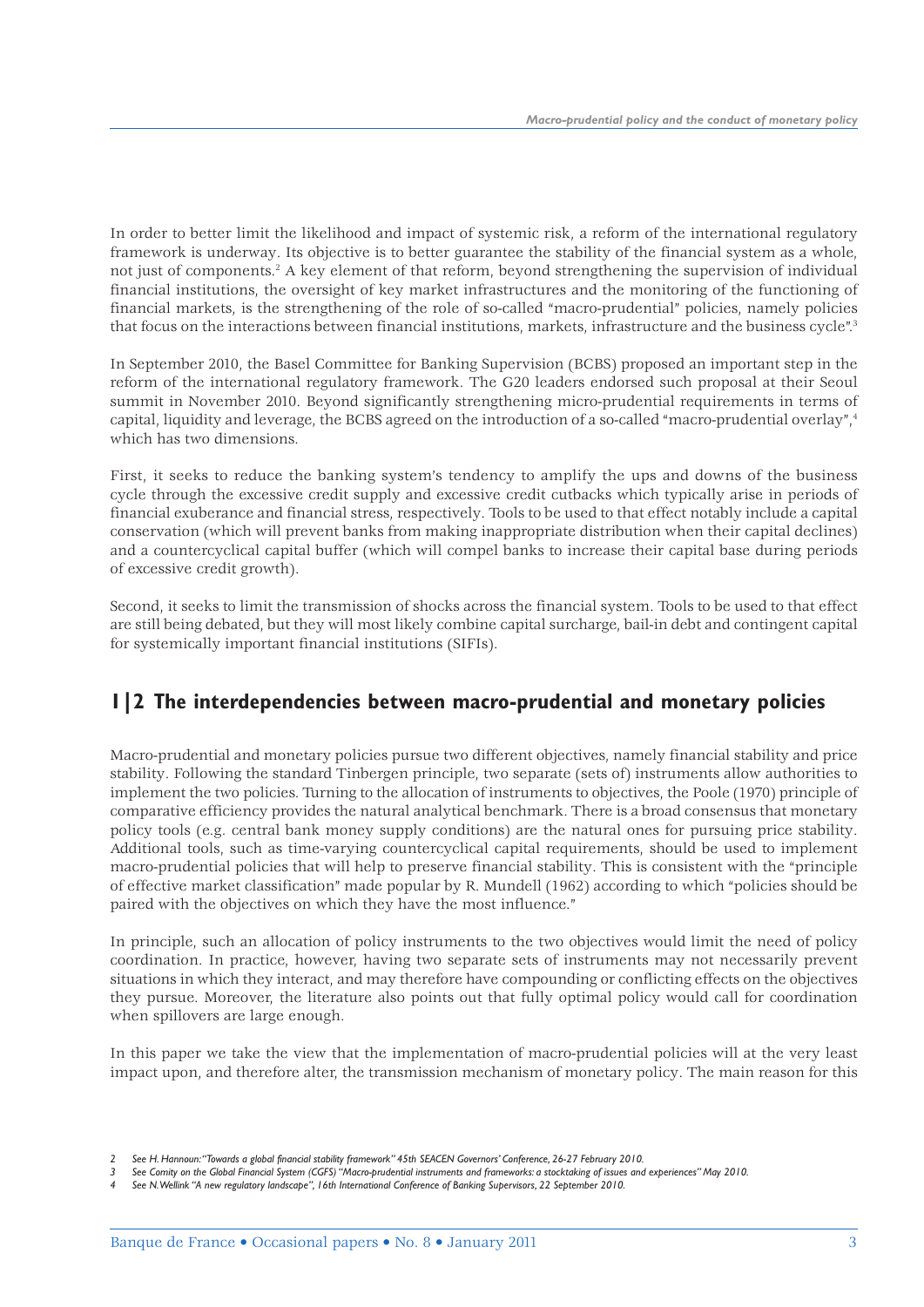| <b>Vulnerability</b>     |                                            | <b>Financial system component</b> | <b>Envisaged macro-prudential tool</b>                                                                                 | <b>Transmission channels</b>                                |  |
|--------------------------|--------------------------------------------|-----------------------------------|------------------------------------------------------------------------------------------------------------------------|-------------------------------------------------------------|--|
| Leverage                 | <b>Balance</b> sheet<br>Bank/deposit taker |                                   | • Capital ratio<br>• Risk weights<br>• Provisioning<br>• Profit distribution restrictions<br>• Credit growth cap       | <b>Bank lending</b><br>Broad credit<br><b>Balance sheet</b> |  |
|                          |                                            | Lending contract                  | • LTV cap<br>• Debt service/income cap<br>• Maturity cap                                                               | <b>Bank lending</b>                                         |  |
|                          | Non-bank investor                          |                                   |                                                                                                                        |                                                             |  |
|                          | Securities market                          |                                   | • Margin/haircut limits                                                                                                | Collateral                                                  |  |
|                          | Financial infrastructure                   |                                   |                                                                                                                        |                                                             |  |
| Liquidity or market risk | Bank/deposit taker                         | <b>Balance sheet</b>              | • Liquidity/reserve requirements<br>• FX lending restrictions<br>• Currency mismatch limit<br>• Open FX position limit | <b>Bank lending</b><br><b>Balance sheet</b>                 |  |
|                          |                                            | Lending contract                  | • Valuation rules                                                                                                      | <b>Balance sheet</b><br>Collateral                          |  |
|                          | Non-bank investor                          |                                   | • Local currency or FX reserve<br>requirements                                                                         | <b>Balance sheet</b>                                        |  |
|                          | Securities market                          |                                   | • Central banks balance sheet<br>operations                                                                            | Collateral<br>Portfolio                                     |  |
|                          | Financial infrastructure                   |                                   | • Exchange trading                                                                                                     |                                                             |  |
| Inter-connectedness      | Bank/deposit taker                         | <b>Balance sheet</b>              | • Capital surcharge for SIFIs                                                                                          | <b>Bank lending</b>                                         |  |
|                          |                                            | Lending contract                  |                                                                                                                        |                                                             |  |
|                          | Non-bank investor                          |                                   |                                                                                                                        |                                                             |  |
|                          | Securities market                          |                                   |                                                                                                                        |                                                             |  |
|                          | Financial infrastructure                   |                                   | • Central counterparty                                                                                                 | Interest rate                                               |  |

*Source: CGFS (2010) and Banque de France*

is that macro-prudential policies will (partly) work through the very same transmission channels as monetary policy, the most likely being the bank lending and the balance sheet channels (see Table 1 for an overview), and, exactly as monetary policy, are intended to modify private agents' behaviour.

The likelihood of an interaction between macro-prudential and monetary policies originates from the focus of macro-prudential policies —on monetary and financial institutions.<sup>5</sup> These institutions turn out to be central banks' counterparts in their provision of liquidity to the economy.

# **2|3 The risks of conflicting interactions**

Whether macro-prudential and monetary policies may have complementary, conflicting or independent outcomes on financial and price stability will depend on the type and diffusion of supply and demand imbalances across the financial system and the real economy (see Table 2 below).

*<sup>5</sup> The scope of macro-prudential policies should in principle be broad as regulations currently under preparation shall make the new regulatory agencies responsible for the macro-prudential oversight of all types of financial intermediaries, including the shadow banking system, markets, products and infrastructures. However, collecting comprehensive information and*  assessing the financial risk on all these dimensions may prove challenging. By focusing on the regulated sector, but monitoring the links between the regulated and the unregulated parts of the financial system, through contingent credit lines, franchises, out-of-balance sheet movements or agreements etc., the macro-prudential authority should be an effective *lever on the whole financial system.*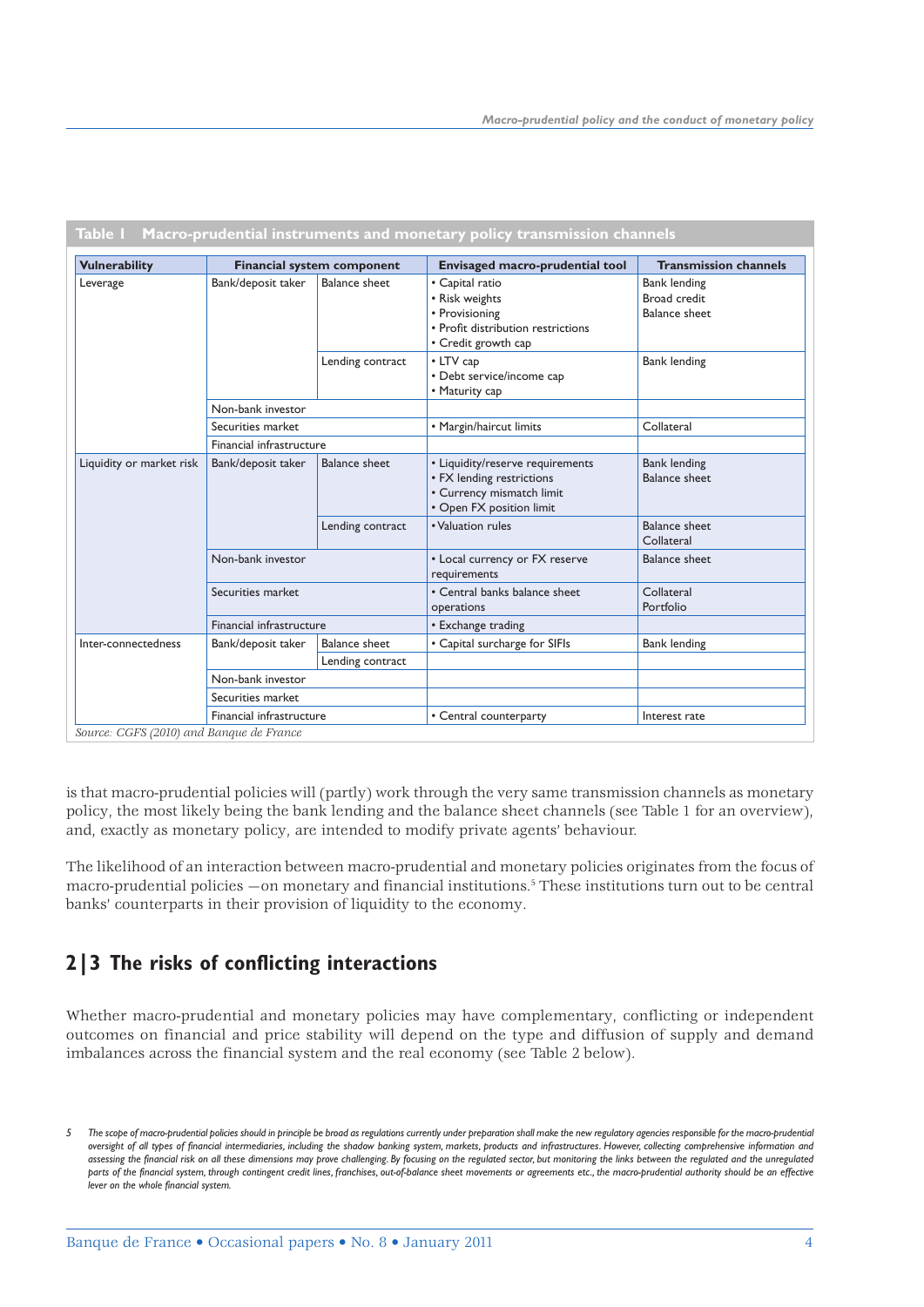| Table 2 Likely instances of conflicts between monetary and macro-prudential policies |                        |                           |                        |  |  |  |  |
|--------------------------------------------------------------------------------------|------------------------|---------------------------|------------------------|--|--|--|--|
|                                                                                      | Inflation above target | Inflation close to target | Inflation below target |  |  |  |  |
| Financial exuberance (boom)                                                          | Complementary          | Independent               | Conflicting            |  |  |  |  |
| No imbalance                                                                         | Independent            | Independent               | Independent            |  |  |  |  |
| <b>Financial deflation (bust)</b>                                                    | Conflicting            | Independent               | Complementary          |  |  |  |  |

A typical example of a conflicting impact would be a situation in which an asset bubble has been identified, while there are strong risks to price stability on the downside. In other words, supply and demand are misaligned in both the financial system and the real economy, but in opposite directions. In that case, macro-prudential policy should aim at restricting credit and liquidity growth, but this could lead to an undesired contraction in aggregate activity, and to increased downside risks to price stability. The macro-prudential policy would then contribute positively to meet the financial stability objective, but would have an adverse impact on the price stability objective, calling for a policy response, possibly a loosening of the monetary policy stance.

Such a loosening of the monetary policy stance, however, may in turn have an adverse impact on the financial stability objective. Lower interest rates could indeed contribute to the build-up of financial imbalances via the so-called 'risk-taking' channel.<sup>6</sup> Simply put, very low interest rates may create incentives, for banks, to take on more risk, through the interplay of various channels including asset substitution, search for yield, pro-cyclical leverage and risk shifting<sup>7</sup>, when banks operate under asymmetric information and limited liability.

Recent research has provided empirical evidence in favour of existence of such a channel. It has been documented,8 for example, how market-based measures of banks' risks as perceived by financial market participants tend to react positively to changes in interest rates, so that a lower interest rate leads investors to perceive banks as comparatively less risky. By the same token, several papers<sup>9</sup> have shown that credit standards are correlated with the level of interest rates: lower interest rates, in particular, imply lower credit standards including to customers who are perceived as representing a higher credit risk. Research carried out at the Banque de France<sup>10</sup> has shown that, when the regulatory environment is not transparent, a decrease in the level of the real interest rate increases banks' risk-taking behaviour, partly because it may facilitate the under-pricing of risks which is typical when asset prices rise.

An alternative channel through which low rates may contribute to the building up of financial imbalances originates from central banks' ultimate focus on goods and services' prices rather than on asset prices. During the pre-subprime crisis period, characterized by big supply shocks originating from the integration of large developing countries into the global economy, the resulting disinflationary pressures induced central banks to keep nominal interest rates at historically low levels, which, with the benefit of hindsight, may have contributed to excessive credit growth, with the resulting creation of asset price bubbles. $11$ 

Overall, Mundell's separate-assignment principle to formulating monetary and macro-prudential policies should therefore not be understood as necessarily implying that coordination is not needed. On the contrary, it should lead to the conclusion that monetary policy decisions need to take into account the macroeconomic effects of macro-prudential policies and vice versa.12 In section 3 we resort to estimated DSGE models to illustrate this point.

- *8 See Altunbas, Gambacorta and Marques (2010).*
- *9 See Vasso et al. (2008) and Ciccarelli, Maddaloni and Peydro (2009).*

*11 See Taylor (2009) and Obstfeld and Rogoff (2009).*

*<sup>6</sup> See Rajan (2006) and Borio and Zhu (2008).*

*<sup>7</sup> See De Nicolo, et al. (2010).*

*<sup>10</sup> See Dubecq, Mojon and Ragot (2010).*

*<sup>12</sup> See Yellen J. L. (2010): "Macro-prudential supervision and monetary policy in the post-crisis world", Remarks at the Annual Meeting of the National Association for Business Economics, October, 11.*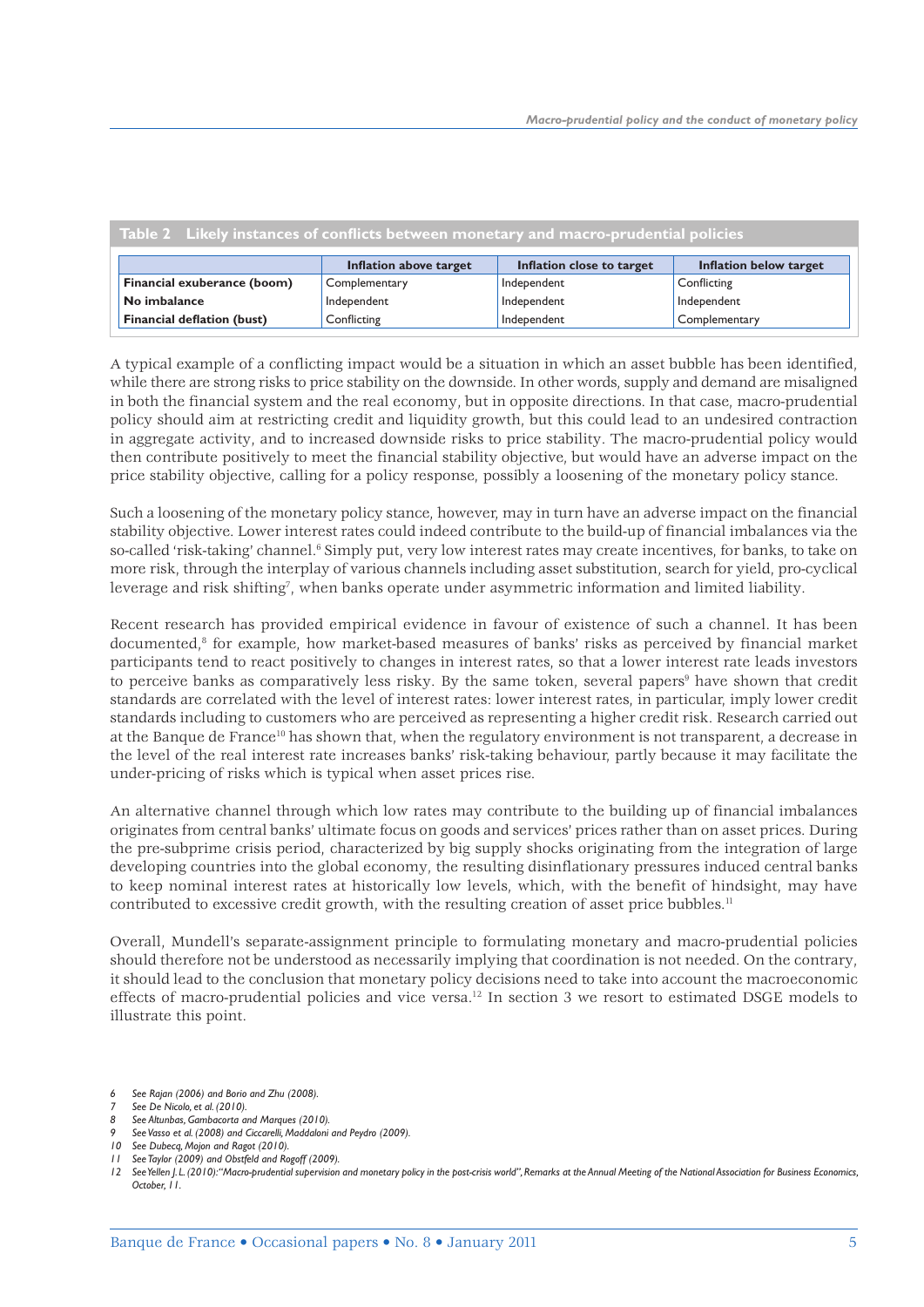# **2| Lessons from model-based simulations**

In this section we use model-based simulations to identify the circumstances under which macro-prudential and monetary policies may have compounding, neutral or even conflicting outcomes on financial and price stability. We investigate the most efficient policy mix under such circumstances.

### **2|1 The approach followed and the characteristics of the models used**

#### **A literature review**

Economists typically use General Equilibrium models to assess the relative merits of alternative economic policies. In macroeconomics, these models are the most widely used analytical tools to describe the effects of alternative monetary policies on the business cycle and inflation. In this context, the decisions of consumers and firms can be described as deriving from intra-temporal and inter-temporal maximization of their utility and profits given their preferences and the state of technology.

Usual assumptions are that households supply labour and allocate their income into consumption and investment within period and over time, while firms combine labour and capital into output. In addition, it is typically assumed that all prices and wages cannot be reset every period (prices and wages are sticky) because of nominal rigidities. Such rigidities open the way to the non-neutrality of monetary policy. The most attractive feature of such models is that their behavioural patterns are independent of government policies. They can therefore be used in order to compare alternative monetary policies, or their interplay with macro-prudential policies.

These models, however, have several drawbacks (see Appendix III for a comprehensive review). Their dynamic properties, and therefore the relative performance of alternative policies, depend on parameters, the estimates of which remain largely uncertain. More to the point of this paper, only recently have these models imbedded a description of the financial sector (see Appendix I for a survey of this literature).

This is usually done in the following way. Credit is modelled as a determinant of either physical capital accumulation or housing investment because of the existence of some form of asymmetric information. Hence, borrowers can issue credit only up to the value of their collateral (see Bernanke, Gertler and Gilchrist, 1999 or Iacoviello, 2005).13 The availability and the cost of credit can influence aggregate demand, the output gap and inflation. One can therefore use such models to analyze how the cyclical component of macro-prudential policies, which are expected to mainly consist of leaning against credit developments, impact upon business-cycle dynamics, and therefore price stability.

As of today, only very few papers<sup>14</sup> propose a formal assessment of the effects of macro-prudential policies on price stability. In a recent contribution, N'Diaye (2009) shows that raising capital requirements during periods of economic boom can dampen the financial accelerator mechanism. Hence, macro-prudential policies may facilitate the stabilization of inflation, and hence the task of the monetary policy authority. This conclusion, however, may not hold under all types of economic circumstances. If the economy is predominantly driven by shocks that move inflation and credit in opposite directions, then policies that aim at stabilizing credit may in turn destabilize inflation.

*<sup>13</sup> Recent contributions investigate more extensively the role of the financial structure, including a focus on bank capital (Dib, 2010; Meh and Moran, 2010a; Angelini, Neri and Panetta, 2010, and references therein. See also Curdia and Woodford (2010); de Fiore and Tristani (2009); Gertler and Karadi (2009); Gertler, Kiyotaki and Queralto (2010).*

*<sup>14</sup> Most contributions are recent if not very recent. See Kannan, Rabanal and Scott (2009), N'Diaye( 2009), Angeloni and Faia (2010), Gerali et al. (2009), Angelini, Neri and Panetta (2010),*  Gertler, Kiyotaki and Queralto (2010), Cecchetti and Kohler (2010), and Antipa, Mengus and Mojon (2010). See also Kashyap and Stein (2010), Fahr S., Rostagno, Smets F. *and Tristani O. (2010).*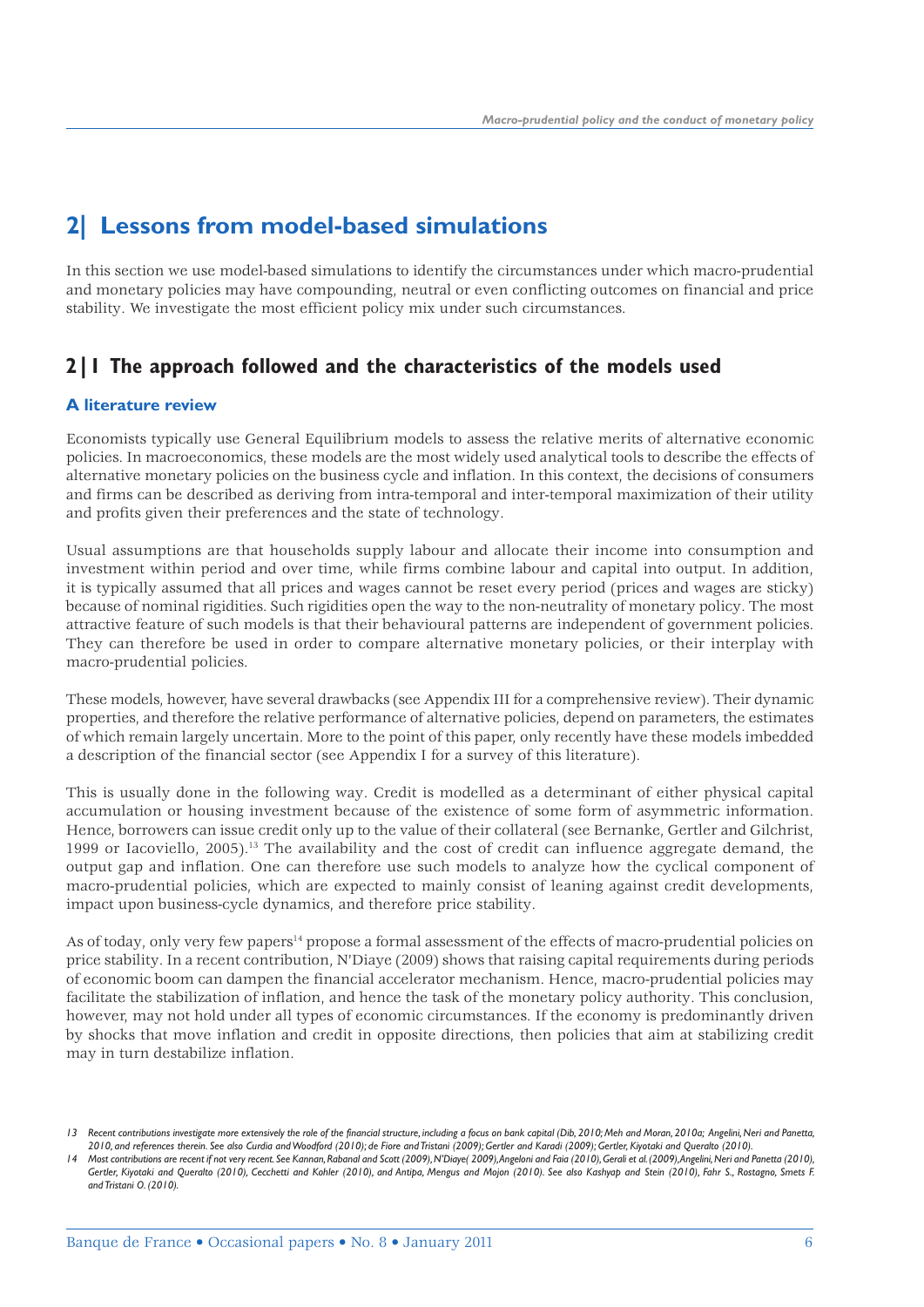#### *BOX 1*

#### *Leaning against the wind? Long-standing debate and views*

The considerations of the role played by monetary policy in contributing to a financial stability objective echo a long standing *debate on the desirability and feasibility of a policy response to asset price bubbles. With respect to the desirability of an active role, some among the proponents of "benign neglect" question public authorities' legitimacy assessing the fundamental value of asset prices, mainly because, unlike investors, such authorities are not risking their own money. The market would efficiently keep asset prices in line with, or at least not too far from, their fundamental value. Modifying the stance of monetary in response to*  asset prices may therefore impair market efficiency.

*Turning to feasibility, some (e.g. Bernanke and Gertler, 1999) argue in a relatively recent occurrence of this debate, at the time*  of the dot-com bubble, that monetary policy should respond to asset prices only to the extent that influence expected inflation. The authors claim that the effects of asset price fluctuations on price inflation are too irregular for monetary policy to lean *against them. Alan Greenspan, then Chairman of the Fed (2002), argued that asset price bubbles could be detected only ex post, after asset prices have collapsed. Monetary policy should therefore lean against the wind only in this downward phase of asset price cycles, in order to prevent their defl ationary consequences. This doctrine came to be known as the "Greenspan put", in the sense that speculators could expect the support of the Fed, in the form of lower interest rates, if asset prices were to collapse.*

*On the opposite side of the trenches, over the past decade, several authors have contended that monetary policy should lean against the wind ex ante. Cecchetti, Genberg, Lipsky and Wadhwani (2000) show that allowing the policy instrument to react to asset prices will reduce the likelihood of asset price misalignments, and the associated risks to economic stability. Goodhart and Hofmann (2002) argue that monetary policy should stabilize the purchasing power of money not only vis-à-vis the price of the current consumer basket, but also with respect to any asset that can be purchased with money. Borio and Lowe (2002) argue*  that a monetary policy response to financial imbalances as they build up may be both possible and appropriate under certain circumstances. Finally, Bean (2003) contends that a forward-looking flexible inflation targeting central bank should take into *consideration long run effects of bubbles and financial imbalances in the setting of current interest rates.* 

The current crisis has clearly shaken the efficient market hypothesis, which was one of the key intellectual rationales behind the *benign-neglect position. The other arguments in favour of benign neglect, however, cannot be easily dismissed. First, identifying*  financial imbalances in real time remains a very difficult task. Second, changes in the monetary policy instrument, i.e. the level of short-term interest rates, may either have little impact on financial imbalances, or be very costly in terms of the price stability *objective.*

Concerning the identification of financial imbalances in real time, the main argument advanced by the proponents of the benign-neglect position is that a monetary policy response to perceived financial imbalances could be desirable only if central banks were better informed than the private sector about the 'fundamental price' on financial markets, which is unlikely to be the case in practice. Although the consensus remains that identifying financial imbalances is indeed a very difficult task, this argument has been challenged on two main grounds. First, central banks' ability to spot financial imbalances might have been *underestimated. In particular, new real-time indicators of costly asset-price booms and busts have recently been developed, based on historical correlations, and should perhaps be given their chance (see Borgy, Clerc and Renne, 2009, for a recent contribution). In any case, the central bank's degree of uncertainty about the size of possible financial imbalances may be of the same order of magnitude as its degree of uncertainty about, say, the size of the output gap. Given that central banks routinely estimate the latter to assess risks to price stability, why should they not estimate the former?*

Second, the notion that the central bank should know more than the private sector about the 'fundamental price' on financial *markets may not be a necessary condition for the desirability of a monetary policy response to perceived financial imbalances. Indeed, such a response might be desirable, even when this condition is not met, because of the existence of an externality that*  the private sector may fail to internalize. For instance, private banks' view on the existence of financial imbalances may be biased *because of their gain from risk shifting, while central banks should at least have neutral incentives in identifying and reacting to*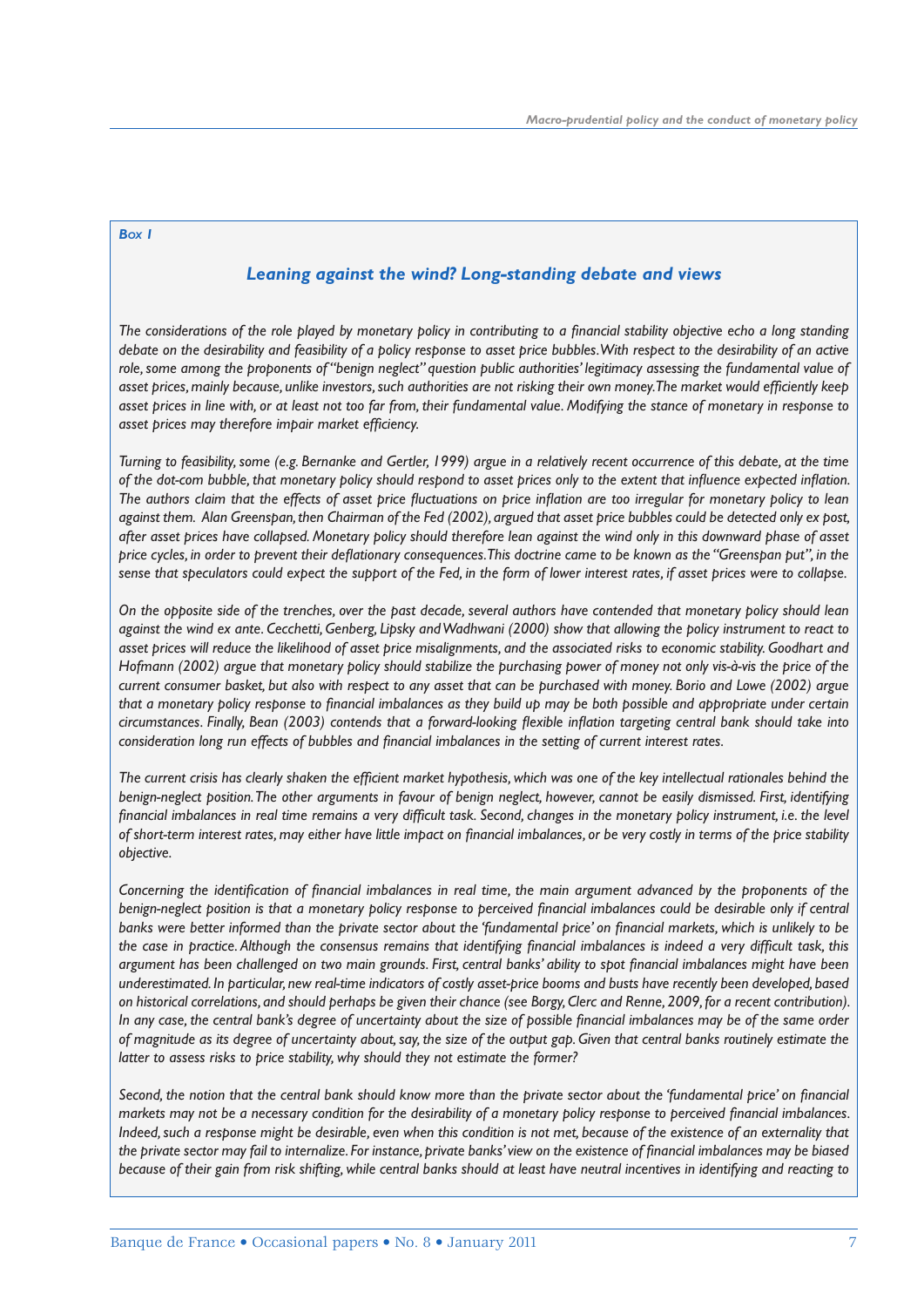financial imbalances. The central bank's intervention may also be desirable, even when it is less informed than the private sector, because it may stop an ex-ante welfare-detrimental herd behaviour on financial markets (see Loisel, Pommeret and Portier, 2009).

*Concerning the effectiveness of monetary policy in leaning against the wind, it is commonly thought that having further but marginally tightened the monetary policy stance, say having set interest rates one percent higher than they actually were between 2002 and 2005, would have had little effects on investors (who levered their real estate investment to chase 10% per annum*  increases in real estate prices) and could have resulted in a significantly lower path for growth and inflation. Indeed, although the ineffectiveness of monetary policy in leaning against the wind has been questioned at the margin in the recent literature,<sup>1</sup> *the consensus remains today that some other policy tools, namely macro-prudential policy tools, should be much more effective in taming financial imbalances and less distortive for growth and inflation than policy interest rates.* 

Several possible mechanisms by which a modest interest-rate hike might still affect financial imbalances have been described in the recent literature. In particular, this may occur *because of the high degree of leverage of the private sector (Adrian and Shin, 2010), because the hike credibly signals the central bank's view on the fundamentals (Hoerova, Monnet and Temzelides, 2009), or because fi nancial imbalances are due to a fragile informational cascade or herd behavior (Loisel, Pommeret and Portier, 2009).*

We describe such mechanisms in models that have been estimated over the period 1985-2010 for both the euro area and the US (see Appendix II for a description of the model). These estimates provide a first assessment of the circumstances under which the pursuit of price and financial stability may be conflicting. We focus in particular on the response of inflation to the typical shocks that have driven the business cycle on both side of the Atlantic over the last 25 years, as captured by our estimates.

We then consider whether alternative policy regimes influence dynamics under these "typical economic circumstances". We focus our analysis on four archetypical policy regimes:

**i** A "plain vanilla" Taylor rule: this is the benchmark case where the monetary policy instrument, i.e. the short-term interest rate, follows a standard Taylor rule and is assigned the sole objective of price stability. According to this rule, the short-term nominal interest rate increases in reaction to both the inflation and the output gap.

**ii** "Lean against the financial wind" or "augmented" Taylor rule: under this regime, monetary policy leans against financial winds, i.e. the Taylor rule is augmented with an argument whereby the short-term nominal interest rate increases with credit growth.

**iii** Independent macro-prudential policy: the two authorities conduct their policies separately and independently (i.e. non cooperatively), focusing on their respective objective.

**iv** Finally, we consider a fourth policy regime in which the central bank factors in credit developments in its interest rate decision, that is, it follows an "augmented" Taylor rule, while an independent macro-prudential authority leans separately against the wind.

| Table 3 Policy rules and variables' weights in the 4 regimes used for the simulations |                                |                                                                       |            |               |        |  |  |  |  |  |
|---------------------------------------------------------------------------------------|--------------------------------|-----------------------------------------------------------------------|------------|---------------|--------|--|--|--|--|--|
|                                                                                       |                                | Monetary policy (Interest rate, Taylor type) rule<br>Macro-prudential |            |               |        |  |  |  |  |  |
|                                                                                       | <b>Lagged Interest</b><br>rate | <b>Inflation</b>                                                      | <b>GDP</b> | <b>Credit</b> | policy |  |  |  |  |  |
| i Plain vanilla Taylor rule                                                           | 0.75                           | .50                                                                   | 0.50       | 0.00          | none   |  |  |  |  |  |
| ii Augmented Taylor rule                                                              | 0.75                           | .50                                                                   | 0.50       | 0.50          | none   |  |  |  |  |  |
| iii PTR + macro-prudential                                                            | 0.75                           | .50                                                                   | 0.50       | 0.00          | 0.50   |  |  |  |  |  |
| vi ATR + macro-prudential                                                             | 0.75                           | .50                                                                   | 0.50       | 0.50          | 0.50   |  |  |  |  |  |

**Table 3 Policy rules and variables' weights in the 4 regimes used for the simulations**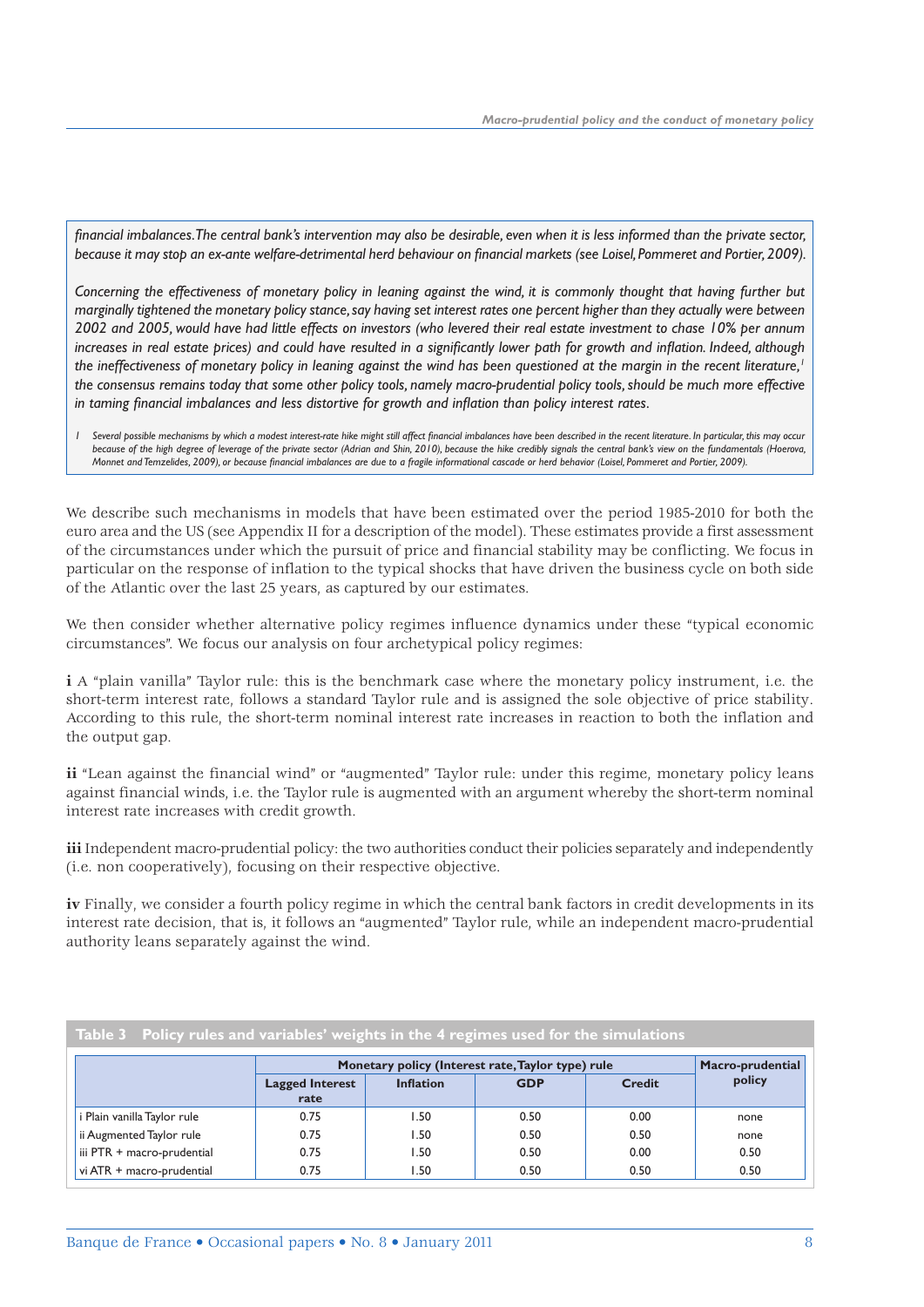We assume that the purpose of macro-prudential policy consists mainly in "leaning against the financial winds."<sup>15, 16</sup> Therefore, a macro-prudential rule involved in these third and fourth regimes specifies how a macro-prudential instrument leans against nominal credit growth. In our model, this takes the form of policy makers' ability to influence the loan-to-value ratio which enters the collateral constraint of impatient households and entrepreneurs. From a macro-economic perspective, this is equivalent to limiting the amplitude of the deviation of aggregate credit from its steady-state value. It is indeed likely that the forthcoming macro-prudential policy could take the form of "leaning against credit", or implicitly lead to such an effect.17 Such an outcome might result from the recourse to several instruments currently under discussion for macro-prudential policies. For instance, regulations requiring that banks set aside more capital as asset prices rise would raise the interest rate margin that banks have to charge on loans over their funding costs. Other instruments may contribute to this purpose, including dynamic provisioning, pro-cyclical capital or liquidity requirements, and taxation of credit or of maturity transformation.18 We abstract from the discussion of the most appropriate instruments to lean against credit altogether, in order to focus instead on the macro-economic effects of such stabilisation policies.

### **2|2 A typology of shocks and their effects on price stability**

There exists a broad consensus that policies aimed at price and financial stability ought to be mutually reinforcing following shocks that move aggregate demand, including credit supply shocks. On the other hand, the effects on inflation of these two objectives may be conflicting following shocks to productivity.19 Indeed, a persistent increase in productivity can stimulate demand for houses because economic agents anticipate an increase in their future income and, provided some inertia of real wages, reduce both unit labour costs and inflation. To some extent, this corresponds to the situation of many OECD countries in the run up to the sub-prime crisis. Credit growth was very dynamic, growing much faster than GDP while inflation remained low and stable. Arguably, if inflation is indeed a monetary phenomenon, macro-prudential policies that would have slowed credit and money growth could have had the side effect of pushing inflation rates below the inflation objectives of monetary authorities, if not to negative values. Such policies could hence have put a threat on the anchoring of inflation expectations close to the level of the inflation objective of central banks.<sup>20</sup>

We use the estimated models in order to illustrate situations in which monetary and macro-prudential policies may either neutralize or reinforce each other. The behavioural parameters and the stochastic structure (i.e. the relative importance of shocks) are estimated over the period 1985-2010. We then compare the dynamics of economic variables across the four policy regimes listed above.

For this first simulation exercise we consider standard coefficients for the Taylor rule (see Table 3). The short-term nominal interest rate reacts with coefficient  $\gamma_{\pi} = 1.5$  to the inflation gap and with coefficient  $\gamma_y = 0.5$  to the output gap. In regime 2, the short-term nominal interest rate also increases by 0.5% for a 1% increase in the growth rate of nominal credit.

In regimes 3 and 4 we also set, equally arbitrarily, the coefficient  $\tau$ , capturing the strength with which authorities weight on credit growth by lowering the loan–to-value ratio, to 0.5. In regime 3 the monetary policy instrument is set following a standard Taylor rule, while in regime 4 it is an augmented Taylor rule similar to the one introduced in regime 2.

*<sup>15</sup> See footnote 1.*

<sup>16</sup> Gertler, Kiyotaki and Queralto (2010) focus instead on the contrasting effects of subsidizing the issuance of external equity ex ante, which increases the resilience of the banking system in the event of the crisis, and the time varying threat of no public intervention in times of crisis, which increases risk-taking by the banking system as in Farhi and Tirole (2010). *17 Alessi and Detken (2009) show that persistent deviations of the credit/GDP ratio from its trend (which is akin to our steady state level of credit) is a robust leading indicator of costly* 

*bust in the financial and the real cycles. See also Borgy, Clerc and Renne (2009) for a comprehensive analysis of early warning indicators of financial crises-led recessions.*

*<sup>18</sup> A presentation of these options is available in the CGFS report. See also Jeanne and Korinek (2010) on the pros and cons of a Pigouvian tax on credit. 19 This point is also illustrated in Kannan, Rabanal and Scott (2009) and Angeloni and Faia (2010).*

*<sup>20</sup> On the trade-off between financial stabilization and the cost to the credibility of the inflation objective, see the illuminating discussion of Carney (2009).*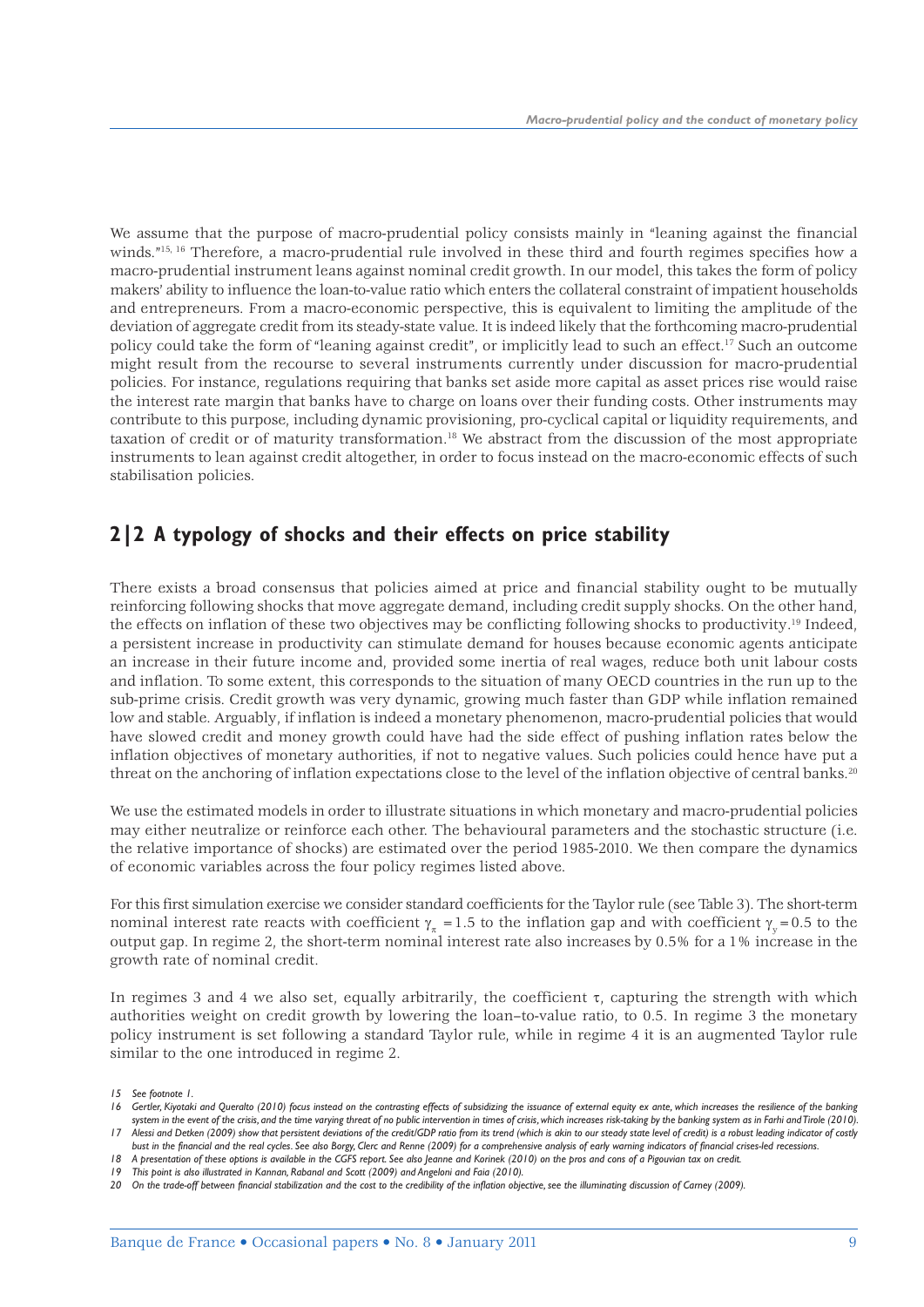Alternative policies within one type of regime differ in terms of the strength with which the policymaker reacts to inflation, the output gap or credit. These weights can be linked to the preferences of the authorities (see the textbooks of Woodford, 2003; Gali, 2008; and Walsh, 2010). We will come back to this point later, but the main trust of the qualitative results we present here is not affected by the preferences implicitly consistent with these policy rule coefficients.

In view of the potential conflict between the objectives of price and financial stability under some circumstances, the next important question is to assess how important such shocks can be in the business cycle. This is however the object of an endless academic literature that goes beyond the scope of this paper.

A first pass on this question is to report how important such shocks were, according to our model estimates. The variance decomposition of inflation, output gap, short-term interest rate, credit and housing prices is reported in Table A.1 of Appendix IV. These estimates are based on the last 25 years of quarterly data for the euro area and the US.

These variance decompositions point to those shocks that are the most important ones for the variance of inflation: mark up shocks for both countries, and to a lesser extent housing preference shocks, private demand shocks in the euro area, and, in the case of the US, productivity shocks.<sup>21</sup>

In any events, the most relevant point of our analysis is to describe whether the four policy regime imply differences in inflation dynamics. We find particularly striking that the response of inflation to the "structural shocks" of the model appears as very similar across the four policy regimes (see Appendix IV, figure 1a for the euro area and 1b for the United States). *With the exception of two shocks, namely the credit supply (or financial) shock and the housing preference shock, the response of inflation is almost identical across policy regimes*.

The similarity is striking for the cost-push shocks, the productivity, the investment-specific technology, the residual demand, and the monetary policy shocks.22 Interestingly, these five shocks, taken together, account for nearly 80% of the variance of euro area inflation, and for over 80% in the US. *This similarity in the response of inflation across regimes*, which is consistent with the results obtained based on alternative models (e.g. Angelini, Neri and Panetta, 2010), *suggest that in most typical phases of the business cycle, an independent macro-prudential policy would not alter dramatically inflation dynamics*. It would therefore not interfere with the endeavour of monetary policy to maintain price stability.

Interestingly, the set of shocks for which the policy regime appears as largely irrelevant for the dynamics of inflation include both demand and supply shocks. For instance, as mentioned earlier, productivity shocks could introduce a conflict between price stability and financial stability because they draw goods and services prices and asset prices in opposite directions. However, in the model they also imply a persistent increase in the real interest rate. Inflation falls, but the inertia of the Taylor rule prevents the nominal interest rate to rise fast enough to overturn this increase. Credit demand falls in spite of the increase in house prices. Given our setting where authorities lean against credit (and not house prices), the policy regimes do imply different responses of inflation to productivity shocks.

*There are some economic circumstances, however, when the effects on inflation differ across regimes*. The most striking case is the housing preference shock. Inflation initially declines on impact but its response is much larger and more persistent in the case of the augmented Taylor rule regime. This is because the increase in the real interest rate triggered by the reaction of the rate to credit growth weighs on the output gap and inflation. On the contrary, the output gap remains positive in regime 1 in which the simple Taylor rule is the sole active policy.

*<sup>21</sup> Several other results are worth underlining. First, investment-specific shocks dominate the variance of investment, consumption and GDP, while mark-up shocks dominate the*  variance of inflation in the two areas. Second, housing preference shocks dominate the variance of housing prices and of credit, while credit supply shocks impact only upon credit developments. This is a limit of the model which may fail to capture the quasi trend evolution of credit and its impact on demand. Third, there also some sharp differences across the *areas. Productivity shocks are estimated to have a much larger effects on GDP and its components in the US than in the euro area.*

*<sup>22</sup> Figures 2 to 9 in Appendix IV report the effects of the shocks on other variables of the model for the euro area.*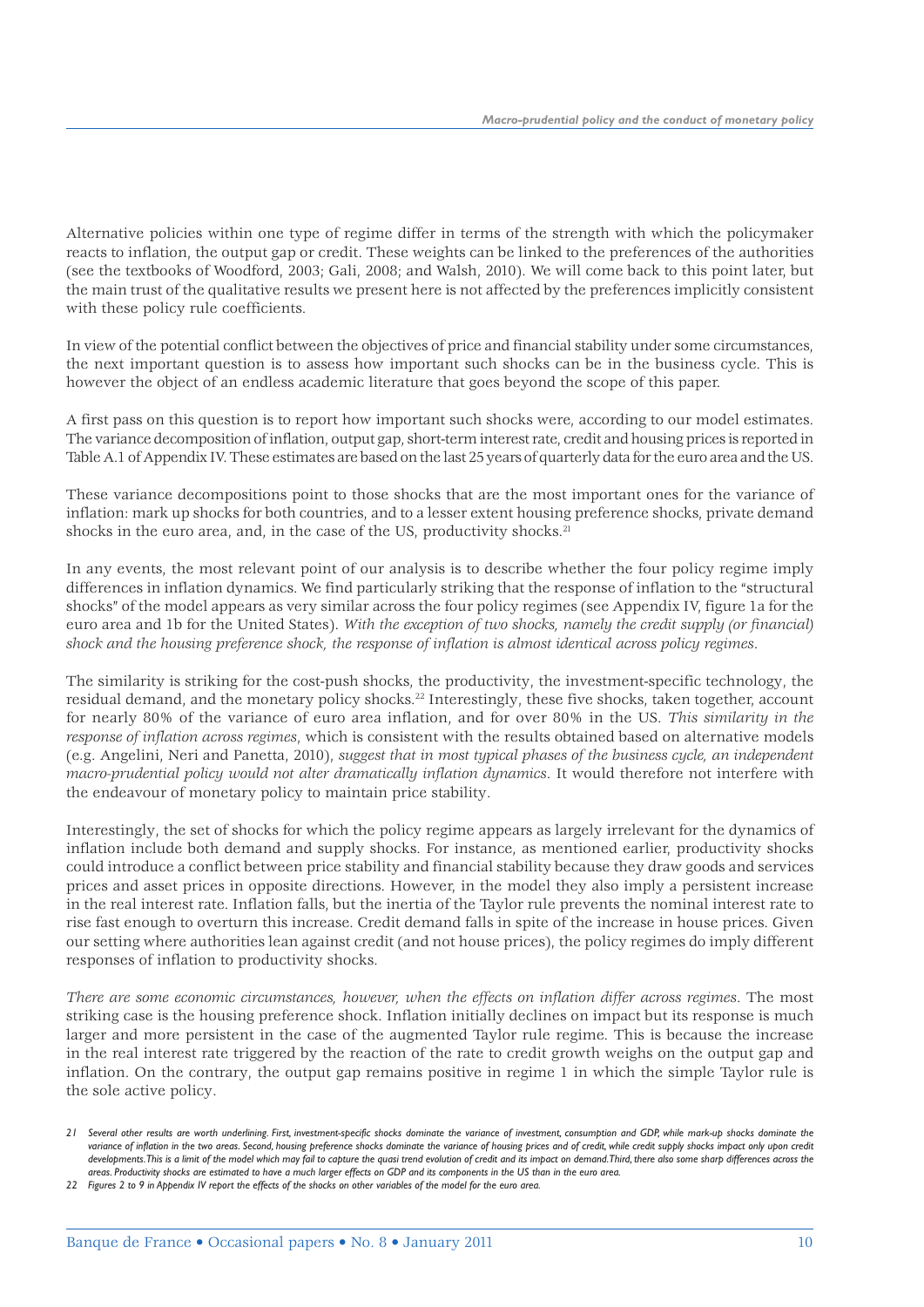*One of the most important results of our investigation is that inflation is most stable under regime 3, which combines a simple Taylor rule and macro-prudential policy*. This is because the increase in house prices is prevented from translating into a credit boom, which would have otherwise stimulated demand and inflation.

The other case in which we observe a different response of inflation across monetary policy regimes is the one of the credit supply shock<sup>23</sup>. By construction, the shock to credit is muted in regimes 3 and 4. And so are the output gap and inflation.

Altogether, *this qualitative exploration* of the circumstances that can lead to a conflict between monetary policy and macro-prudential policies delivers two very clear conclusions:

• *First, the policy regime is irrelevant for the dynamics of inflation for the shocks that are typically the dominant drivers of inflation*.

• *Second, following shocks to asset prices* (or preference for houses in the model) *and credit supply, the combination of an independent macro-prudential leaning against-credit policy and a monetary policy focused on inflation is the best for price stability*.

This is because such a macro-prudential policy can shield the business cycle from the perturbations originating within the financial sector.

### **2|3 Efficient combination of monetary and macro-prudential policies**

The main purpose of the previous simulations was to identify the circumstances under which macro-prudential policies could interfere with the pursuit of price stability. While in that exercise we reported results from simulations based on policy functions which had ad hoc coefficients, in fact, we can approximate the most efficient policy within each regime and then compare such most efficient policies across regimes.<sup>24</sup>

This approach should reflect the preferences of the political body in charge of monetary and macro-prudential policies. Given the uncertainty on the quantitative definition of financial stability, in what follows we exclusively focus on the preferences underlying the conduct of monetary policy. We assume that there are two objectives underlying the typical loss function of the central bank, an inflation-stabilization objective and an output-gap stabilization objective, and that monetary policy decisions aim at minimizing a loss function which admits, as its arguments, fluctuations in inflation, output, and the interest rate from their respective target values.

Against this background we run simulations in order to address the following two issues<sup>25</sup>:

• What is the quantitative role played by each policy in meeting each objective? To get a handle on this issue, we use simulations in order to assess how much is lost on each objective when either the monetary policy or the macro-prudential policy instrument is kept constant.

• What is the comparative effectiveness of each policy for the pursuing of each objective? In order to answer this question, we compare the impacts of a one-standard-deviation monetary policy shock to those of a one-standard-deviation macro-prudential policy shock on both the inflation rate and the output gap.26

<sup>23</sup> On average, over the last 25 years, this shock only accounts for a small fraction of inflation's variance. Some shocks, however, can become very important at specific points in time, *especially during times of (financial) crises.*

*<sup>24</sup> These comparisons are obviously model dependent. In the analysis of monetary policy rules, the success of the Taylor rule was precisely due to the fact that, across a variety of models, it performed nearly as well as model-specific optimal rules —on this see the seminal paper by Levin, Wieland and Williams (2003).* 

*<sup>25</sup> Whether the institutional arrangement of assigning the inflation-stabilization objective to monetary policy and the output-gap stabilization objective to macro-prudential policy comes close to the joint maximization, on the part of both policies of the overall objective function is an issue that we do not address in this paper —on this, see Angelini, Neri and Panetta (2010)*

*<sup>26</sup> In the absence of any cost due to the variability of the policy instruments, the outcome of this comparison does not imply that, if each policy had to be assigned only one objective, then it should be assigned the objective for which it is relatively more effective. However, one can think (outside the model) of several reasons why, in practice, the variability of policy instruments may turnout to be costly (for instance the existence of the zero lower bound for nominal interest rates).*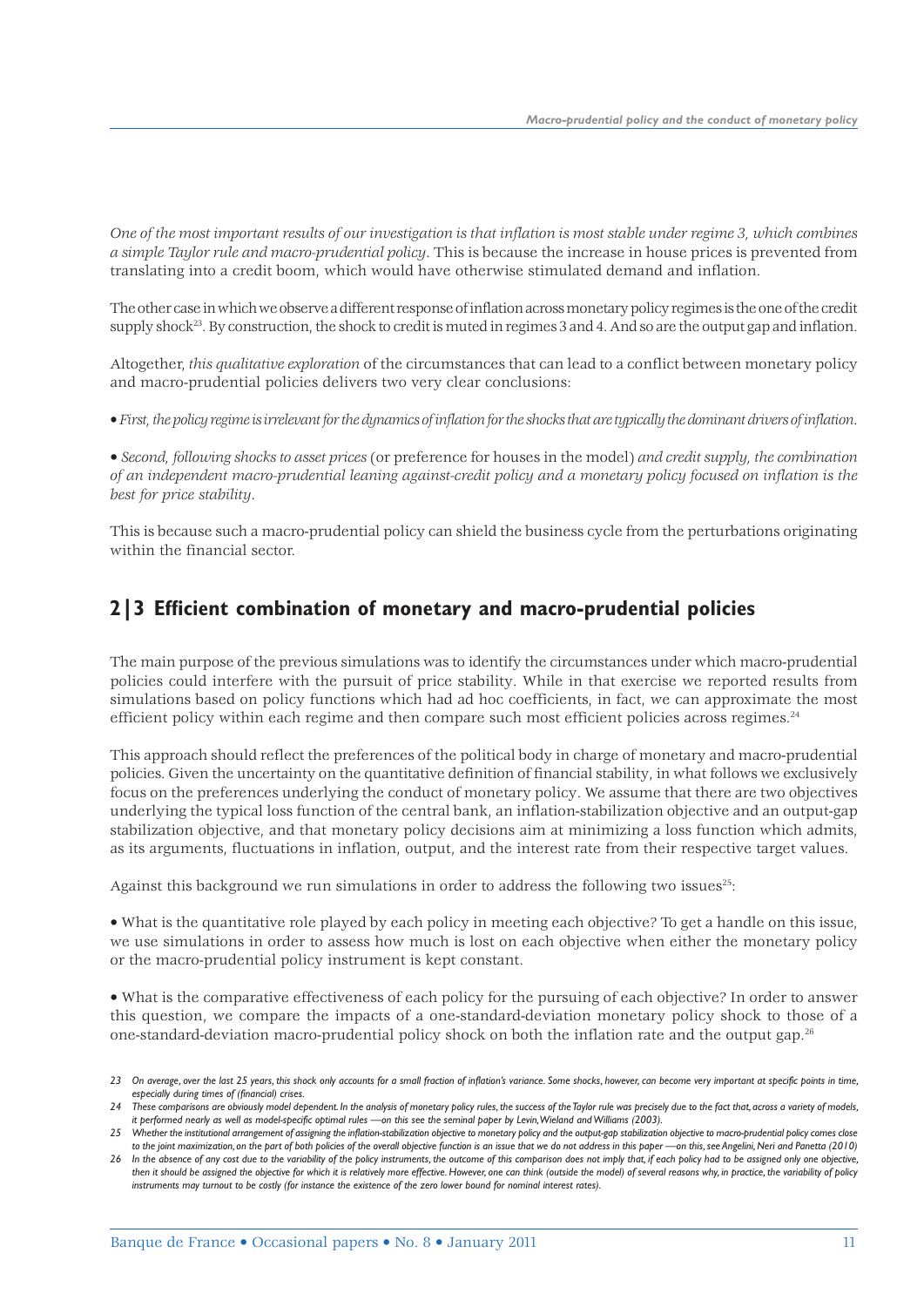The simplest way to represent the design of efficient policies is to search for the policy parameters that minimise the loss function of the authorities in charge of monetary policy. We take such loss function to be the weighted sum of the standard deviations of the variable of interest:

$$
Loss = \sigma_{\pi} + w_{y} \sigma_{y} + w_{r} \sigma_{r}
$$

The largest the weights  $w_y$  and  $w_{r'}$ , the more the monetary policy maker cares about output variability and interest rate volatility, respectively. In the case of the Federal Reserve, which has a double objective of full employment and price stability, we could for instance expect a higher weight  $w_y$  than for the Eurosystem, whose mandate is primarily to focus on price stability. In the later case we could in principle assume that *wy* 0=0. However, as argued by Svensson (1999), even the monetary policy of a central bank that seeks to stabilize inflation can be modeled via a Taylor rule which makes the policy rate react not only to the current (or expected) inflation rate, but also to the current (or expected) output gap, simply because the output gap is a determinant of future inflation.

We do not want to take these exercises too literally because they crucially depend on model's parameters which, in general, are not precisely estimated. Our purpose is instead mainly illustrative.

We first compare the policy rule coefficients obtained for various weight structures in the authorities' preferences. We then report the associated volatilities for inflation, output, the interest rate and credit.

Table 4 below compares the optimal values of the policy rule parameters for the euro area conditional on two structures of preference weights (the results for the US are displayed in Appendix IV, Table A.2). The first structure gives equal weights to the standard deviation of inflation, GDP and the interest rate in the loss function (rows 1 to 4), whereas the second gives weights of 1 to inflation and 0.05 to GDP (rows 7 to 10 for the euro area).27 The latter structure of weights produces coefficients for the Taylor rule which are very close to the coefficients estimated for the period 1985-2010 (also reported in Table 4). This can be interpreted as reflecting the implicit preference of the ECB (and similary of the Federal Reserve System), which put a much larger weight on inflation than on output fluctuations for the period 1985-2010. The two central banks differ however in terms of interest rate smoothing, which we estimate to have been twice as large in the United States than in the euro area.

Some results produced by the optimization procedure are strikingly similar across the Atlantic. First, when output and inflation volatility have weights of 0.05 and 1.0 in the authorities' loss function, the optimal coefficients on inflation are either somewhat larger than 1.5 in most cases for the euro area (column 2, row 7 to 10) or close to 2 in the United States. Second, the strength of the interest rate reaction to credit growth is much smaller than the one we had assumed in the simulations reported in figures 1 to 9 in Appendix IV. Since, our main interest is the potential nuisance of leaning against credit for the traditional objectives of monetary policy, our loss function does not contain the objective of credit stabilization per see. As a result, variations in interest rates for credit stabilizations purposes have little impact on inflation and output stabilization while at the same time they increase the loss function through the higher volatility of the short-term interest rate.

Third, there are some benefits for inflation and output stabilization from raising  $\tau$  closer to 1. As can be seen from figures 1 to 9 in Appendix IV, a coefficient of 0.5 already implies a sharp deviation of credit from its trajectory in regimes 1 and 2, in neither of which can the authorities lean directly against credit.

<sup>27</sup> This calibration is roughly in line with results from the related literature (see Lippi and Neri, 2006). For the US, weights are 1 for inflation, 0.05 for GDP and 5 for the policy rate, *close to the values found in Denis (2005).*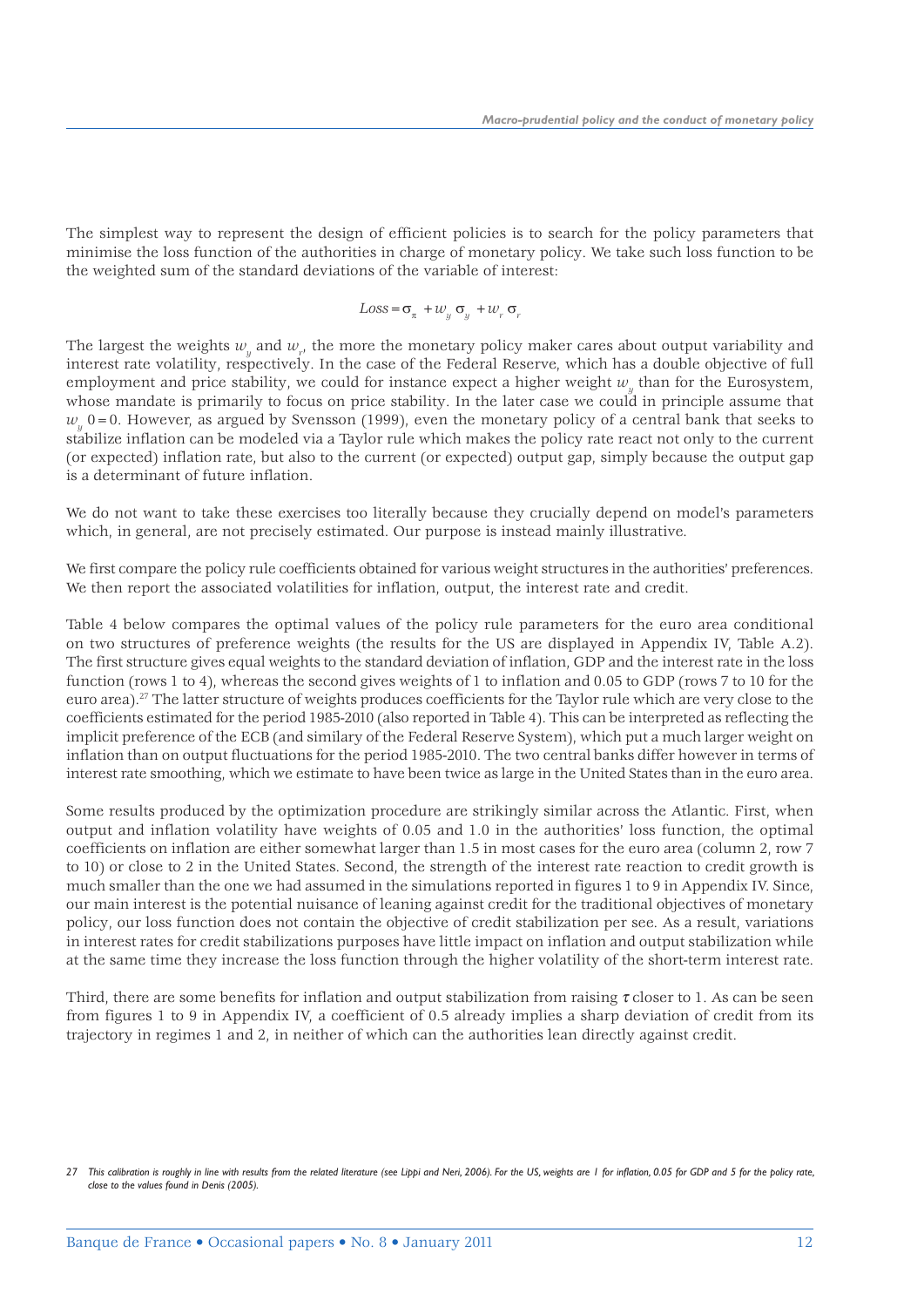|                                                                                                            | Interest rate | <b>Inflation</b> | <b>GDP</b> | <b>Credit</b> | <b>Macro</b><br><b>Prudential</b><br><b>Policy</b> |
|------------------------------------------------------------------------------------------------------------|---------------|------------------|------------|---------------|----------------------------------------------------|
| <b>Estimated Taylor rule coefficients (1985-2010)</b>                                                      | 0.82          | 1.72             | 0.43       |               |                                                    |
| Optimized coefficients (weights inflation, GDP, and interest variability =1)                               |               |                  |            |               |                                                    |
| Joint optimisation of all policy parameters in each regime                                                 |               |                  |            |               |                                                    |
| I Plain Taylor rule                                                                                        | 0.32          | 1.63             | 1.33       |               |                                                    |
| 2 Augmented Taylor rule                                                                                    | 0.67          | 1.51             | 0.21       | 0.04          |                                                    |
| 3 PTR + macro-prudential                                                                                   | 0.31          | 1.63             | 1.35       |               | 0.74                                               |
| 4 ATR + macro-prudential                                                                                   | 0.68          | 1.51             | 0.17       | 0.03          | 0.51                                               |
| Optimisation of Taylor rule coefficients for a given macro-prudential policy (tau = 0,5)                   |               |                  |            |               |                                                    |
| 5 Plain Taylor rule                                                                                        | 0.26          | 1.67             | 1.15       |               | 0.50                                               |
| 6 Augmented Taylor rule                                                                                    | 0.68          | 1.51             | 0.17       | 0.03          | 0.50                                               |
| Optimized coefficients (weights on the variability of inflation = $1, GDP = 0.05$ and interest rate = 2.5) |               |                  |            |               |                                                    |
| Joint optimisation of all policy parameters in each regime                                                 |               |                  |            |               |                                                    |
| 7 Plain Taylor rule                                                                                        | 0.66          | 1.93             | 0.56       |               |                                                    |
| 8 Augmented Taylor rule                                                                                    | 0.70          | 1.50             | 0.13       | 0.01          |                                                    |
| 9 PTR + macro-prudential                                                                                   | 0.87          | 1.65             | 0.43       |               | 0.61                                               |
| 10 ATR + macro-prudential                                                                                  | 0.70          | 1.50             | 0.13       | 0.00          | 0.50                                               |
| Optimisation of Taylor rule coefficients for a given macro-prudential policy (tau = 0,5)                   |               |                  |            |               |                                                    |
| II Plain Taylor rule                                                                                       | 0.86          | 1.63             | 0.40       |               | 0.50                                               |
|                                                                                                            | 0.73          | 1.50             | 0.13       | 0.00          | 0.50                                               |

**Table 4 Estimated and optimized coefficients of the policy rules, euro area** 

The results produced by the optimization procedure can be assessed based on the gains produced in the of the efficient Taylor rules taking the intensity of the macro-prudential policy rule as given.

variances of inflation, output, the interest rate and credit, as reported in Table 5 below. The loss function is always the smallest for regime 3, which offers the best mix in terms ofinflation, output and interest rate stabilisation. In the euro area it takes the value of 1.38 (2.07) against 1.54 (2.42) for the second best performing regime based on the first (or the second) structure of preferences. Hence *the existence of a macro-prudential policy objective appears to be largely beneficial to the pursuit of price stability on the part of monetary policy*.

These results are not necessarily surprising. The third policy regime (combining standard monetary and macro-prudential policies) will necessarily dominate the second one (augmented monetary policy), which in turn will necessarily dominate the first one (monetary policy). Interestingly, however, it also dominates regime 4, which nevertheless nests regime 3 and the others. To some extent, this result is in line with Mundell's recommendation: if the policy-assignment principle28 is not respected, this may lead to instability. Within the context of our exercise, violation of this principle leads to an increase in volatility for all of the variables relevant to the policy-maker. However, does this result necessarily imply that coordination is unimportant in order to attain the best policy outcome?

*<sup>28</sup> According to which "policies should be paired with the objectives on which they have the most influence."*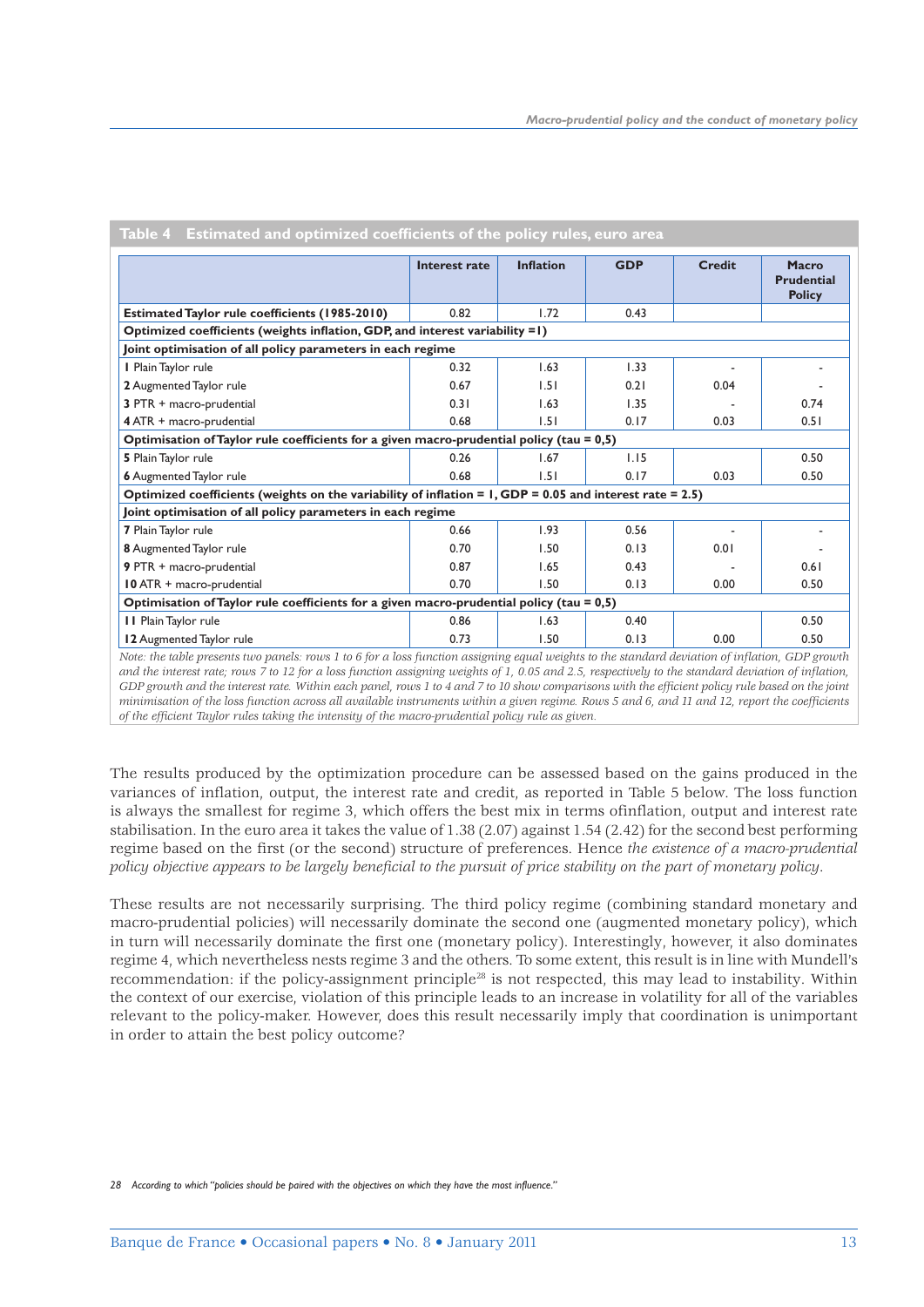# **2/4 Efficient monetary policy for a given macro-prudential policy stance**

We now consider a situation in which the central bank minimises its loss function for a given macro-prudential policy stance. This is in order to consider the situation in which the central bank is not associated to the decision-making process and/or to the implementation of macro-prudential policies, which are set and implemented independently and separately. The central bank, nevertheless, takes into account macro-prudential policies in the formulation of its own policy.

The results from this exercice are presented in rows 5 and 6 and 11 and 12 in Table 4 for the efficient policy rules coefficients, and in Table 5 for the associated outcomes in terms of stabilization. The results suggest that, for the purposes of inflation and interest rate stabilization, it might be more efficient to optimize the Taylor rule coefficients taking the macro-prudential policy as given. For instance, the losses are the smallest in these simulations scenarios for both structure of preferences in the euro area and for the second structure of preference weights (rows 7 to 10 in Table A.3 in Appendix IV) in the US.

Altogether, *the independent pursuit of financial stability on the part of a macro-prudential authority which is independent from the central bank does not necessarily introduce hurdles in the pursuit of price stability* on the part of the central bank. This depends on the structure of the economy, on the extent of spill over between the two policies and the preferences of the policy maker. In the case in which the central bank has a pronounced preference for inflation stabilization over output stabilization, the best achievable outcome is obtained when the central bank uses the efficient coefficients for the standard Taylor rule, taking the credit stabilization policy as given.

|                                                                                                           | <b>GDP</b>                                                                                                | <b>CPI</b> | Interest rate | Loss I | Loss <sub>2</sub> | <b>Credit</b> |  |  |
|-----------------------------------------------------------------------------------------------------------|-----------------------------------------------------------------------------------------------------------|------------|---------------|--------|-------------------|---------------|--|--|
| Stabilization effects of optimized policies (weights inflation, GDP, smoothing =1)                        |                                                                                                           |            |               |        |                   |               |  |  |
| I Plain Taylor rule                                                                                       | 0.20                                                                                                      | 0.49       | 0.96          | 1.65   |                   | 0.75          |  |  |
| 2 Augmented Taylor rule                                                                                   | 0.65                                                                                                      | 0.28       | 0.61          | 1.54   |                   | 0.73          |  |  |
| 3 PTR + macro-prudential                                                                                  | 0.17                                                                                                      | 0.39       | 0.82          | 1.38   |                   | 0.44          |  |  |
| 4 ATR + macro-prudential                                                                                  | 0.53                                                                                                      | 0.52       | 0.79          | 1.83   | ٠                 | 0.41          |  |  |
|                                                                                                           | Stabilization effects of optimized policies (constrained by given macro-prudential policy, above weights) |            |               |        |                   |               |  |  |
| 5 Plain Taylor rule                                                                                       | 0.19                                                                                                      | 0.36       | 0.78          | 1.33   |                   | 0.56          |  |  |
| <b>6</b> Augmented Taylor rule                                                                            | 0.53                                                                                                      | 0.52       | 0.79          | 1.83   |                   | 0.41          |  |  |
| Stabilization effects of optimized policies (weights inflation 1, GDP 0.05, smoothing 2.5)                |                                                                                                           |            |               |        |                   |               |  |  |
| 7 Plain Taylor rule                                                                                       | 0.40                                                                                                      | 0.54       | 0.92          |        | 2.86              | 0.74          |  |  |
| 8 Augmented Taylor rule                                                                                   | 0.82                                                                                                      | 0.54       | 0.82          |        | 2.63              | 0.72          |  |  |
| 9 PTR + macro-prudential                                                                                  | 0.51                                                                                                      | 0.42       | 0.65          |        | 2.07              | 0.35          |  |  |
| 10 ATR + macro-prudential                                                                                 | 0.59                                                                                                      | 0.50       | 0.75          |        | 2.42              | 0.41          |  |  |
| Stabilization effects of optimized policies (constrained by given macro-prudential policy, above weights) |                                                                                                           |            |               |        |                   |               |  |  |
| <b>II</b> Plain Taylor rule                                                                               | 0.52                                                                                                      | 0.22       | 0.40          |        | 1.26              | 0.41          |  |  |
| 12 Augmented Taylor rule                                                                                  | 0.60                                                                                                      | 0.49       | 0.74          |        | 2.37              | 0.41          |  |  |

#### **Table 5 Standard deviations and the loss function across regimes, euro area**

*Note: the table shows two panels: Rows 1 to 6 for a loss function assigning equal weights to the standard deviations of inflation, GDP growth* and the interest rate. Rows 7 to 12 for a loss function assigning weights of 1, 0.05 and 2.5, respectively, to the standard deviations of inflation, *GDP growth and the interest rate. Within each panel, rows 1 to 4 and 7 to 10 show comparisons with the efficient policy rule based on the joint minimisation of the loss function across all instruments within a given regime. Rows 5 and 6 and 11 and 12 report the coefficients of the efficient Taylor rules, taking the intensity of the macro-prudential policy rule as given. Loss 1 is the sum of the first three columns for rows 1* to 6 (equal weights in the loss function), while loss 2 is a weighted sum of the first three columns with weights 0.05 on the standard deviation *of GDP growth, 1 on the standard deviation of inflation and 2.5 on the standard deviation of the interest rate, reflecting the weights of the loss function.*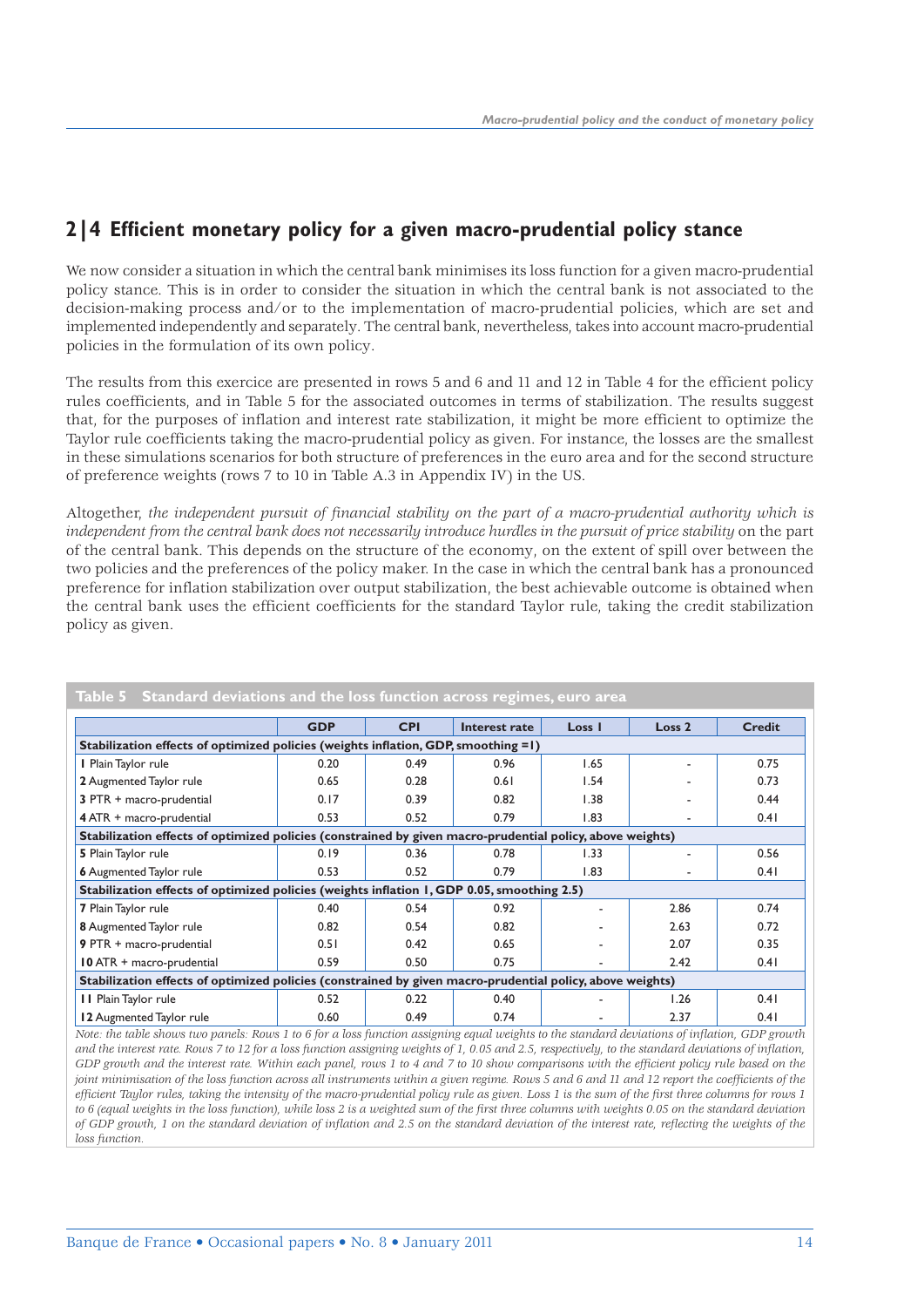# **3| Institutional implications for central banks**

Three main conclusions can be drawn from the outcomes of the simulations presented in section 2.

First, under most circumstances, i.e. following shocks which explain the lion's share of inflation variance, inflation dynamic is not affected by the existence of a macro-prudential policy. Moreover, in the case of credit supply or asset price shocks, for which macro-prudential policy makes indeed a difference for inflation, such policy tends to actually stabilize inflation, because it shields the economy from these disturbances.

Second, our experiment partly mimics the behaviour of a central planner who could decide jointly on the strength of the coefficients in the policy rules for both the short-term interest rate and lean against-credit instruments. In that case, the most efficient policy regime to stabilise inflation (and output) is one in which monetary policy follows a simple Taylor rule, while adding a macro-prudential policy would improve upon such outcome. By contrast, using the short-term interest rate in order to lean against credit turns out to be destabilising for both inflation and output.

Third, the best scenario for the stabilization of inflation (and output) is the one in which the central bank can choose its policy rule coefficients by taking into account of the strength of the lean against-credit policy. Put another way, in order to deliver the most efficient monetary policy outcome the central banker must be fully informed of the policy implemented by the macro-prudential authority. Within a context in which macro-prudential policy might be partly discretionary, information-sharing is therefore of paramount importance.

Although these results are relatively intuitive, we need to stress upfront that they have been derived based on a rather restrictive representation of policy decisions. The second and third results, indeed, consider situations in which policy-makers choose specific policy rules and stick to them forever. Policy-making in the real world, however, cannot and should not be reduced to such "automatic policies." Policy-makers should indeed be allowed to exert discretion, because of all the unforeseen contingencies that might occur, given that the model does not provide a comprehensive representation of the economy, and that even the economic relationships represented in the model may change over time. In our discussion of the most desirable institutional setup for macro-prudential policies, It is important to keep in mind these considerations in view of their impact on the objectives of monetary policy.

These three main results tend to suggest the desirability of institutional arrangements that relying on the separate-assignment approach to formulating monetary and macro-prudential policy. However, they also imply that coordination is necessary.

In the next section, we assess the extent to which the new institutional arrangements chosen or proposed by the United States, the United Kingdom and the European Union may facilitate such coordination between responsible authorities.

# **3|1 Coordination within the new institutional arrangements**

Box 2 below presents the main features of the new institutional arrangements recently adopted in Europe or currently debated in the United States and in the United Kingdom. While the three setups are somewhat different in nature, it must be noted that each of them has been designed so as to allow an effective coordination and information-sharing amongst the central banks and the authority in charge of the macro-prudential policy.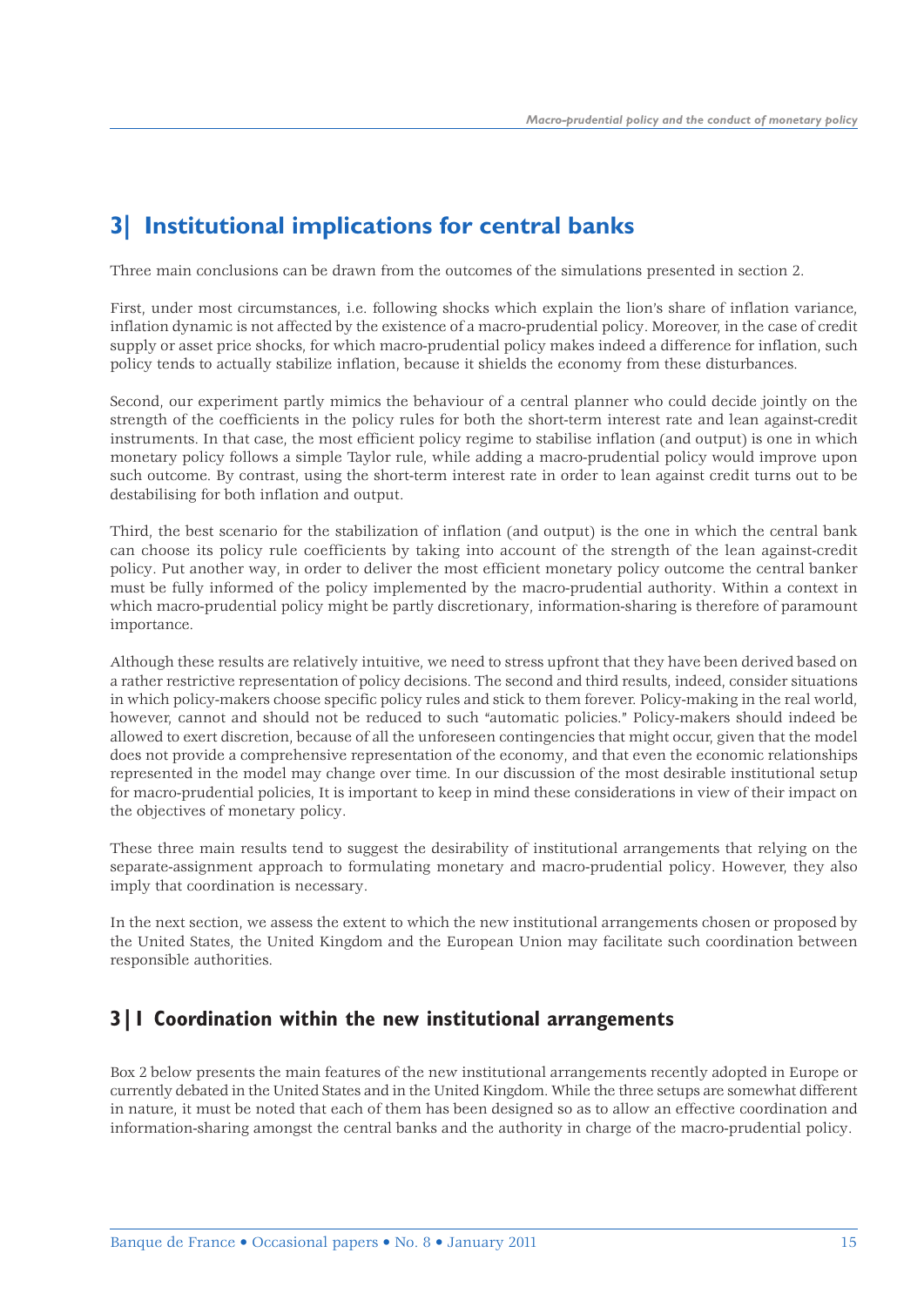#### *BOX 2*

#### *Institutional arrangements in the United States, the United Kingdom and the European Union*

*The responses to the crisis in terms of macro-prudential regulation have been quite heterogeneous across different jurisdictions. On the one hand, the Financial Regulation Bill –(also referred to as the Dodd-Frank Act)-, which was approved by the US Senate in July 2010, has created a new Financial Stability Oversight Council (FSOC), headed by the Treasury Secretary and independent from the Fed. On the other hand, the UK Treasury presented, in July 2010, a proposal for reforming the tripartite model, which will* create a new Financial Policy Committee within the Bank of England with primary statutory responsibility for maintaining financial *stability. In Europe, following the recommendations of the de Larosière report, the European Commission has created a European Systemic Risk Board (ESRB), which came into force on December 16, 2010 and which, like its US counterpart, is independent from the ECB. By contrast to its US counterpart, however, the ESRB is not provided with the full control of macro-prudential tools.* 

*In the US, the Dodd-Frank Act and the Consumer Protection Act adopted last summer are probably the most extensive pieces of fi nancial services regulation since the Great Depression. The Dodd-Frank Act creates a new interagency council, the Financial*  Stability Oversight Council (FSOC), but also establishes a new system for the liquidation of certain financial companies; it provides *for a new framework to regulate derivatives; it establishes new corporate governance requirements; and it regulates credit rating agencies and securitization. The FSOC will be in charge of identifying, monitoring and addressing systemic risks posed by large* and complex financial firms, and of making recommendations to regulators. It will also be tasked with monitoring domestic and international regulatory proposals, facilitating information-sharing among financial services regulators, designating non-bank financial companies as systemically important, and providing recommendations to the Federal Reserve Board on prudential standards. It will be able to provide direction to, and request data and analyses from, the Office of Financial Research (OFR). Being within the Treasury Department, this Office will contribute to improving the quality of financial data available to policy-makers *and providing analytical support to the FSOC. It should also develop a reference database easily accessible to the public, in order*  to maximise data efficiency and security, by coordinating with regulators, both domestically and internationally. Finally, it should standardise financial reporting requirements.

*In performing its tasks, the FSOC will therefore be completely independent from the Fed. Interestingly, in addition to its current oversight responsibilities, and in order to mitigate risks to the financial system from large, interconnected financial institutions, the Fed will be directed to establish prudential standards of its own or at the FSOC's recommendations. That is, the Fed is entrusted with autonomous macro-prudential tools on top of its dual monetary policy mandate.* 

*In the United Kingdom, recognizing serious failures in their tripartite regulatory system, the authorities took a major step in order to change their regulatory framework, transferring operational responsibility for prudential regulation from the FSA to a new subsidiary of the Bank of England. In addition, a new Financial Policy committee will be created within the Bank of England* with the responsibility for maintaining financial stability. This committee will work internationally with similar systemically-focused *authorities and with the ESRB to coordinate macro-prudential policies. The aim of this reform is to bring together responsibility for macro and micro-prudential regulation within a single institution, i.e. the central bank.* 

*To some extent, the European way is intermediate between the United States and the United Kingdom approaches. Like in the United States, the ESRB is an inter-agency council, independent from the ECB and only focused on macro-prudential policy. On the other hand, the inception of the ERSB is drawing heavily from the knowledge and the experience of the Eurosystem. Additionally, the ECB will provide the ESRB with analytical, statistical, administrative and logistical support. National central banks and supervisors will also provide technical advice, which will constitute an important input into the work of the ESRB.*

*A major difference with the United States and the United Kingdom is however the lack of effective and autonomous regulatory tools. In effect, the ESRB will only have the possibility to issue warnings and recommendations. The institutional arrangement, which will bring together from January 2011 central bank governors and heads of supervision, should ensure both effective coordination* 

*.../...*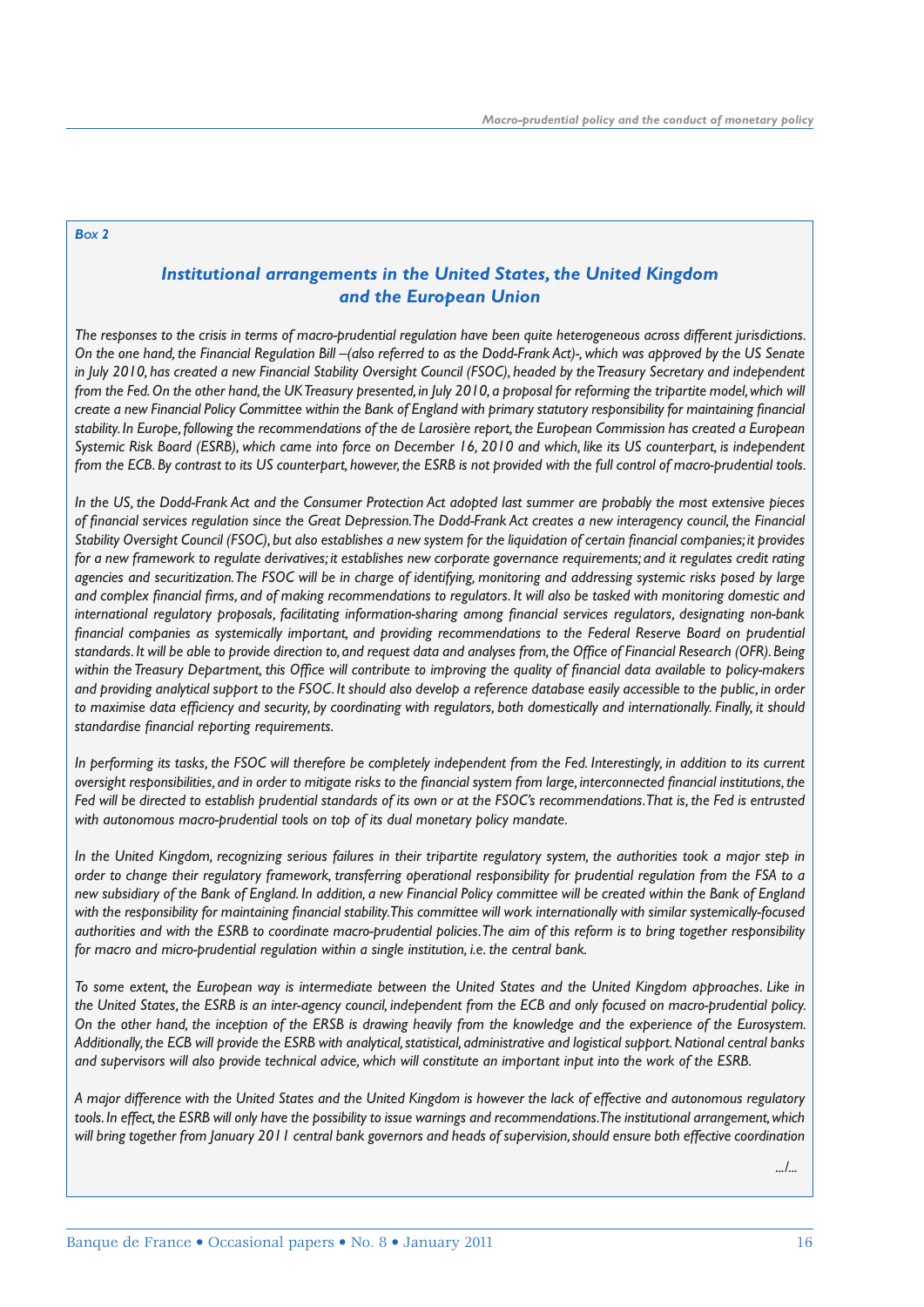*and information-sharing. The ESRB will be tasked with identifying and measuring systemic risk. It has been mandated to develop a "risk dashboard", prioritize these risks, conduct top-down stress tests when appropriate, and, fi nally, propose policy responses through warnings and recommendations. These however will not designate individual financial institutions.* 

*These tools will be based on the obligation to "comply-or-explain". Therefore, even though the ESRB will have no formal directive power and the comply-or-explain obligation would not be legally binding, such recommendations should have considerable moral force. The effectiveness of these recommendations may be considerably strengthened if they are made public.*

In the United States, the FSOC will be independent from the Fed and will be chaired by the US Treasury. The Fed will however participate, jointly with other regulators, in the FSOC and will support the Council's mission to prevent and address risks to financial stability. Such an involvement makes sure that the threats, and the efforts to mitigate systemic financial risk will effectively inform the conduct of monetary policy. It should however be noted that the Fed will be directed to establish prudential standards of its own and that it is entrusted with autonomous macro-prudential tools on top of its dual monetary policy mandate. Using the insights from our simulation exercises, care should therefore be taken to limit the risk of implementing redundant macro-prudential policies, thus generating unintended volatility in key macroeconomic variables.

In Europe, the ESRB is distinct and separate from the ECB. It will neither change the monetary policy mandate, nor the functioning of the ECB nor that of any national central bank in the European Union. However, the ECB will play a pivotal role in the new framework. The presence of the governors of all EU central banks in the Board of the ESRB, and the appointment of the ECB's President as the Chair of the ESRB, assign a pivotal role to the authorities in charge of monetary policy in the support of the ESRB. The joint participation of central banks both in the ECB's governing council and the ESRB Board should greatly facilitate coordination and the exchange of information between the two institutions.

Finally, in the United Kingdom, the new Financial Stability Committee will be created within the Bank of England. It will be separate from the Monetary Policy Committee and will have an overall membership of 11, including internal members from the Bank of England. The remaining five members will be from outside the Bank, including a Treasury representative. This new committee will be chaired by the Governor and will include the Deputy Governors in charge of monetary policy and financial stability and the newly created Deputy Governor for prudential regulation. Here, once again, the framework insures that the monetary policy decisions will effectively be fully aware of the macro-prudential policy design and implementation. Coordination will be facilitated by having the Governor of the Bank chairing both the financial and the monetary policy committees.The reform acknowledges that a significant challenge for the Bank will precisely be to manage this interaction between two statutory objectives and already made some proposals to do so. Under this respect, an important proposal is the sequencing of the meetings in order to make sure both committees will be able to fully take into account the most recent decisions taken by the others.

An important aspect of the coordination process relies of the information flows and sharing between the responsible institutions or committees. The US authorities indeed established a specific institution, the OFR (see Box 2 above) to cope with this issue. Information sharing between the monetary and macro-prudential authorities is in that context of paramount importance. Considerations of data availability place central banks in an ideal position as key information providers in the field of macro-prudential policies due to the enormous amount of data they already collect for the conduct of monetary policy. At the same time, we showed in section 2 that efficient policy outcomes can be attained provided that the central bank knows the reaction function of the macro-prudential authority. Therefore, in order to achieve an efficient outcome, the central bank must factor into its own decision making the macroeconomic effects resulting from macro-prudential policies. This also implies that the timing of the meetings of the committees or boards in charge of these the two policies ought to be set to facilitate this effective information-sharing and policy coordination.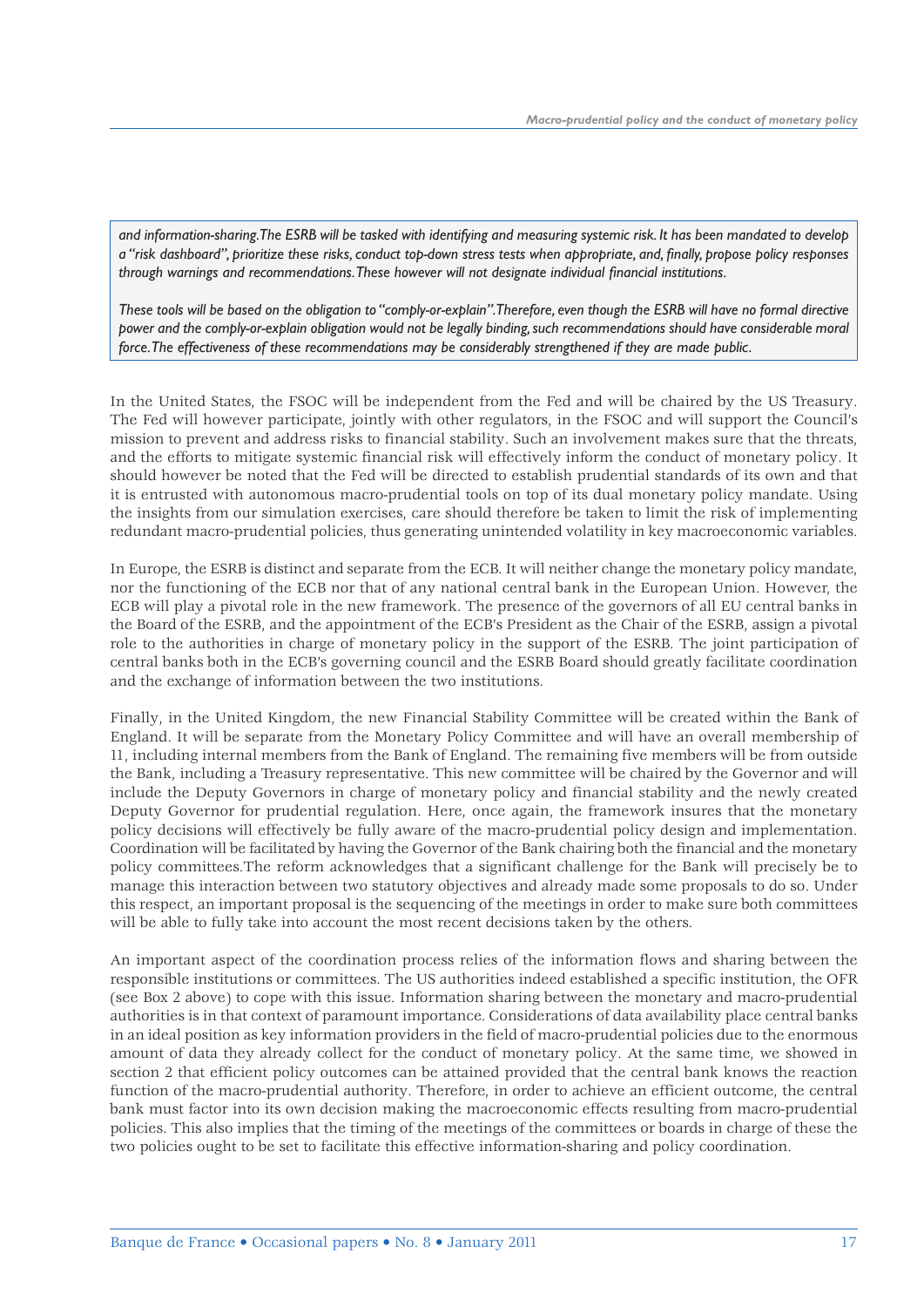# **3|2 Remaining challenges**

The dilution of responsibilities amongst authorities, and the associate risk of "territorial" disputes, can be addressed, or at least limited, by a clear assignment of objectives and tools. As a matter of fact, the simulations presented in section 2 clearly suggest that the conduct of monetary policy should keep a primary objective of maintaining price stability. Hence, the macro prudential policy should not rely on monetary policy to preserve financial stability.

Ideally, the design of the macro-prudential policy objectives should preserve the independence of monetary policy making, facilitate coordination between the two policies, limit conflicts of objectives and clarify how these can be resolved when they occur.

First, the new macro-prudential objectives should be fully compatible with the monetary policy mandate in the following sense. It should neither jeopardize the primary objective of price stability for monetary policy nor put the central bank's independence in their pursuit price stability at risk.29 That inflation expectations remained firmly anchored throughout the most severe financial crisis in 80 years has proven to be a considerable asset in the management of crisis. This asset, which builds on the clear mandate of monetary policy, the operational independence of central banks and their track record, should not be put at risk. In addition, the interferences with the conduct and the implementation of monetary policy should be limited to the maximum possible extent.

Second, clarity about the objectives of macro-prudential policies should be provided ex ante. The current proposals tend to favour institutional setups involving several institutions or layers. This would imply close coordination between entities in charge of micro and macro-prudential regulations on the one hand, and between macro-prudential policies and other macro-economic policies —monetary and fiscal policies in particular— on the other. Therefore, clear objectives would minimize the potential for macro-prudential policies to undermine the responsibility for the objectives relevant to micro-prudential supervision, fiscal and monetary policies. The extent and the nature of the collaboration amongst the various agencies involved in macro-prudential regulation in the financial crisis management phase are primarily shaped by how the different responsibilities for supervision and regulation, bank resolution, the provision of public guarantee and solvency support are allocated.

Finally, in circumstances where monetary policy and macro-prudential policy objectives may be temporarily in conflict, accountability requires that such a conflict is publicly acknowledged. Policy bodies should be transparent on the extent to which how policy decisions factor in trade-off between objectives. The common objective should be to strike the right balance between the short-term costs of financial stability and long-term costs of price instability (e.g. as explained in Carney, 2009, the de-anchoring of inflation expectations).

In practise however, it should be stressed that an accountability framework of macro-prudential authorities will be more difficult to design than the one for monetary policy authorities. To begin with, as of today, we have neither a quantitative, nor (some may even say) a qualitative, definition of financial stability, nor can we rely on an operational definition of systemic risk. This is in sharp contrast with the widely agreed definition and measurement of price stability on the basis of consumer price indices.

Recent research has been developing measures of systemic risk and means to allocating such risk to financial institutions (see for instance Engle and Brownlees, 2010). However, the construction of financial stability indices (see Hollo et al., 2010) is still in its infancy. Moreover, the goal of this research is rather to provide new indicators than operational or quantitative targets to be assigned to macro-prudential authorities.

*<sup>29</sup> We refer here to the situation of Europe. In the case of the United States, the Fed's monetary policy has a dual mandate of price stability and full employment.*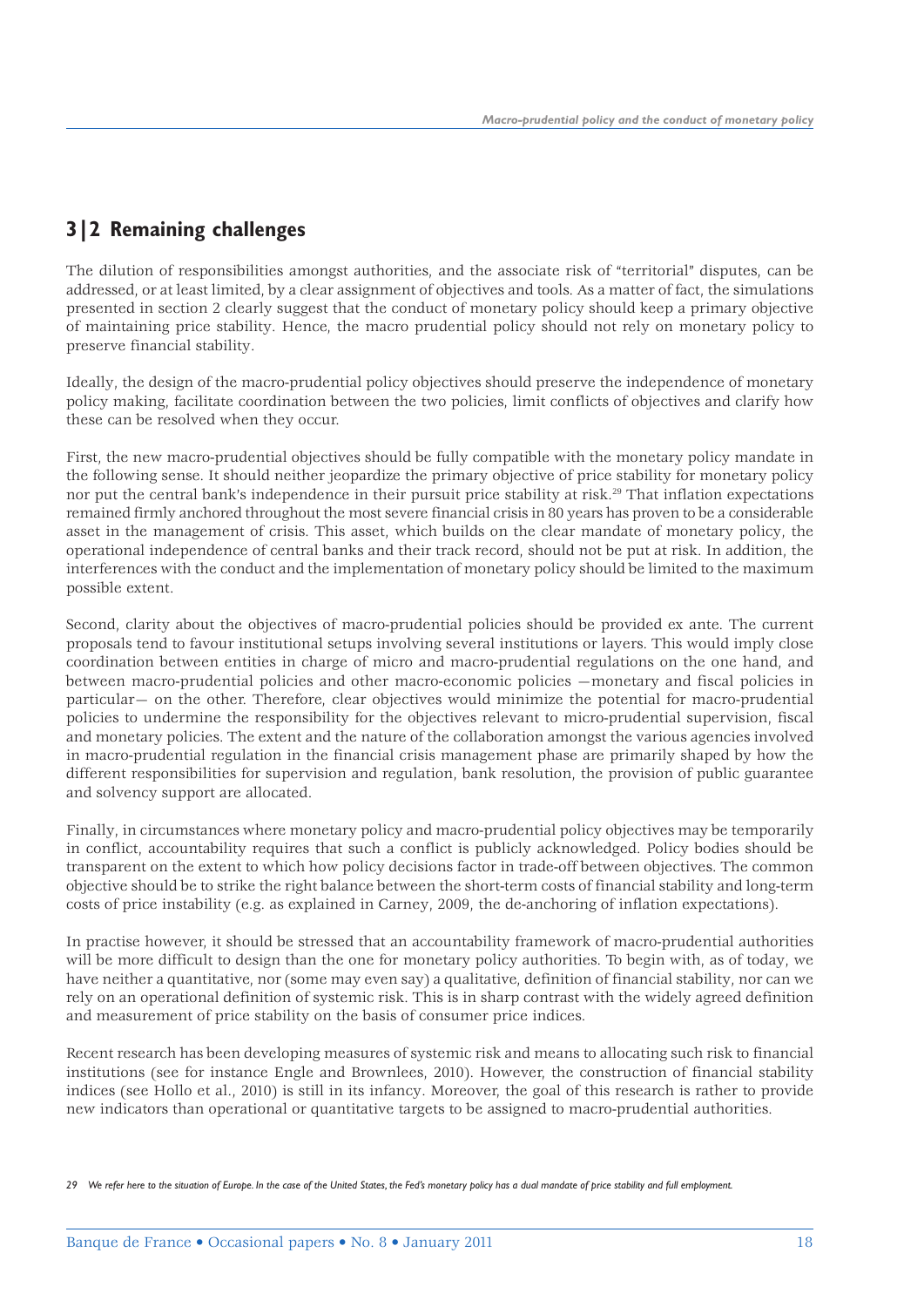The parallel with the monetary policy framework, as it has been designed over the last two decades, although tempting, is still very remote as far as macro-prudential policy is concerned.

*In this paper, we analyse macro-prudential policy may affect the conduct and the performance of monetary policy.* 

We assess whether macro-prudential and monetary policies may have compounding, neutral or conflicting effects on financial *and price stability. According to an econometric approach relying on a DSGE model estimated for both for the euro area and*  the United States, we show that episodes of conflict should be rather limited, on average, over the business cycle. These conflicts *depend on the nature of the shocks impacting on the economy. Over the period under review (1985-2010), both the credit and the housing preference shocks, which are the most relevant for macro-prudential policies, only marginally accounted for inflation dynamics, on average. Assuming that such a finding is robust across different sample periods, this means that the implementation of macro-prudential policy should not be overly harmful to monetary policy. Quite on the contrary, it may even*  facilitate the latter by offsetting the transmission of financial disturbances to the real economy. This assumes however that the *macro-prudential authority is able to counter the propagation of destabilizing asset price and credit supply shocks to the real economy by leaning against credit.*

*Our fi ndings suggest that the best policy outcomes are attained when monetary and macro-prudential policies are carried out*  separately and independently. However, such results assume that, in setting efficiently its key interest rate, the central bank takes *as given the macro-prudential policy. This means that the separate-assignment principle should not be taken too literally. Both monetary and macro-prudential policies need to factor in the macroeconomic effects of other policies. This is particularly true when spill-overs between policies occur.* 

*Institutional arrangements should be designed in order to facilitate the coordination and the efficient information-sharing amongst institutions. So far, current proposals tend to address the main challenges related to these issues, though in somewhat different frameworks. Using the insights from our simulation results, we point out some of the remaining challenges: in the United States, these are related to the risk of violating the policy-assignment principle by having the Fed conducting eventually redundant macro-prudential policies with the FSOC. Similar concerns exist in the United Kingdom where both the objectives and the frontiers*  between the two decision bodies within the Bank of England would have to prove sufficiently clear. Turning to European Union, *both the decision making process and the effectiveness of the warnings and recommendations issued by the ESRB have to prove effi cient and timely. Finally, we need better concepts and measurement of the desirable objectives of macro-prudential policies.*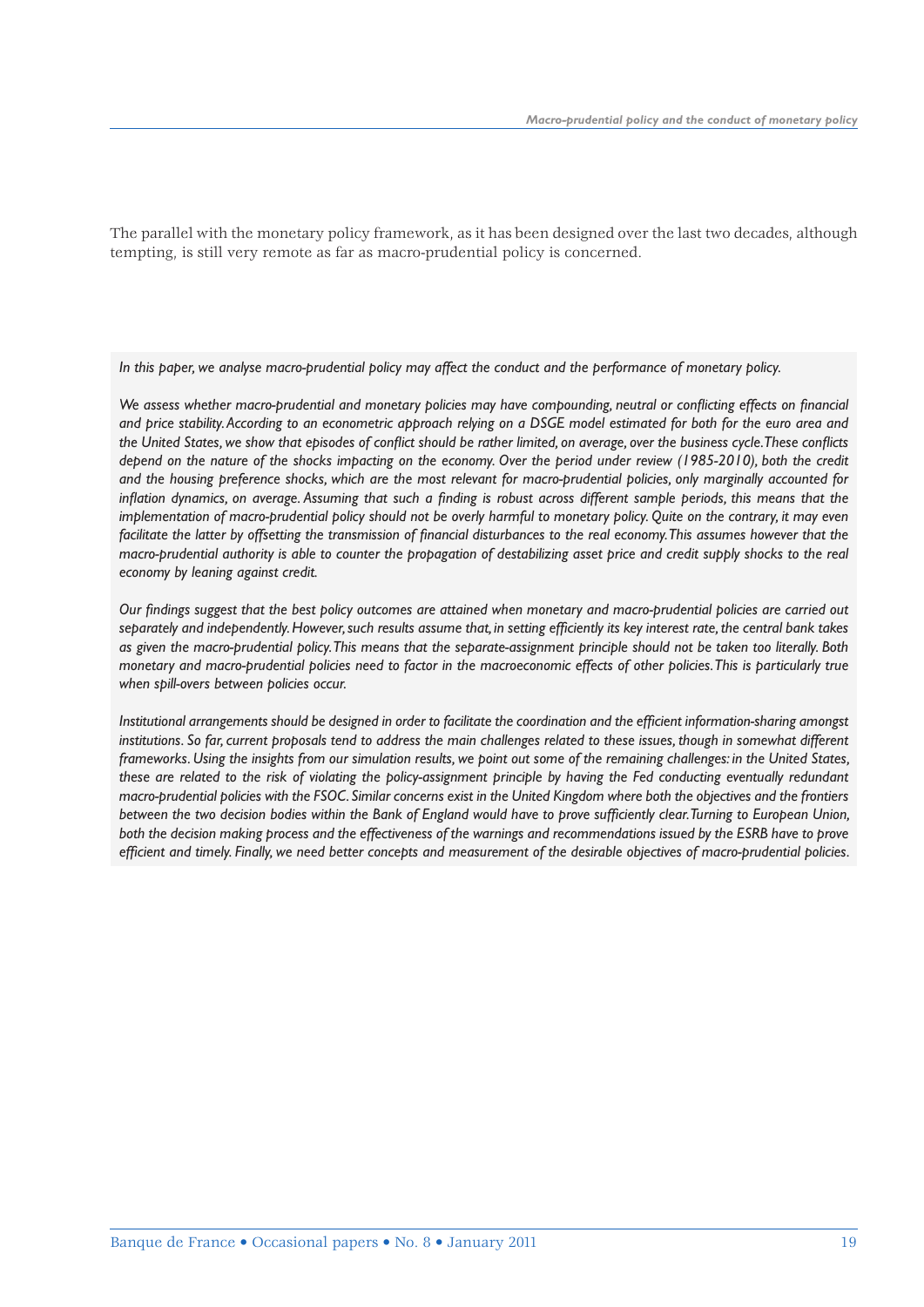# **References**

#### **Adrian (T.) and Shin (H. S.) (2010)**

"Liquidity and leverage", *Journal of Financial Intermediation*, Elsevier, vol. 19(3), pp. 418-437, July.

#### **Alessi (L.) and Detken (C.) (2009)**

"Real time early warning indicators for costly asset price boom-bust cycles", ECB *Working Paper* No. 1039.

#### **Angelini (P.), Neri (S.) and Panetta (F.) (2010)**

"Grafting macroprudential policies in a macroeconomic framework, choice of optimal instruments and interaction with monetary policy", *mimeo*, Bank of Italy.

#### **Angeloni (I.) and Faia (E.) (2009)**

"Tale of two policies: prudential regulation and monetary policy with fragile banks", *Kiel Working Papers* 1569.

#### **Antipa (P.), Mengus (E.) and Mojon (B.) (2011)**

"Would macro-prudential policies have prevented the Great Recession?", Banque de France *mimeo*.

#### **Altunbas (Y.) Gambacorta (L.) and Marqués-Ibáñez (D.) (2010)**

"Does monetary policy affect bank risk-taking?", ECB *Working Paper* No. 1166, March 2010.

#### **Basel Committee on Banking Supervision (2009a)**

"Strengthening the resilience of the banking sector", *consultative document*, Basel.

#### **Basel Committee on Banking Supervision (2009b)**

"International framework for liquidity risk measurement, standards and monitoring", *consultative document*, Basel.

#### **Basel Committee on Banking Supervision (BCBS) (2010a)**

"Countercyclical capital buffer proposal", *note* from the Macro Variables Task Force to the Basel Committee, February.

#### **Bean (C.) (2003)**

"Asset prices, financial imbalances and monetary policy: are inflation targets enough?", BIS *Working Paper* No. 140.

#### **Bernanke (B.) and Gertler (M.) (1999)**

"Monetary policy and asset price volatility," *Economic Review*, Federal Reserve Bank of Kansas City, issue Q IV, pp. 17-51.

#### **Bernanke (B.), Gertler (M.) and Gilchrist (S.) (1999)**

"The financial accelerator in a quantitative business cycle framework" in: Taylor, J.B., Woodford, M. (Eds.), *Handbook of Macroeconomics*, Elsevier Science, Amsterdam.

#### **Borgy (V.), Clerc (L.) and Renne (J.-P.) (2009)**

"Asset-price boom-bust cycles and credit: what is the scope of macro-prudential regulation?", Banque de France *Working Paper* No. 263.

#### **Borio (C.) (2010)**

"Implementing a macro-prudential framework: blending boldness and realism", *Speech*, HKMR-BIS conference, July.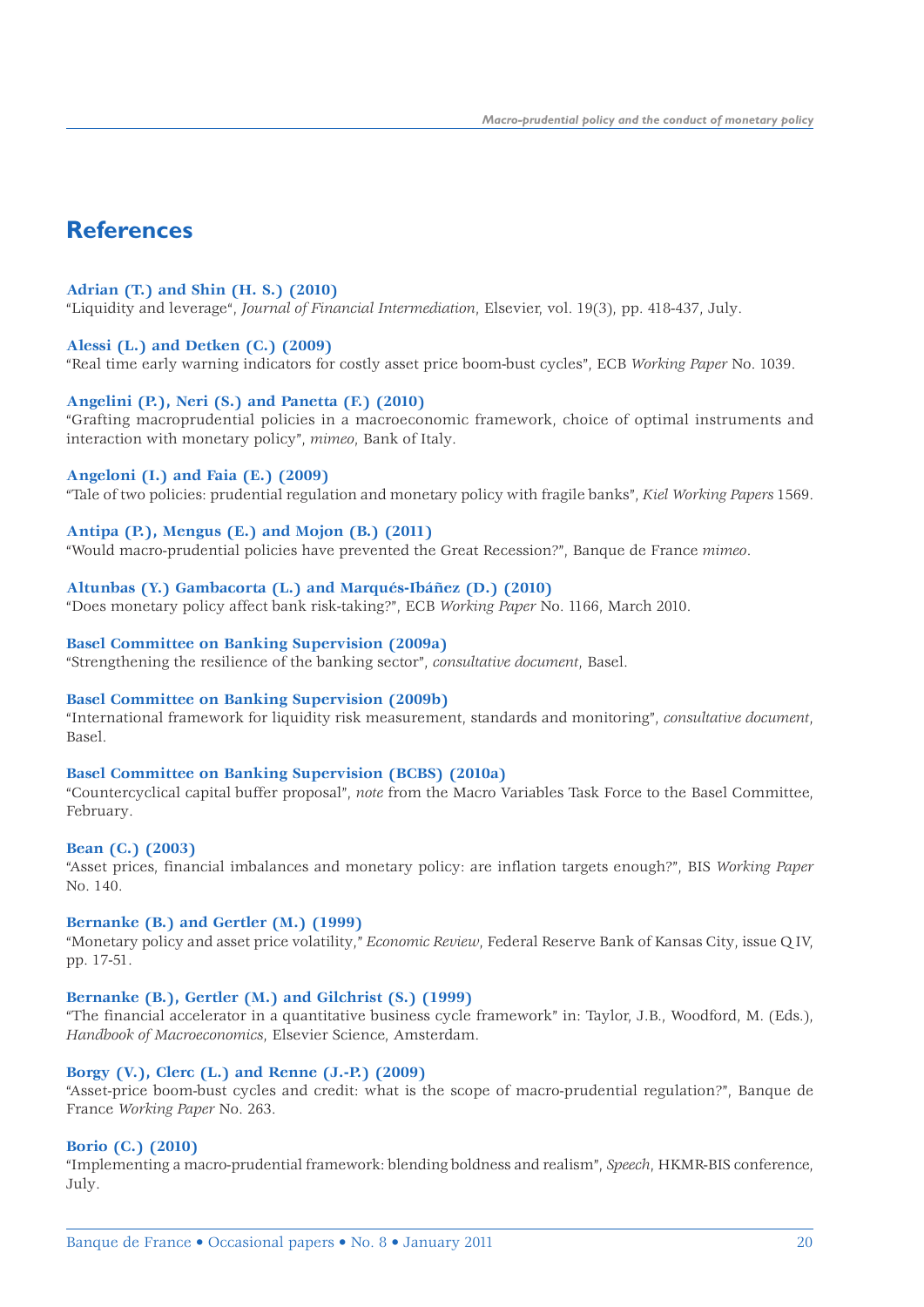#### **Borio (C.) and Lowe (P.) (2002)**

"Asset prices, financial and monetary stability: exploring the nexus", BIS *Working Paper* No. 114.

#### **Borio (C.) and Zhu (H.) (2008)**

"Capital regulation, risk-taking, and monetary policy: a missing link in the transmission mechanism?", BIS *Working Paper* No. 2588, December 2008.

#### **Borio (C.) and Drehmann (M.) (2009)**

"Towards an operational framework for financial stability", BIS *Working Paper* # 292.

#### **Brownlees (C.) and Engle (R.) (2010)**

"Volatility, correlation and tails for systemic risk measurement", WP NYU-Stern.

#### **Carney (M.) (2009)**

"Some considerations on using monetary policy to stabilize economic activity", *Remarks* by Mr Mark Carney, Governor of the Bank of Canada, to a symposium sponsored by the Federal Reserve Bank of Kansas City, Jackson Hole, Wyoming, 22 August.

#### **Canzoneri (M. B.) and Henderson (D. W.) (1991)**

"Monetary policy in interdependent economies: A game theoretic approach", the MIT Press.

#### **Carlstrom (C.T.) and Fuerst (T.S.) (1997)**

"Agency costs, net worth, and business fluctuations: a computable general equilibrium analysis", *The American Economic Review* 87, 893–910.

#### **Cecchetti (S.), Genberg (H.), Lipsky (J.) and Wadhwani (S.) (2000)**

"Asset prices and central bank policy", Geneva *Reports* on the World Economy 2 (Geneva: International Centre for Monetary and Banking Studies).

#### **Cecchetti (S.) and Kohler (M.) (2010)**

"On the equivalence of capital adequacy and monetary policy", BIS *mimeo*.

#### **Christiano (L.), Ilut (C.), Motto (R.) and Rostagno (M.) (2010)**

"Monetary policy and stock market booms", *Jackson hole paper*.

#### **Christiano (L.), Motto (R.) and Rostagno (M.) (2007)**

"Shocks, structures or monetary policies? The euro area and US after 2001", *ECB Working Paper.*

#### **Ciccarelli (M.), Maddaloni (A.) and Peydró (J-L.) (2009)**

"Trusting the bankers: another look at the credit channel of monetary policy", ECB, *mimeo.*

#### **Committee on the Global Financial System (2010)**

"Macro-prudential instruments and frameworks: a stock taking of issues and experiences", *CGFS Papers* No 38, May.

#### **Curdia (V.) and Woodford (M.)(2010)**

"Credit spreads and monetary policy", *Journal of money, credit and banking*, Blackwell publishing, vol. 42(s1), pp. 3-35, 09.

#### **De Fiore (F.) and Tristani (O.) (2009)**

"Optimal monetary policy in a model of the credit channel", ECB *working paper series*, No. 1043, April.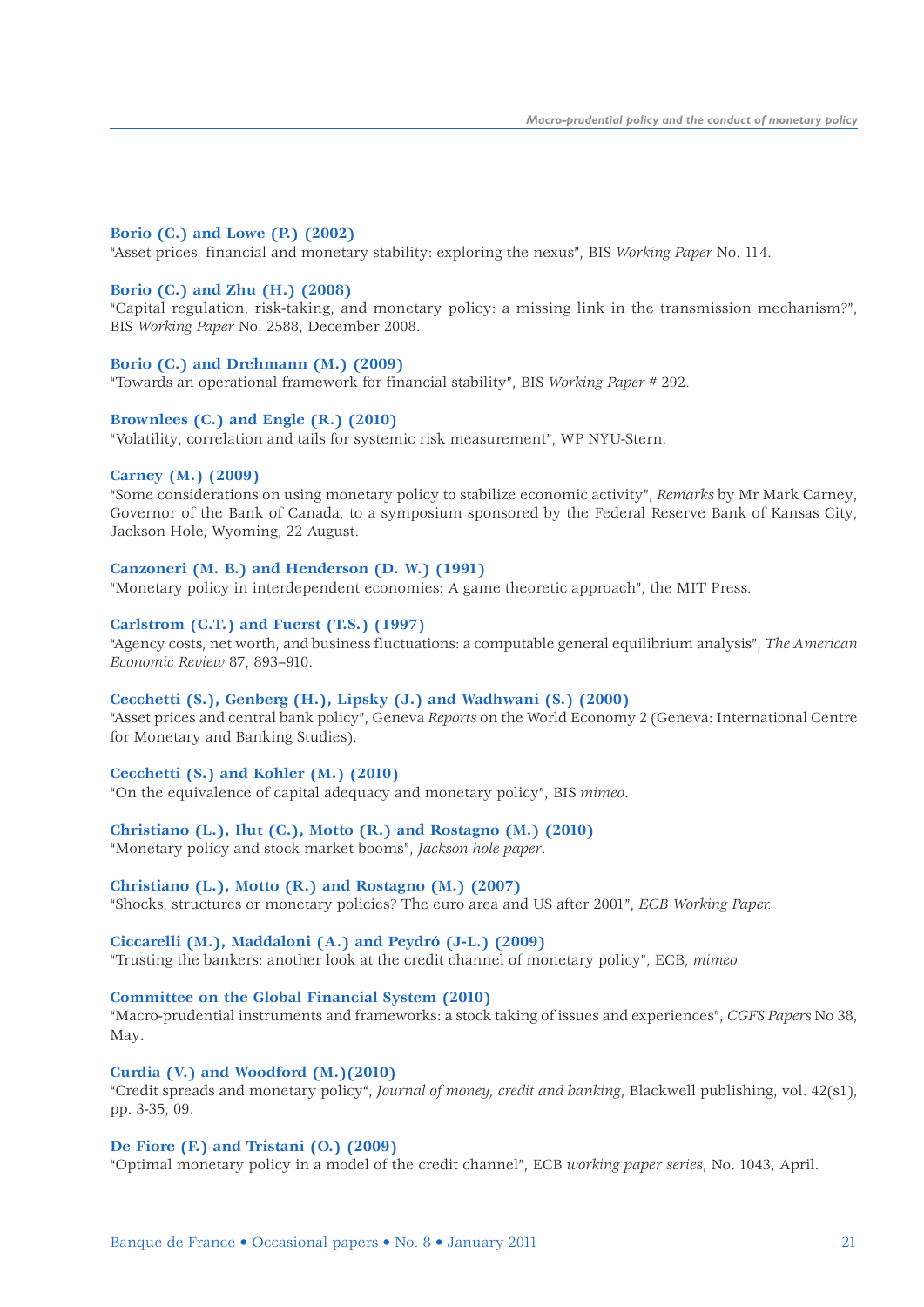#### **De Graeve (F.) (2008)**

"The external finance premium and the macroeconomy: US post-WW II Evidence", *Journal of Economic Dynamics and Control*, vol. 32(11).

#### **De Nicolo (G.), Dell Ariccia (G.), Laeven (L.) and Valencia (F.) (2010)**

"Monetary policy and bank risk taking" IMF *staff position note*, July.

#### **Dib (A.) (2009)**

"Banks, credit market frictions, and business cycles", Bank of Canada *Working paper* 2010-24.

#### **Dubecq (S.), Mojon (B.) and Ragot (X.) (2010)**

"Fuzzy capital requirements, risk shifting and the risk taking channel of monetary policy", Banque de France *NER* 254.

#### **Fahr (S.), Rostagno (M.), Smets (F.) and Tristani (O.) (2010)**

"A monetary policy strategy in good and bad times", ECB *Working Paper.*

#### **Faia (E.) and Monacelli (T.) (2007)**

"Optimal interest rate rules, asset prices and credit frictions", *Journal of Economic Dynamics and Control*.

#### **Gerali (A.), Neri (S.), Sessa (L.) and Signoretti (F.) (2009)**

"Credit and banking in a DSGE model of the Euro Area", *mimeo*, Bank of Italy.

#### **Gertler (M.) and Karadi (P.) (2009)**

"A model of unconventional monetary policy", *mimeo*, New York University.

#### **Gertler (M.), Kiyotaki (N.) and Queralto (A.) (2010)**

"Financial crises, bank risk exposure and government financial policy", *mimeo*, New York University and Princeton, September.

#### **Gilchrist (S.), Ortiz (A.) and Zakrajsek (E.) (2009)**

"Credit risk and the macroeconomy: evidence from an estimated DSGE model", Federal Reserve Board, *mimeo*.

#### **Greenspan (A.) (2002)**

"Economic volatility" *Remarks* by Chairman Alan Greenspan at a symposium sponsored by the Federal Reserve Bank of Kansas City, Jackson Hole, Wyoming August 30, 2002.

#### **Goodhart (C.) and Hofmann (B.) (2002)**

"Asset prices and the conduct of monetary policy", *Proceedings* of the Royal Economic Society Annual Conference 2002.

#### **Hoerova (M.), Monnet (C.) and Temzelides (T.) (2009)**

"Money talks", *Working Paper* 1091, European Central Bank.

#### **Hollo (D.), Kremer (M.) and Lo Duca (M.) (2010)**

"CISS – A composite indicator of systemic stress in the financial system", ECB *working paper*, November.

#### **Holmstrom (B.) and Tirole (J.) (1997)**

"Financial intermediation, loanable funds, and the real sector", *Quartely Journal of Economics* 112, 663–691.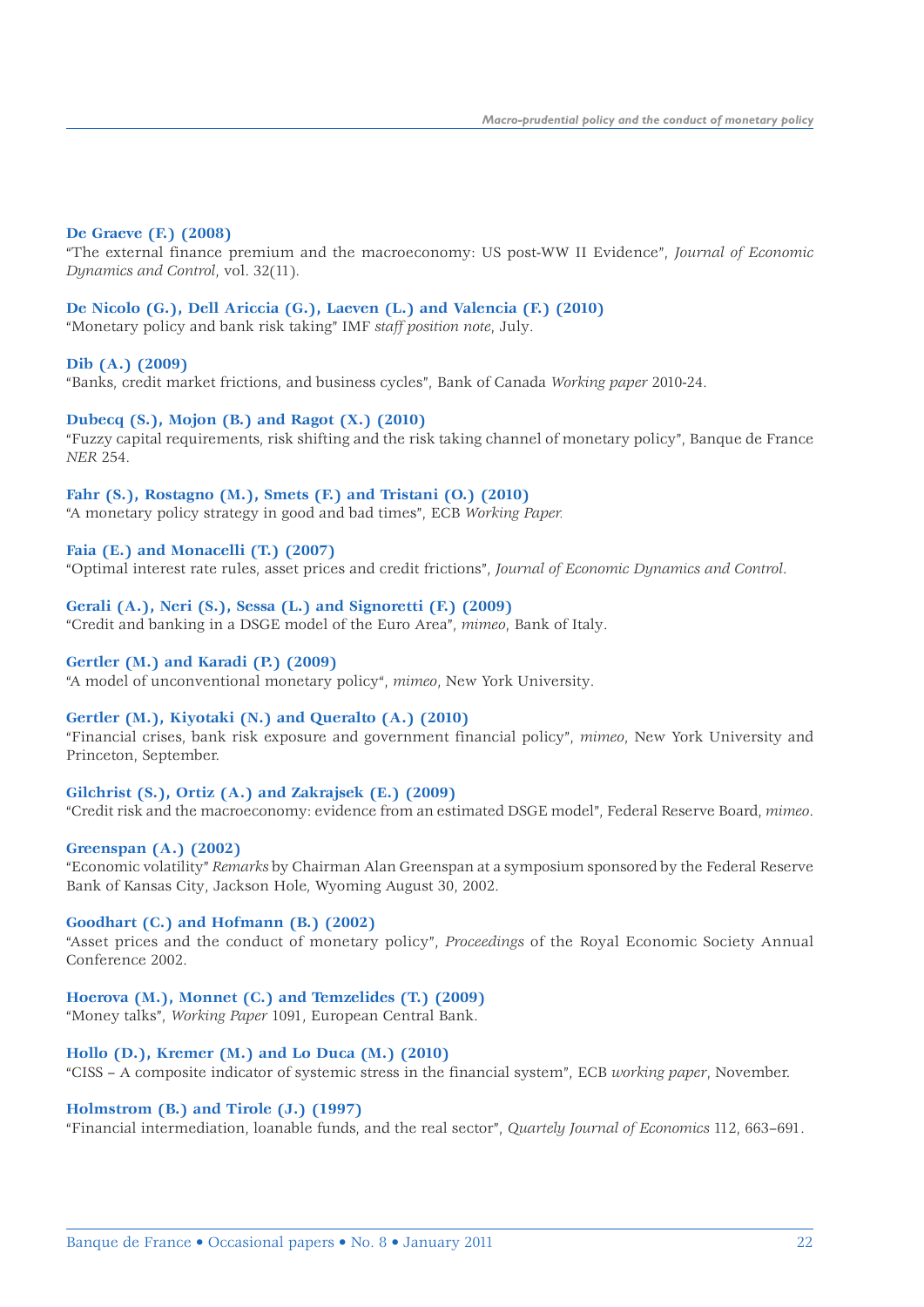#### **Iacoviello (M.) (2005)**

"House prices, borrowing constraints, and monetary policy in the business Cycle", *The American Economic Review* 95, 739–764.

#### **Kannan (P.), Rabanal (P.) and Scott (A.) (2009)**

"Monetary and macroprudential policy rules in a model with house price booms", IMF *working paper* No. 251.

#### **Kashyap (A.) and Stein (J.) (2010)**

"The optimal conduct of monetary policy with interest rate on reserves", *NBER WP*, December.

#### **Kishan (R.) and Opiela (T.) (2006)**

"Bank capital and loan asymmetry in the transmission of monetary policy", *Journal of Banking and Finance*, 30, pp. 259-285.

#### **Kiyotaki (N.) and Moore (J.) (1997)**

"Credit cycles", *Journal of Political Economy* 105, 211–248.

#### **Liu (Z.), Wang (P.) and Zha (T.) (2009)**

"Do credit constraints amplify macroeconomic fluctuations?", *mimeo*.

#### **Loisel (O.), Pommeret (A.) and Portier (F.) (2009)**

"Monetary policy and herd behaviour in new-tech investment", *mimeo Banque de France*.

#### **Meh (C.), Moran (K.) (2010)**

"The role of bank capital in the propagation of shocks", *Journal of Economic Dynamics and Control*.

#### **Modigliani (F.) and Miller (M.) (1958)**

"The cost of capital, corporation finance and the theory of investment", *The American Economic Review*, Vol. 48, No. 3.

#### **Mundell (R.) (1962)**

"The appropriate use of monetary and fiscal policy for internal and external stability", *IMF Staff papers*, March, pp. 70-73.

#### **Ongena (S.), Peydró (J-L.) and Vasso (I.) (2008)**

"Monetary policy, risk-taking and pricing: evidence from a quasi-natural experiment", ECB, *mimeo*.

#### **Rajan (R.) (2005)**

"Has financial development made the world riskier?", presented at: The Greenspan Era: Lessons for the Future, a *symposium* sponsored by the Federal Reserve Bank of Kansas City, *Jackson Hole*, Wyoming, August 25-27, 2005.

#### **Svensson (L.) (1999)**

"Inflation targeting as a monetary policy rule", *Journal of Monetary Economics*, vol. 43, pp. 607-654.

#### **Townsend (R.) (1979)**

"Optimal contracts and competitive markets with costly state verification" *Journal of Economic Theory*, vol. 21(2).

#### **de Walque (G.), Pierrard (O.) and Rouabah (A.) (2008)**

"Financial (in)stability, supervision and liquidity injections: a dynamic general equilibrium approach", *Research series* 200810-23, National Bank of Belgium.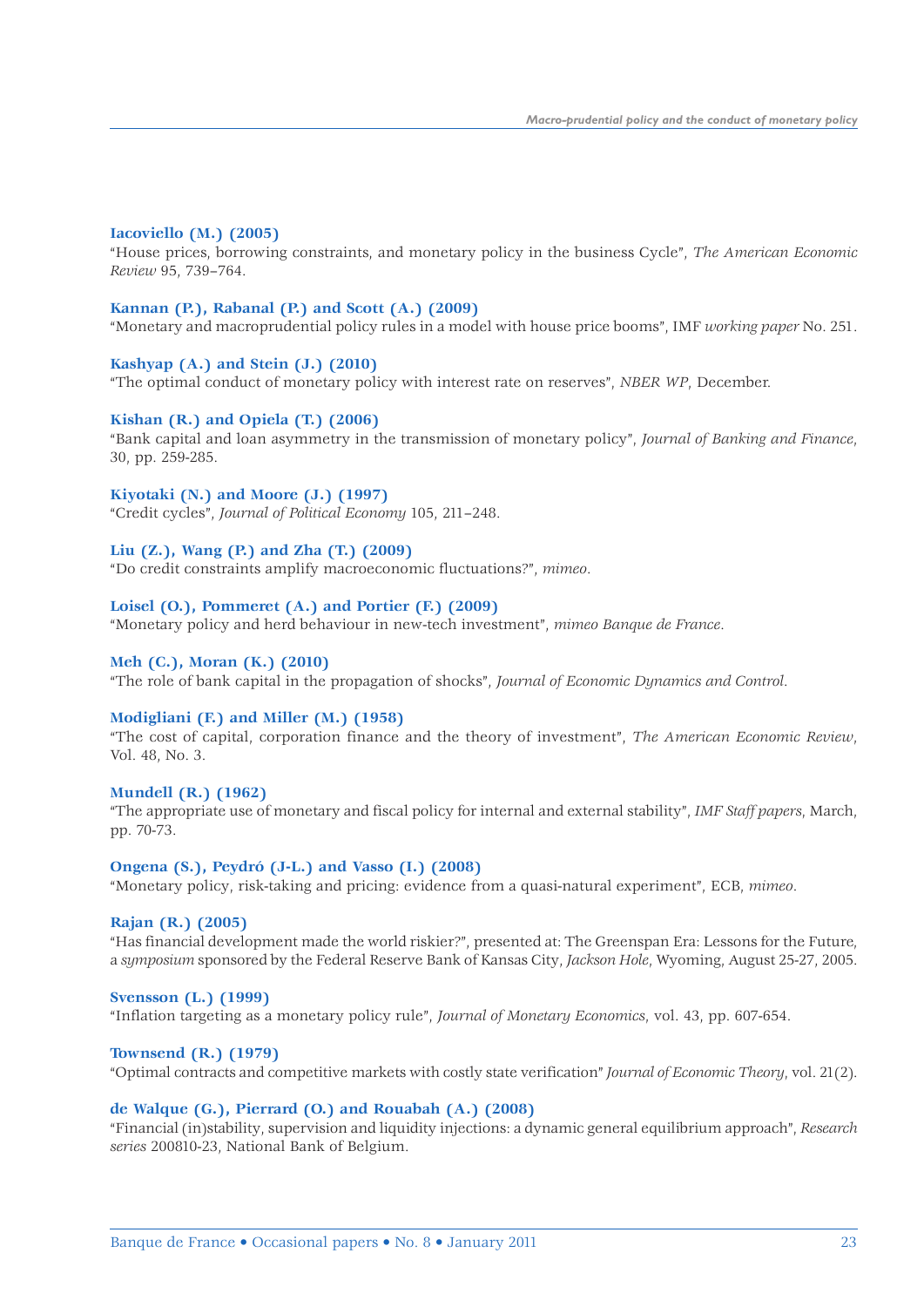# **Appendix I**

### **Literature review: fi nancial frictions and canonical macro-models**

Canonical macro-economic models mostly incorporate the assumption of frictionless financial markets. Based on the Modigliani-Miller (1958) theorem, these models imply that the composition of agents' balance sheets has no effect on their optimal spending decision. Thus, canonical macro-models have difficulties accounting for the feedbacks between financial conditions and the real economy in times of financial distress.

One of the first contributions to have challenged the Modigliani-Miller theorem is the seminal article by Bernanke, Gertler and Gilchrist (1999, B.G.G. henceforth). In this framework, borrowers face an external finance premium, which reflects the different costs of internally and externally raised funds. The finance premium inversely depends on borrowers' net worth, which is pro-cyclical due to the pro-cyclicality of profits and asset prices. This entails that the external finance premium is countercyclical, enhancing the swings in borrowing and hence investment and aggregate demand. The external finance premium therefore propagates shocks to the real economy and amplifies business cycle fluctuations.

Gilchrist et al. (2009) incorporate a proxy of the external finance premium in a DSGE model estimated on US data over the period 1973-2008. The authors find an operative financial accelerator, i.e. increases in the external finance premium cause important and protracted contractions in investment and output. De Graeve (2008) provides for an estimate of the external finance premium, which is on average of 130 basis points over the post-WWII period.30

Another type of framework focusing on borrowers' balance-sheets goes back to the work of Kiyotaki and Moore (1997). In this set-up, lenders cannot force borrowers to reimburse their debt. Thus, durable assets such as land and machinery play a dual role, being used as factors of production and collateral for loans at the same time. Borrowers' credit lines are consequently affected by the collateralized assets' prices and collateral constraints govern borrowers' investment and spending decisions, which in turn then again affect asset prices. The dynamic interaction between credit limits and asset prices function as transmission mechanism by which the effects of financial shocks persist, are amplified and spill over to other sectors.

Liu, Wang and Zha (2010) estimate a DSGE model with US data and show that the amplification mechanism in Kiyotaki and Moore (1997) is empirically important. This study finds positive co-movements between housing prices and business investment. A shock to housing demand —affecting the marginal rate of substitution between housing and consumption— generates important macroeconomic fluctuations, accounting for 36-46% and 22-38% of the fluctuations in investment and output respectively.

One implication of the above described models is that borrowing constraints are always binding, in which case default never occurs in equilibrium. In contrast, in Carlstrom and Fuerst's (1997) analysis<sup>31</sup>, agency costs are endogenous over the business cycle and default emerges as an equilibrium phenomenon. Consequently, there is room for regulatory policies. Based on this framework, Faia and Monacelli (2007)<sup>32</sup> address the question of whether monetary policy should react to asset prices, answering it by the affirmative. More precisely, in their setting asset price movements are caused by financial distortions, since the price of capital is determined in a lending market characterized by moral hazard, i.e. the asset price is subject to a tax. In the case of a positive

*31 Based on the costly state verification model by Townsend (1979).*

*<sup>30</sup> When taking the model to the data, the author finds that for some shocks (such as investment supply shocks) the finance premium is not countercyclical. This may give rise to a financial decelerator mechanism corroborated also by the results of Iacoviello (2005) and Christiano, Motto and Rostagno (2007, see further below for more details).*

*<sup>32</sup> The authors succeed in generating a countercyclical behavior of the external finance premium by assuming that the mean distribution of investment outcomes across lenders depends on the state of aggregate productivity: the pro-cyclicality of the external finance premium in Carlstrom and Fuerst initial analysis being a very counterintuitive result.*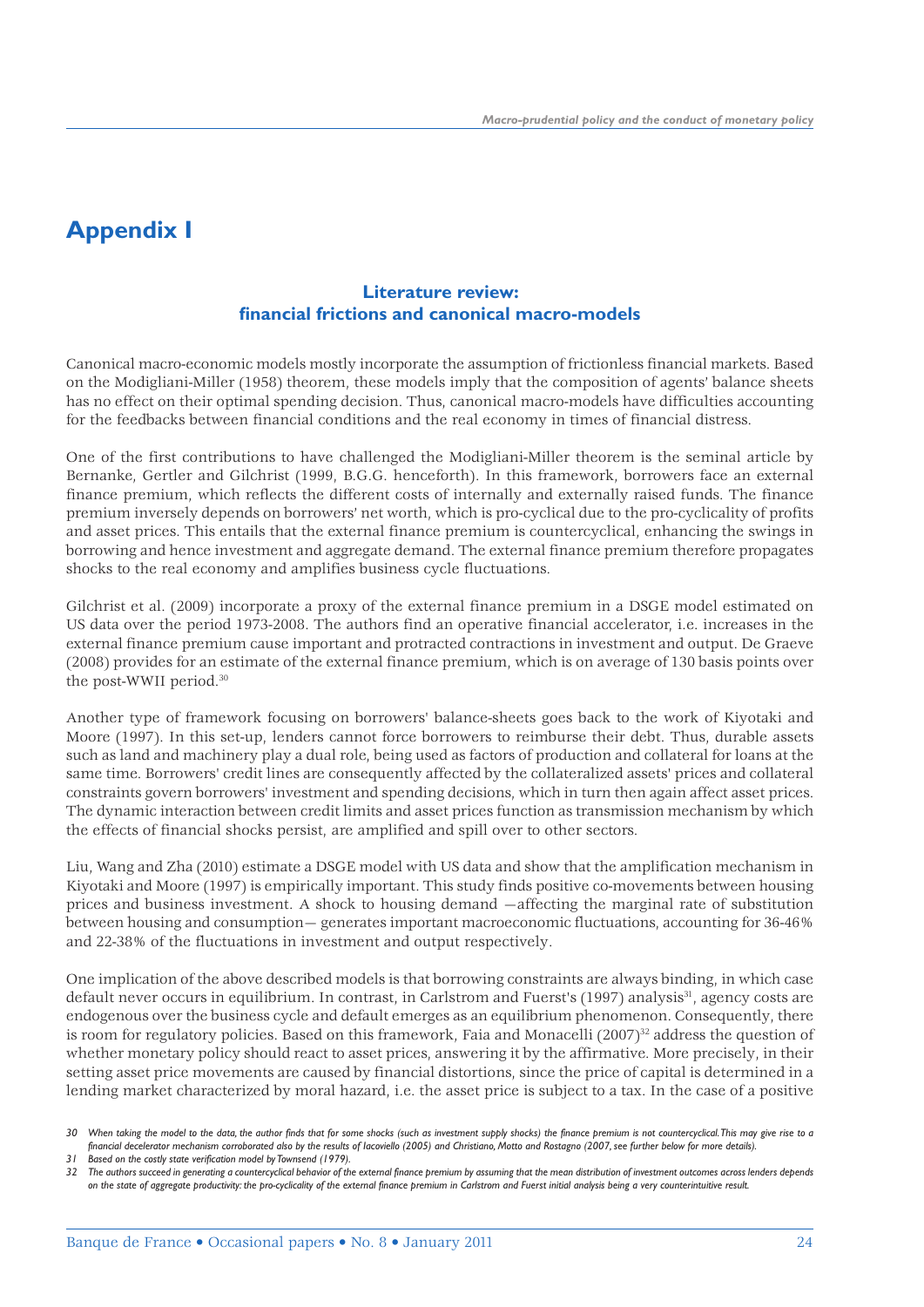productivity shock, this wedge evolves pro-cyclically, thereby restraining investment. For an increase in asset price, monetary policy should therefore react by lowering the nominal interest rate. This result may seem controversial; it hinges, however, also on the metric that is used to evaluate the performance of different policy rules. While usually policy rules are assessed considering the volatility of inflation and output, here the selection is based on strict welfare criteria.

In a recent paper, Iacoviello (2005) combines a financial accelerator mechanism *à la* BGG with collateral constraints tied to real estate values in the spirit of Kiyotaki and Moore (1997). A third rigidity is added to this framework, debt contracts are denominated in nominal terms. This allows considering the distributional consequences of nominal rigidities as in Fisher (1933). The Fisher debt deflation channel amplifies effects of shocks that drive output and the price level in the same direction, such as positive demand shocks<sup>33</sup>, and dampens the impact of shocks that drive output and the price level in opposite directions. Finally, Iacoviello finds that responding to asset prices does not improve output and inflation stabilization.

The above mentioned studies consider the demand side of financial frictions, i.e. borrowers' balance sheets. Arguably supply side factors may have an substantial impact on the business cycle; that is to say that banks' balance sheet might affect the transmission of shocks. Christiano et al. (2007) incorporate a banking sector into a DSGE model containing also a debt-deflation channel. As in Iacoviello, the authors find that financial accelerator/decelerator mechanisms depending on the nature of shocks. Moreover, quantitatively, financial frictions *à la* B.G.G. are an important driving force of business cycle fluctuations, both in the euro area and the US. When it comes to the transmission and amplification of shocks these frictions play a substantially bigger role than the incorporated banking sector. Finally, in this set-up, output volatility is stabilized when broad monetary aggregates are taken into account; reacting to the stock market is stabilizing for the US economy but not so for the euro area.

Meh and Moran (2010) construct a dynamic general equilibrium model in which the balance sheet of banks affects the propagation of shocks.34 Key to the propagation of shocks in this model is the banks' capital adequacy ratio. Although it arises from market discipline, the simulations give insights on its cyclical properties: whether capital adequacy ratios ought to be pro-cyclical or will depend on the nature of shocks. Following technology and monetary policy shocks, capital adequacy ratios vary negatively with the cycle, possibly exacerbating the business cycle. When disturbances originate within the banking sector (i.e. sudden drops in bank capital) capital adequacy ratios are pro-cyclical: capital adequacy ratios loosen just as output weakens. Finally, independent of the shock's nature, economies whose banking sectors remain well-capitalized experience smaller reductions in bank lending and hence less severe downturns. Bank capital thus increases an economy's ability to absorb shocks and, in doing so, affects the conduct of monetary policy.

Finally, de Walque et al. (2008) model an interbank market, populated by heterogeneous banks. In their framework, agents, including banks, can default on their financial obligations. Here, endogenous default rates generate a countercyclical risk premiums acting as a financial accelerator. Their framework is particularly interesting, since monetary policy takes the form of liquidity injections into the interbank market. The authors find that a central bank's liquidity injections lead to less financial instability (measured by the ratio of repayment of funds borrowed on the interbank market); in terms of output volatility, liquidity injections have, however, an ambiguous effect.

Only few models explicitly account for macro-prudential policies in a broader sense. One of them is Kannan et al. (2009). The authors examine the potential role of monetary policy in mitigating the effects of asset price booms. Results imply that stronger monetary reactions to signs of overheating or of a credit or asset price

<sup>33</sup> For a positive demand shock, consumer and asset prices increase. This reduces the real value of outstanding debt, positively affecting borrowers' net worth. Simultaneously, the rise in asset prices augments the borrowing capacity of the debtors, allowing them to spend and invest more. As borrowers have a higher propensity to spend than lenders, the net effect *on demand is positive, and acts as an amplification mechanism for the initial shock.*

*<sup>34</sup> At the heart of the propagation mechanism lays a double moral hazard problem* à la *Holstrom and Tirole (1997).*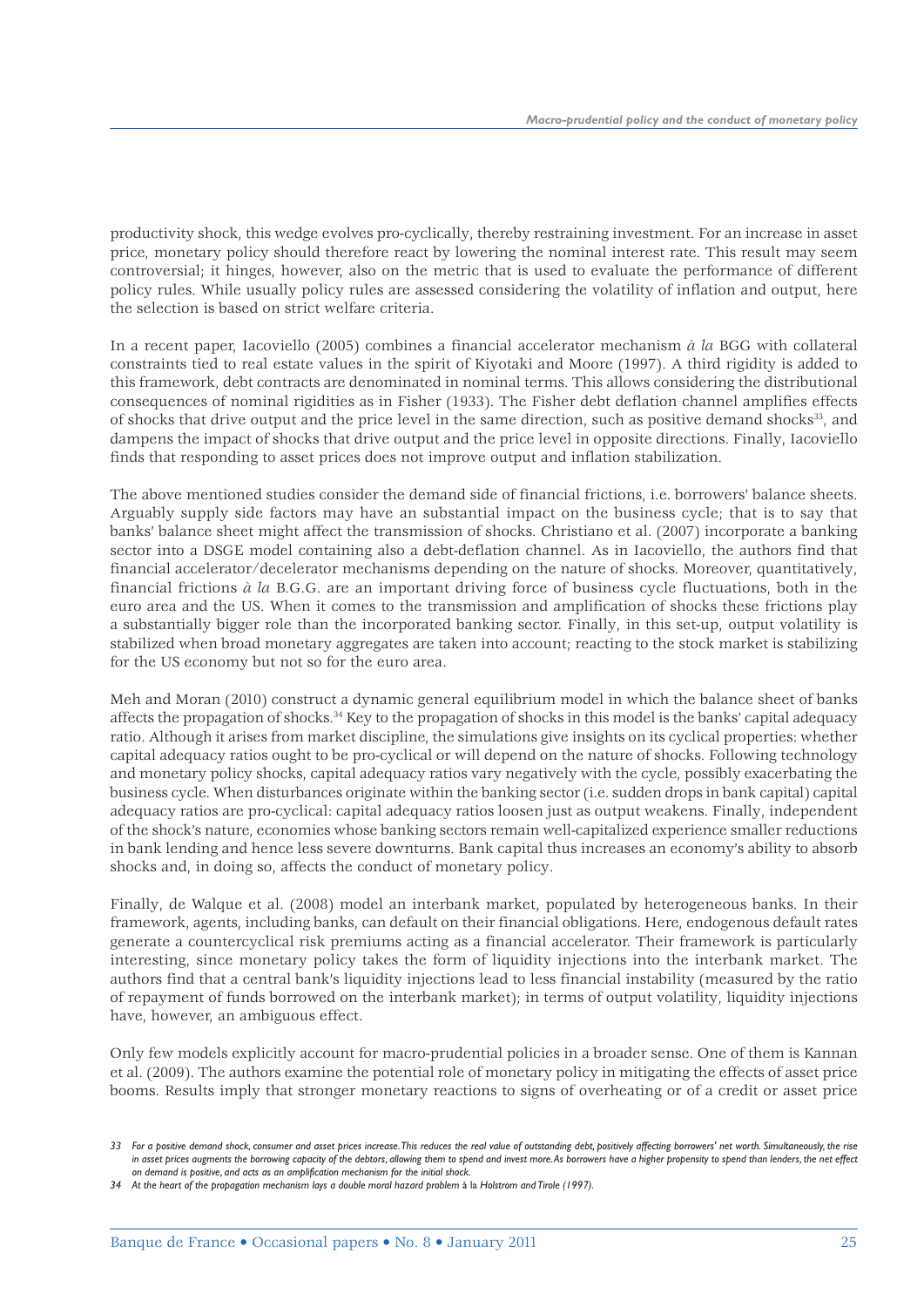bubble could help counter accelerator mechanisms that push up credit growth and asset prices (in line with what Cecchetti et al, 2000 argue). This is however, only the case when shocks are of a financial character. For technology shocks, a standard Taylor rule still does best in terms of reducing volatility in output and inflation.

Gerali et al. (2010) provide for the up-to date only DSGE model incorporating a banking sector, estimated on euro are data. Here banks enjoys some degree of market power (in both the loan and the deposit markets) and accumulate capital subject to a capital adequacy requirement. Due to the interest rate setting behaviour of banks the model accounts for an intermediation spread. This spread alters the pass-through of changes in the policy rate to bank rates, usually at work in standard models with endogenous borrowing constraints but without financial intermediation.35 Overall, the authors find that banking induces some attenuation on output, mainly reflecting the presence of sticky interest rates. Banking nonetheless enhances the persistence in real variables in response to technology shocks. Finally, the authors assess the contribution of financial shocks to the crisis experienced since 2007 and find that almost all the contraction of real GDP was due to factors that either pushed up the cost of credit or reduced the amount of credit available to the private sector.

Angelini et al. (forthcoming) introduce interactions and sequencing between monetary and macro-prudential policy, the latter seeking to stabilize the loans/GDP ratio and GDP growth. The paper's preliminary results do so far not to hint an important quantifiable aspect of strategic interactions between monetary and macro-prudential policy makers. Interactions seem, however, to play a role for the cyclicality of the macro-prudential rules tested in the analysis.

Finally, Angeloni and Faia (2009) provide for another framework allowing the study of interactions between bank regulation and monetary policies in fragile banking systems (i.e. when bank runs are possible). Given this framework, households' welfare is optimized by a combination of countercyclical capital ratios and a monetary policy response to asset prices.

<sup>35</sup> The overall effect of intermediation is affected by the stickiness of interest rates (banks translate changes in interest rates only partially) inducing some attenuation. On the other hand, the credit market power and the ensuing mark-up between lending rates and policy rates amplify changes in the policy rate for borrowers, while the markdown between the *policy rate and the deposit rate attenuate effects for lenders.*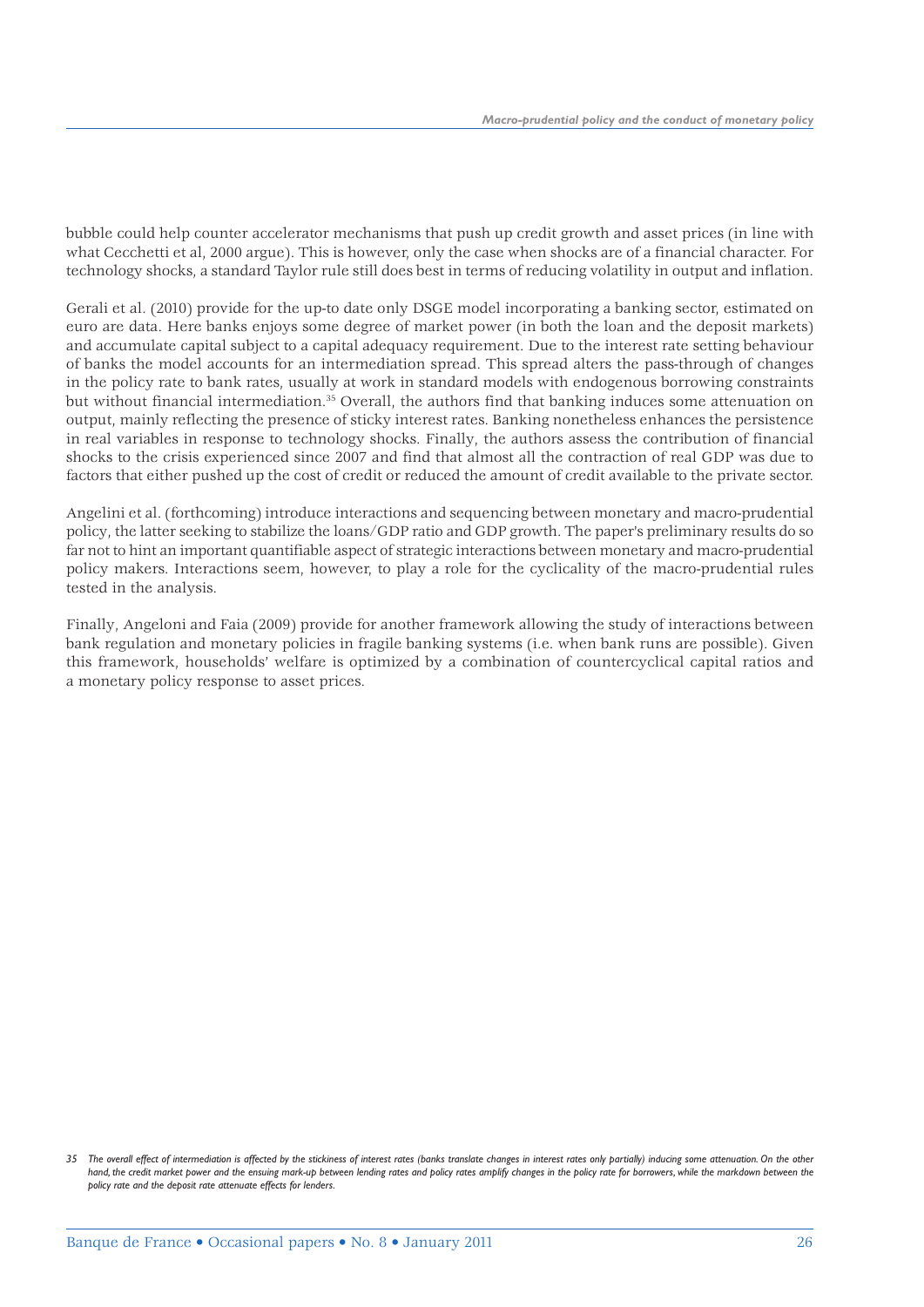# **Appendix II**

#### **The euro area and US models used for simulations**

In section 2 on this paper, we rely on models estimated by Antipa, Mengus and Mojon (2010). The models are, for each zone, a DSGE *à la* Iaccoviello (2005) with residential investment, house prices and housing loans. It should be stressed that, in the model, housing prices influence the investment cycle as in Liu et al. (2009).

#### **1| The private sector**

Both housing and preference shocks intervene in agents' utility functions. In our specification, only impatient households are subject to the marginal utility of housing that in turn affects housing demand. Contrary to Iacoviello (2005) —where changes to the marginal substitution between housing and consumption affect both, patient and impatient households— we are here interested in the interactions between a demand shock on the one hand and a biting borrowing constraint in a framework of nominal debt indexation on the other hand.

Formally, housing preference shocks intervene on  $\varphi_t$  in the constrained households' utility function:

$$
E_0 \, \sum_{t=1}^\infty \, \beta_t^c \, A_t \, \log \, (C_{\,t} - \epsilon C_{\,t\text{-}1}) + \, \phi_t \log \, (L_t^{\,h}) - \xi_t \, (N_t)
$$

where  $C_t$ ,  $L_t^h$  and  $N_t$  are consumption, housing and hours worked respectively.

As in Liu et al. 2009, A<sub>t</sub> governs the shocks to agent's time preferences; both, impatient and patient households are subject to that shock. The ordering in time preferences is the following: impatient households are more impatient than entrepreneurs who are more impatient than patient households (β<sup>ε</sup> = 0.95; β<sup>E</sup> = 0.98; β<sup>E</sup> = 0.99).

The other distinctive feature of this model is the borrowing constraints for entrepreneurs and constrained households. Both types of agents maximize their utility subject, not only to a standard inter-temporal budget constraint, but also to a borrowing constraint that will be binding at equilibrium. These are for borrowers and entrepreneurs respectively:

$$
B_t^C \leq \theta_t E_t (q_{t+1} L_t^C)
$$
  

$$
B_t^E \leq \theta_t E_t (q_{t+1} L_t^E)
$$

Where  $E_t$  ( $q_{(t+1)}$ ) is the expected house price in t+1 and  $L_t^c$  and  $L_t^E$  are borrowers and entrepreneurs holdings in housing wealth respectively, i.e. borrowing is limited to the net present discounted value of housing wealth. A positive financial shock can therefore be understood as a relaxation of borrowers/entrepreneurs loan to value ratio (caused by an increase in competition in the banking sector or financial innovation for instance). These constraints are binding equalities at equilibrium.

The model was estimated separately for the the US and the euro area based on quarterly observations from 1985 to 2009. The observable used for the estimation are GDP, consumption, residential investment, inflation, the money market rate, housing loans and the house prices. Trending variables were de-trended with either HP filter or a linear trend except for housing prices and total credit. This is to avoid that too much of the housing bubble dynamic, which has been very persistent, is erased by the de-trending procedure. The estimated parameters are reported in Appendix II, and the Dynare programs used for the simulations are available upon request to Antipa et al. (2010).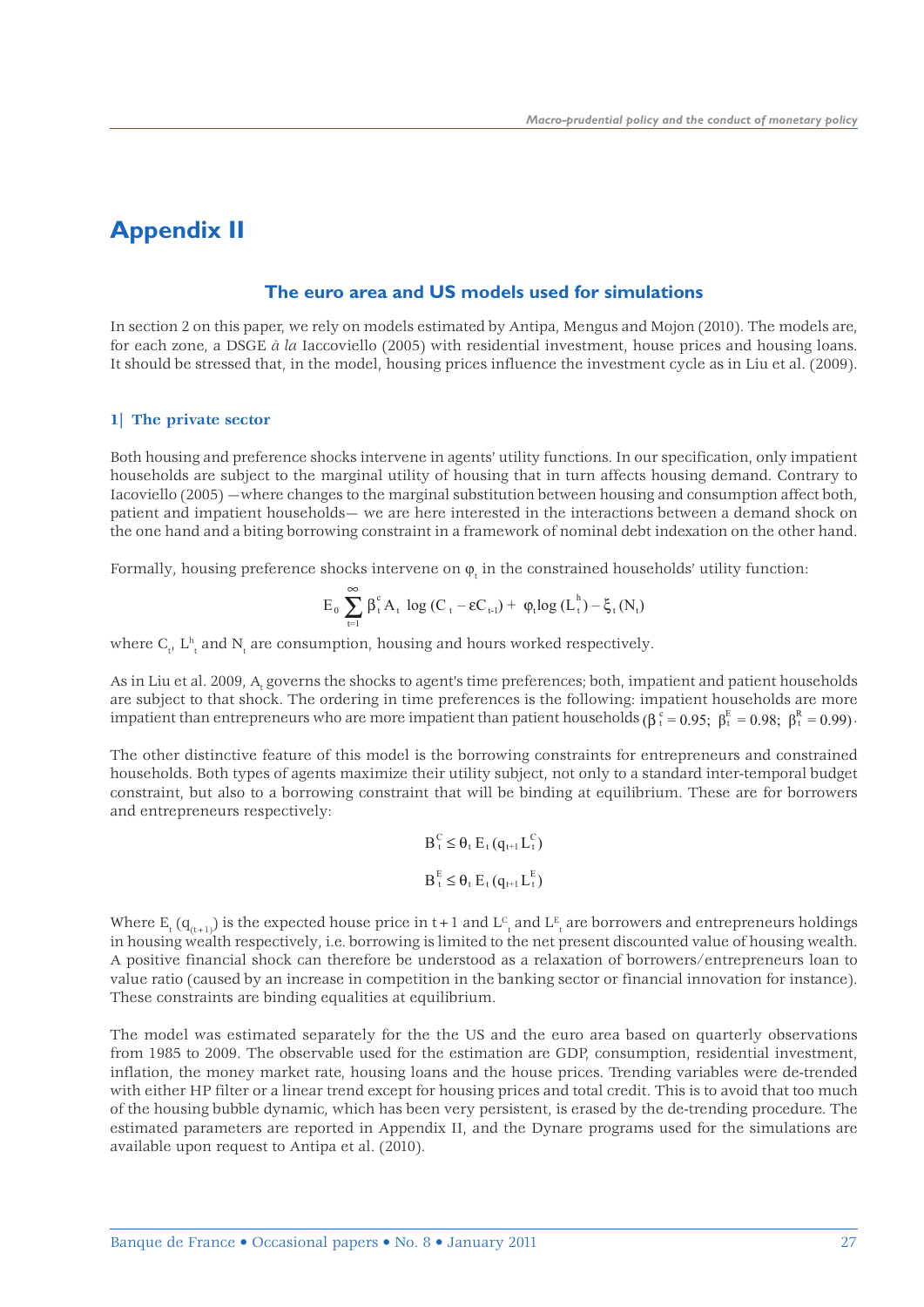#### **2| Government policies**

Following a standard approach, we evaluate the potency of MP policies by simulating the effects of various shocks in the model across three of the four archetypical policy regimes listed in section 2.1:

#### **The Plain Vanilla Taylor rule**

This reaction function of the central bank has her adjust the level of short-term interest rates in response to deviations of inflation from the inflation objective (here we chose 1.9% to be consistent with the ECB monetary policy strategy) namely the inflationary gap ( $\pi^c_{t}$  – 1.9) and in response to the gap between current output and potential output ( $y_t$  –  $y_t^*$ ). The relationship can be expressed as

$$
r_{_{t}} = (1 - \gamma_{_{R}}) [\gamma_{_{\pi}}(\pi_{_{t}}^{^{C}} - 1.9) + \gamma_{_{y}}(y_{_{t}} - y_{_{t}}^{*})] + \gamma_{_{R}}r_{_{t-1}}
$$

where  $\gamma_R$  denotes the inertia of interest rates and  $\gamma_\pi$  and  $\gamma_y$  are the coefficients assigned to the reactions to the inflationary and output gaps respectively.

#### **Lean against the wind Taylor rule**

In this second policy regime, the central bank also raises interest rates in reaction to the growth rate of credit. The monetary policy rule can then be expressed as

$$
r_{t} = (1 - \gamma_{R}) \left[ \gamma_{\pi}(\pi_{t}^{C} - 1.9) + \gamma_{y}(y_{t} - y_{t}^{*}) \right] + \gamma_{b}(b_{t} - b_{t-1} + \pi_{t}^{C}) + \gamma_{R}r_{t-1}
$$

where  $b_t - b_{t-1} + \pi^c$  reflects the nominal growth rate of credit  $(\gamma_b$  being the corresponding weight within the policy rule).

#### **Independent macro-prudential policy**

In this third regime, we have both the same monetary policy rule as in Regime 1, i.e.

$$
r_{\mathrm{t}}\!=\!\left(1-\gamma_{\mathrm{R}}\right)\left[\gamma_{\mathrm{r}}(\pi_{\mathrm{t}}^{\mathrm{C}}\!-\!1.9)+\gamma_{\mathrm{y}}(y_{\mathrm{t}}\!-\!y_{\mathrm{t}}^*)\right]+\gamma_{\mathrm{R}}r_{\mathrm{t}\text{-1}}
$$

and the lean against credit rule. The latter rule impacts upon agents' borrowing constraints by affecting their respective loan to value ratios. The equation for the time-varying loan to value ratio, and hence the credit rule, is:

$$
\theta_t\!=\!\mu*\,\left(\big(1+\epsilon_t^\theta\big)*\Big(\frac{B_c+B_e}{B_{c\text{-}1}^\mathrm{SS}+B_{e\text{-}1}^\mathrm{SS}}\Big)\right)^\tau
$$

where  $\varepsilon^0_{\;\rm t}$  is a shock to the loan to value ratio, and has to be understood as a credit supply shock.  ${\tt B_c}$  and  ${\tt B_e}$  are impatient households' and entrepreneurs' respective debt levels ( $B_{c-1}^{SS}$  and  $B_{e-1}^{SS}$  are their steady-state levels). Finally,  $\tau$  governs the strength of the policy-makers reaction to excessive credit growth.

This is a combination of the plain vanilla Taylor rule and an independent policy instrument which reacts to the growth rate of nominal credit thus constraining agents' loan-to-value ratio and hence the amount of overall credit.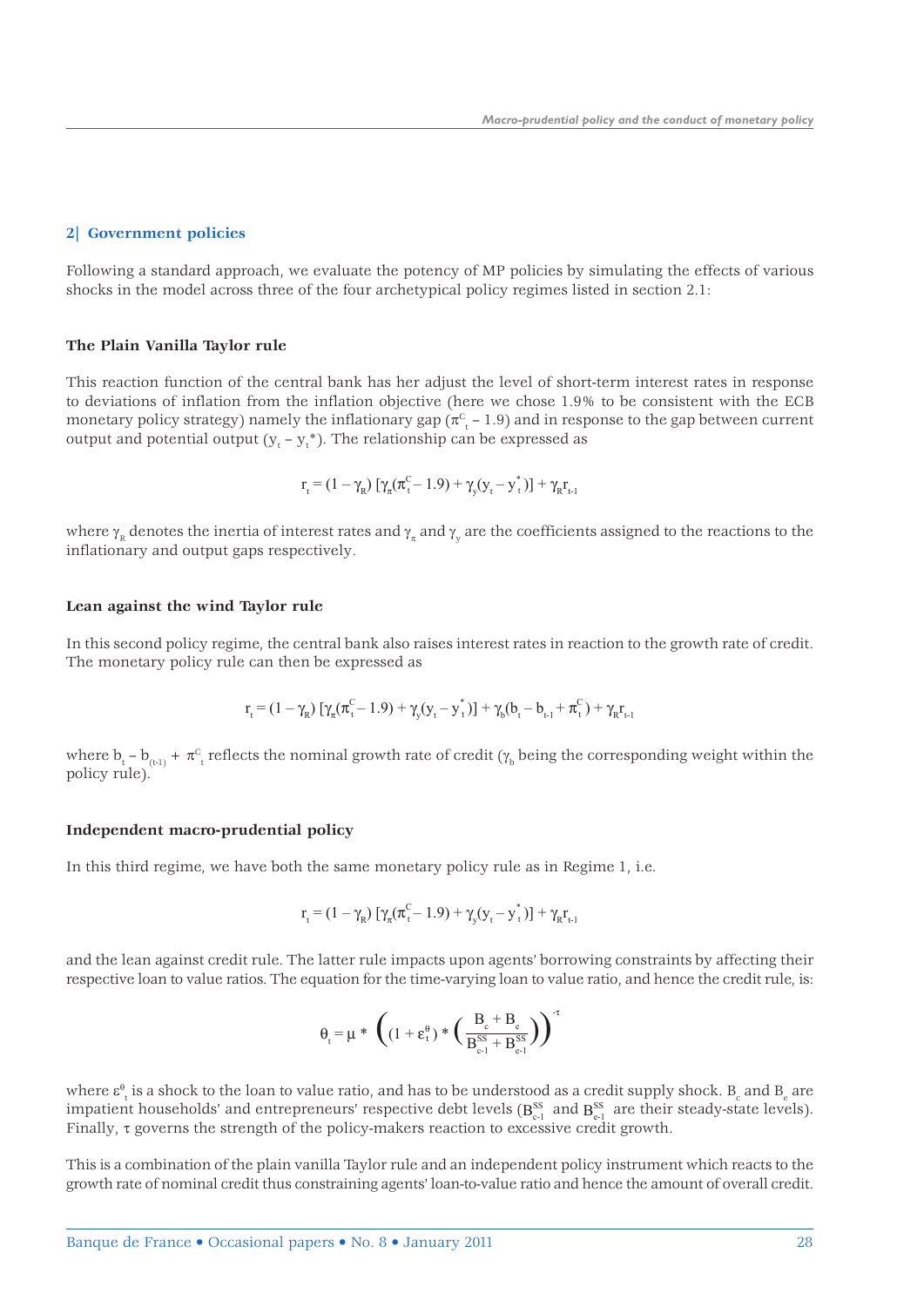# **Appendix III**

### **Limitations of the model and of the simulation exercises performed with it**

The exercise developed in this section allows us to gain insights on the interaction between monetary and macro-prudential policies. However, several limits in the analysis should be acknowledged. It is nevertheless also fair to emphasize that, although they might call for further significant developments, these limits are mainly entrenched in any modeling exercise. Consequently, most of them would also apply to a wider range of modeling exercises.

#### **1| Uncertainty about the model (Is this DSGE model a good representation of the actual economy?)**

Building a model involves choosing a set of simplifying assumptions. An important one is that the economy is isolated from the rest of the world. However, domestic financial stability and domestic inflation rates are affected by what happens in the rest of the world and in big foreign economies. A drawback of considering the economy as a single entity is that the issues of both the international coordination of those two policies and the quantification of their importance cannot be addressed.

Another important issue is the modeling of the financial imperfections and of their impact on the business cycle. As evident from Table 1 and from the simulations reported in figures 1a to 9, credit developments have only a limited effect on the dynamics of real and nominal variables. This could be because the financial cycle is longer-lasting and more asymmetric than the real business cycle and, the models are estimated over samples during which monetary policy has managed to dampen inflation fluctuations.

More generally, the model only focuses on a specific form of credit rationing. There is no role for a fall in the demand for credit and for an increase in the savings rate, which have been observed for some agents during the crisis. Moreover, liquidity hoarding by banks is a sign of effective self-insurance on the part of some financial institutions, which is not present in the model. A new literature studies uncertainty shocks and precautionary savings (Bloom, 2009) in order to explain fall in activity when uncertainty increases, which can create negative externalities. This model disregards all of that and, once again, focuses on only one margin.

Credit constraints capture the difficulties for entrepreneurs to get financed. Admittedly, they capture market freeze during financial turmoil, which may be linked to market liquidity. Dealing with this effect in such a reduced-form way allows to estimate simply the effect at stake, but the market failure for funding and market liquidity are different, and so are the optimal policy answer. Interactions between funding and market liquidity are studied by a recent literature (see e.g. Brunnermeier and Pedersen, 2009), which however does not provide quantitative insight yet.

#### **2| Uncertainty about the policy function objective**

The postulated policy objectives and the associated reaction functions are intuitive and tractable. However, they are not derived from primitive parameters describing the preferences of the agents the public authority aims at maximizing. In particular, it might the case that the relative weight given to each of the target variables in the rule (or in the loss function) differs from the optimal one that these primitive parameters would imply.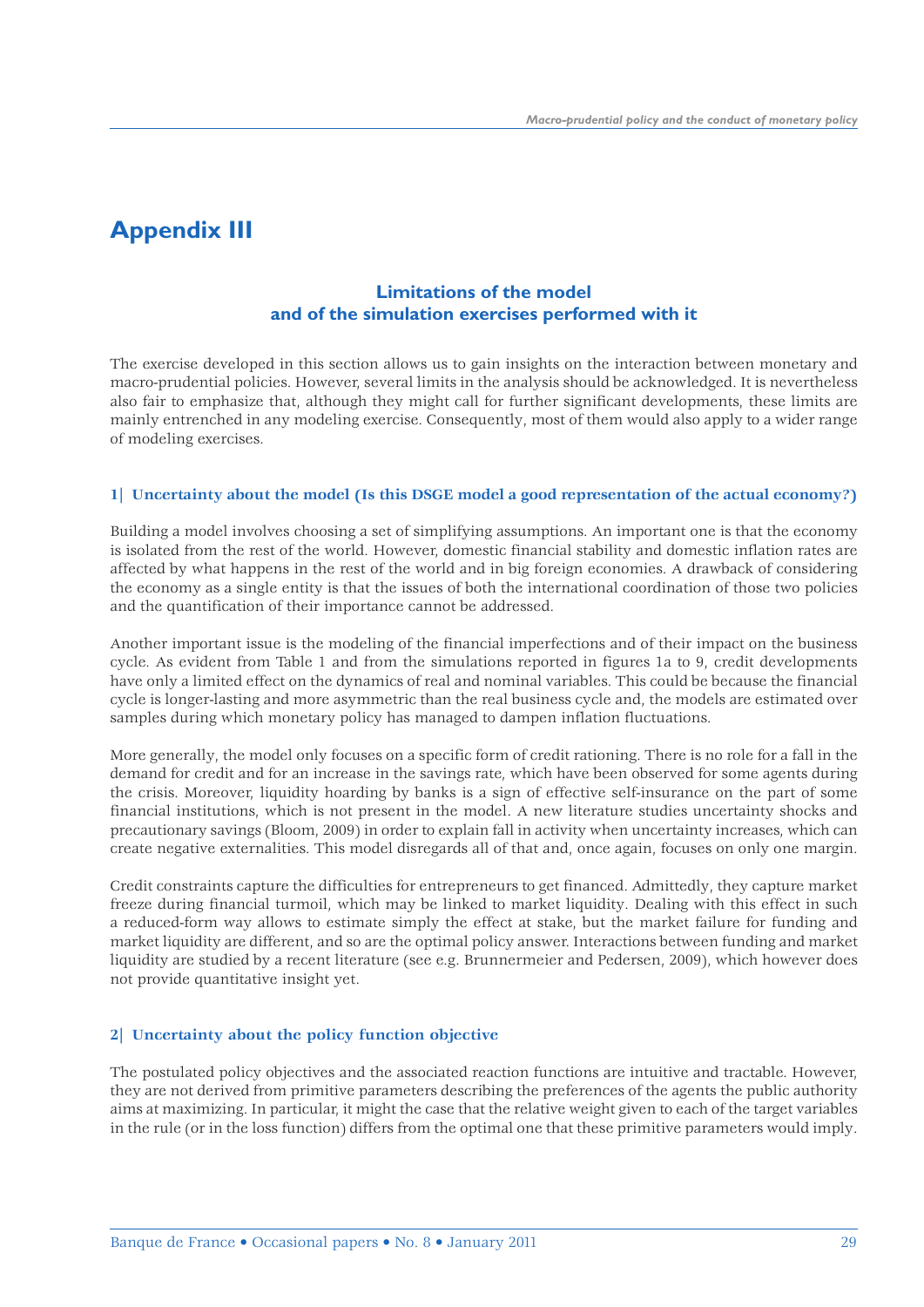#### **3| Uncertainty about the estimated coefficients; econometric structure (time-varying parameters, heteroskedasticity, etc)**

Simulating the economy under different policies is based on estimated parameter values. These estimates are thus prone to estimation uncertainty which could also be included in the simulations. More generally, tackling the uncertainty concerning the parameters' values could call for considering that the structure of the model is itself uncertain, and for including this as a feature of the estimation procedure. For instance, one may allow for time-variation in either the parameters describing the transmission mechanism of the structural shocks to the macro-economic aggregates, or the ones characterizing the variance of the structural shocks.

#### **4| Policy-dependence of the estimated parameters (the so-called Lucas critique)**

Along the same lines, using estimated coefficients to conduct policy simulations is prone to the so-called Lucas critique. The estimation strategy postulates a given structure of the economy. This structure involves, among other elements, the parameters characterizing the policy reaction function. In particular, private sector's agents take their decisions conditional on this policy rule (and these specific parameters). Therefore, a shift in the policy rule may affect the structure of the economy and require re-estimating the model under the new structure. However, for this to be implementable, we would need data under a regime where macro-prudential policy already existed.

#### **5| Uncertainty about the data: revisions (i.e. Orphanides)**

The simulations are based on final releases of macro-economic aggregates. By contrast, public authorities take decisions in real time and therefore rely on real-time data that are subsequently updated and sometimes differ substantially from final figures. This is especially relevant when the economy experiences big disruptions whose consequences are difficult to interpret in real time and thus take time to be learned. It may therefore be interesting to see how the conclusions of the exercise would differ if the policy reacted to these real-time data.

#### **6| Uncertainty about the central bank's (or other authority's) ability to implement the policy**

In the model, we assume in particular that the authorities can lean against credit.

#### **Information (about the agents and the economy) needed to implement (optimal) policy, (i.e. Orphanides and Williams)**

The uncertainty behind the parameter estimates alluded above is more than just a matter of econometrics methodology. It is reasonable to assume that public authorities may have an informational advantage, compared to the private sector in monitoring and processing statistical information, and therefore have a more precise view of the evolution of the macroeconomic outlook. They nevertheless still remain uncertain about the exact structure of the economy. By comparison the proposed simulation exercise postulates that the authorities have an accurate perception of this structure. An extension would be to analyze a situation where the objective function of the central bank (or other authority) incorporates their own uncertainty about this complex structure. This would influence their optimal decisions (and therefore the optimal reaction function). For instance they might want to minimize the loss under the less favorable scenario induced by their approximation instead of the scenario where the economy behaves as described by the "point estimates" of the models parameter.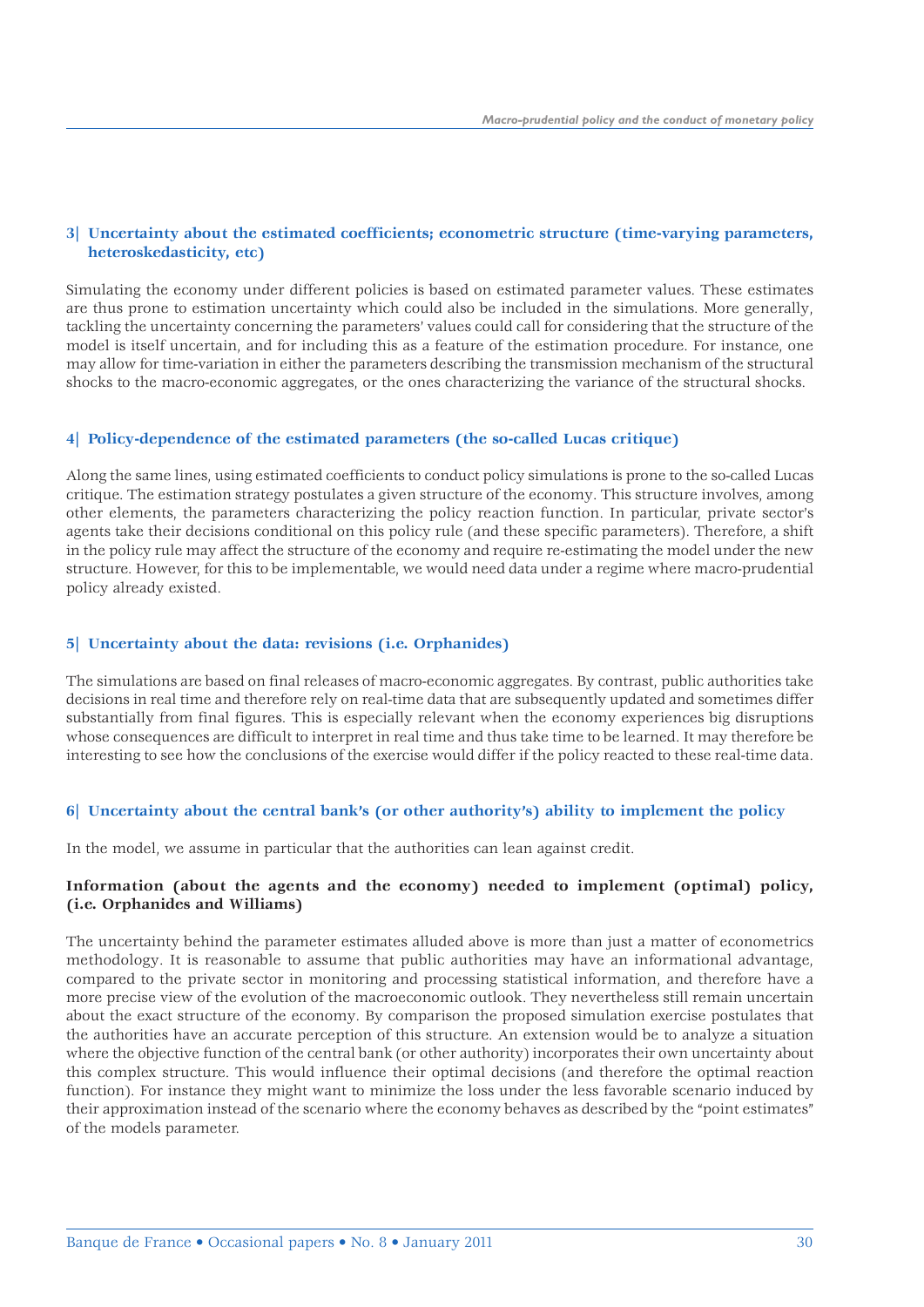#### **Political economy**

The model considers a macro-prudential authority which is well settled and independent from national governments. It therefore abstracts from the process of setting-up this new regulatory body. However, national or industrial vested interest may stall this process. This would pave the way for time-inconsistency problems due to non-credible commitments to restrict credit growth when the macroeconomic outlook calls for it.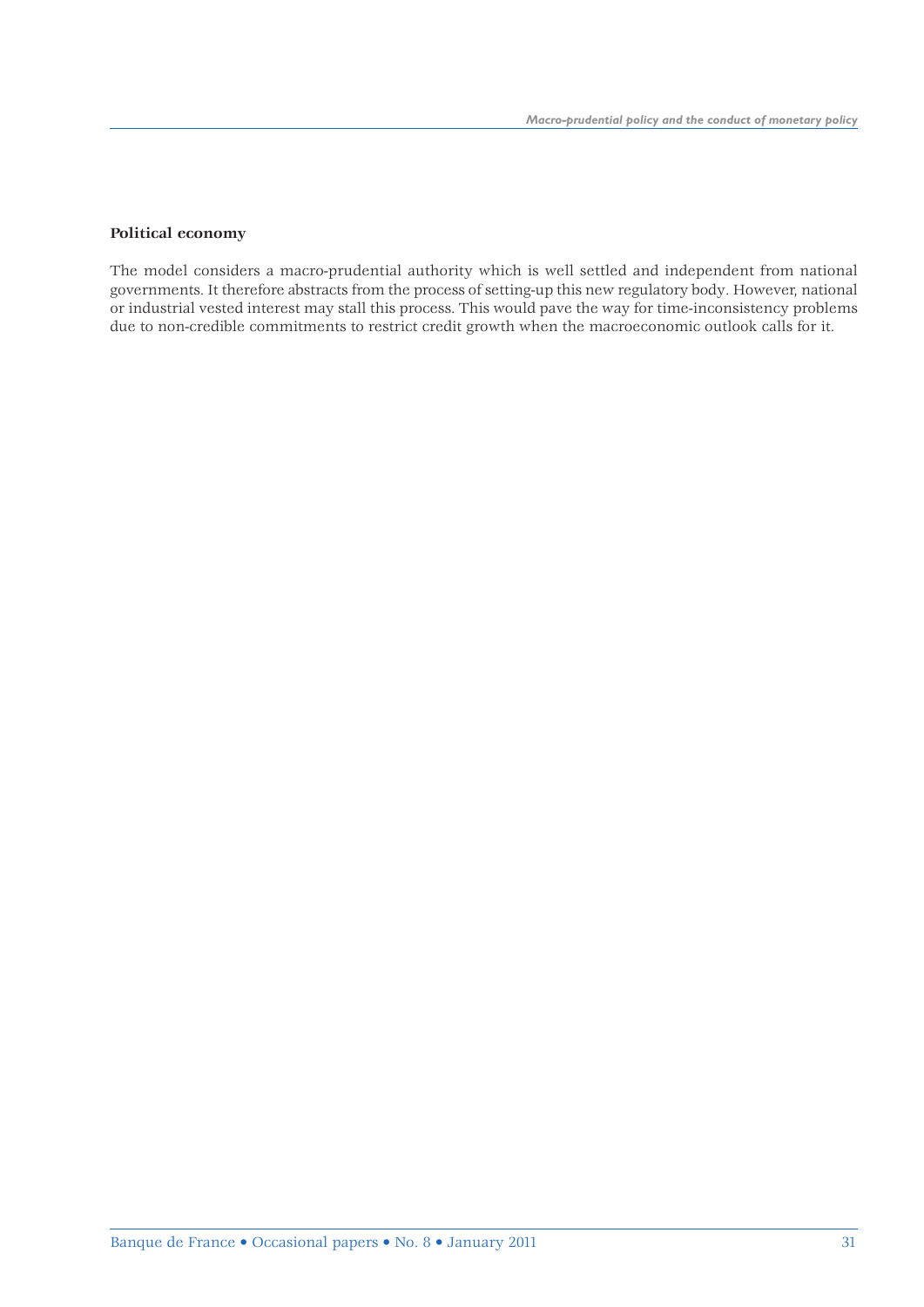# **Appendix IV**

# **Additional tables and figures**

|                  |                    |                     |               | Euro area                     |                      |                                  |           |         |
|------------------|--------------------|---------------------|---------------|-------------------------------|----------------------|----------------------------------|-----------|---------|
|                  | Invest.<br>Specif. | <b>Productivity</b> | <b>Demand</b> | <b>Housing</b><br>preferences | <b>Credit supply</b> | <b>Monetary</b><br><b>Policy</b> | Demand gx | Mark up |
| <b>GDP</b>       | 43.27              | 0.44                | 10.75         | 6.83                          | 0.19                 | 9.77                             | 4.64      | 24.10   |
| Consumption      | 33.69              | 0.57                | 13.04         | 6.16                          | 0.17                 | 12.69                            | 1.11      | 32.57   |
| Investment       | 75.65              | 0.33                | 4.63          | 9.25                          | 0.18                 | 3.15                             | 0.28      | 6.54    |
| Inflation        | 2.15               | 13.62               | 19.43         | 3.03                          | 0.10                 | 8.68                             | 1.65      | 51.34   |
| Interest rate    | 2.72               | 11.98               | 56.29         | 9.10                          | 0.39                 | 7.26                             | 7.39      | 4.87    |
| House prices     | 1.34               | 0.95                | 0.06          | 96.78                         | 0.05                 | 0.18                             | 0.23      | 0.42    |
| Credit           | 0.15               | 0.04                | 0.10          | 41.29                         | 58.09                | 0.12                             | 0.01      | 0.18    |
| Wages            | 5.60               | 70.08               | 1.78          | 8.72                          | 0.06                 | 4.77                             | 8.34      | 0.65    |
| Inflation annual | 2.85               | 12.63               | 25.86         | 4.48                          | 0.15                 | 11.06                            | 2.45      | 40.51   |
|                  |                    |                     |               | <b>United States</b>          |                      |                                  |           |         |
|                  | Invest.<br>Specif. | <b>Productivity</b> | <b>Demand</b> | <b>Housing</b><br>preferences | <b>Credit supply</b> | <b>Monetary</b><br><b>Policy</b> | Demand gx | Mark up |
| <b>GDP</b>       | 31.30              | 61.20               | 0.10          | 0.13                          | 0.01                 | 0.08                             | 3.42      | 3.77    |
| Consumption      | 20.89              | 74.04               | 0.09          | 0.09                          | 0.01                 | 0.08                             | 0.50      | 4.30    |
| Investment       | 75.24              | 21.43               | 0.12          | 0.30                          | 0.01                 | 0.05                             | 0.97      | 1.88    |
| Inflation        | 2.81               | 32.19               | 9.39          | 0.86                          | 0.09                 | 5.82                             | 2.60      | 46.23   |
| Interest rate    | 9.88               | 11.66               | 46.15         | 5.88                          | 0.76                 | 4.99                             | 7.17      | 13.49   |
| House prices     | 13.89              | 76.21               | 0.10          | 8.39                          | 0.01                 | 0.04                             | 0.38      | 0.99    |
| Credit           | 2.38               | 4.67                | 0.25          | 33.01                         | 58.63                | 0.04                             | 0.19      | 0.83    |
| Wages            | 8.57               | 74.88               | 0.38          | 2.42                          | 0.05                 | 2.07                             | 9.86      | 1.77    |
| Inflation annual | 3.29               | 33.61               | 12.12         | 1.29                          | 0.12                 | 5.85                             | 3.04      | 40.69   |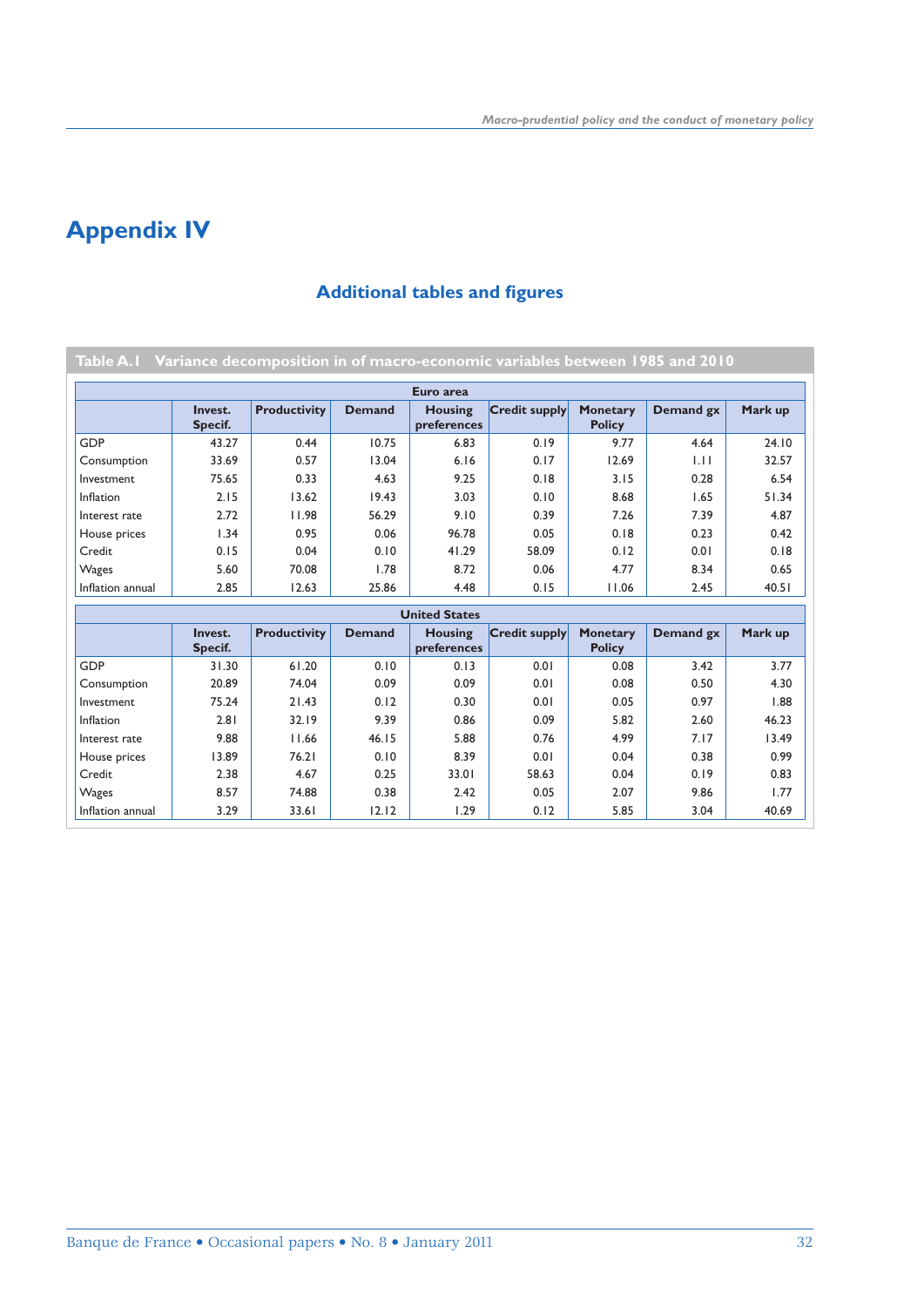|                                                                                                            | Interest rate | <b>Inflation</b> | <b>GDP</b> | <b>Credit</b> | Macro-<br>prudential<br>policy |  |
|------------------------------------------------------------------------------------------------------------|---------------|------------------|------------|---------------|--------------------------------|--|
| Estimated Taylor rule coefficients                                                                         | 0.81          | 2.02             | 1.00       |               |                                |  |
| Optimized coefficients (weights inflation, GDP, and interest variability $= 1$ )                           |               |                  |            |               |                                |  |
| Joint optimisation of all policy parameters in each regime                                                 |               |                  |            |               |                                |  |
| I Plain Taylor rule                                                                                        | 0.59          | 1.45             | 1.49       |               |                                |  |
| 2 Augmented Taylor rule                                                                                    | 0.67          | 1.49             | 0.55       | 0.11          |                                |  |
| 3 PTR + macro-prudential                                                                                   | 0.59          | 1.45             | 1.49       |               | 0.73                           |  |
| 4 ATR + macro-prudential                                                                                   | 0.68          | 1.50             | 0.34       | 0.08          | 0.52                           |  |
| Optimisation of Taylor rule coefficients for a given macro-prudential policy (tau $= 0.5$ )                |               |                  |            |               |                                |  |
| 5 Plain Taylor rule                                                                                        | 0.93          | 1.50             | 0.14       |               | 0.50                           |  |
| <b>6</b> Augmented Taylor rule                                                                             | 0.68          | 1.50             | 0.30       | 0.08          | 0.50                           |  |
| Optimized coefficients (weights on the variability of inflation = $1, GDP = 0.05$ and interest rate = $5)$ |               |                  |            |               |                                |  |
| Joint optimisation of all policy parameters in each regime                                                 |               |                  |            |               |                                |  |
| 7 Plain Taylor rule                                                                                        | 0.76          | 2.06             | 1.03       |               |                                |  |
| 8 Augmented Taylor rule                                                                                    | 0.80          | 2.00             | 1.00       | 0.03          |                                |  |
| 9 PTR + macro-prudential                                                                                   | 0.85          | 2.00             | 1.03       |               | 0.51                           |  |
| 10 ATR + macro-prudential                                                                                  | 0.81          | 2.00             | 1.00       | 0.01          | 0.50                           |  |
| Optimisation of Taylor rule coefficients for a given macro-prudential policy (tau $= 0.5$ )                |               |                  |            |               |                                |  |
| II Plain Taylor rule                                                                                       | 0.91          | 2.01             | 0.97       |               | 0.50                           |  |
| 12 Augmented Taylor rule                                                                                   | 0.82          | 2.00             | 0.99       | 0.02          | 0.50                           |  |

Table A.2 Estimated and optimized coefficients of the policy rules, United States

|                                                                                            | <b>GDP</b> | <b>CPI</b> | <b>TX</b> | Loss I | Loss <sub>2</sub> | <b>Credit</b> |
|--------------------------------------------------------------------------------------------|------------|------------|-----------|--------|-------------------|---------------|
| Stabilization effects of optimized policies (weights inflation, GDP, smoothing = 1)        |            |            |           |        |                   |               |
| I Plain Taylor rule                                                                        | 0.44       | 0.65       | 0.64      | 1.73   |                   | 1.12          |
| 2 Augmented Taylor rule                                                                    | 0.77       | 0.36       | 0.57      | 1.70   |                   | 1.10          |
| 3 PTR + macro-prudential                                                                   | 0.39       | 0.46       | 0.74      | 1.63   |                   | 0.68          |
| 4 ATR + macro-prudential                                                                   | 0.85       | 0.47       | 0.73      | 2.05   |                   | 0.62          |
| Stabilization effects of optimized policies (constrained by given macro-prudential policy) |            |            |           |        |                   |               |
| 5 Plain Taylor rule                                                                        | 1.21       | 0.66       | 0.36      | 2.23   |                   | 0.64          |
| <b>6</b> Augmented Taylor rule                                                             | 0.87       | 0.48       | 0.73      | 2.08   |                   | 0.64          |
| Stabilization effects of optimized policies (weights inflation 1, GDP 0.05, smoothing 5)   |            |            |           |        |                   |               |
| 7 Plain Taylor rule                                                                        | 0.59       | 0.25       | 0.57      |        | 3.13              | 1.11          |
| 8 Augmented Taylor rule                                                                    | 0.62       | 0.25       | 0.54      |        | 2.98              | 1.11          |
| 9 PTR + macro-prudential                                                                   | 0.65       | 0.23       | 0.57      |        | 3.11              | 0.63          |
| 10 ATR + macro-prudential                                                                  | 0.64       | 0.24       | 0.60      |        | 3.29              | 0.64          |
| Stabilization effects of optimized policies (constrained by given macro-prudential policy) |            |            |           |        |                   |               |
| II Plain Taylor rule                                                                       | 0.65       | 0.26       | 0.42      |        | 2.41              | 0.64          |
| 12 Augmented Taylor rule                                                                   | 0.65       | 0.24       | 0.60      |        | 3.26              | 0.64          |

*Note: loss is the sum of the first three columns, loss 2 takes into account the weight of variables in the loss function.*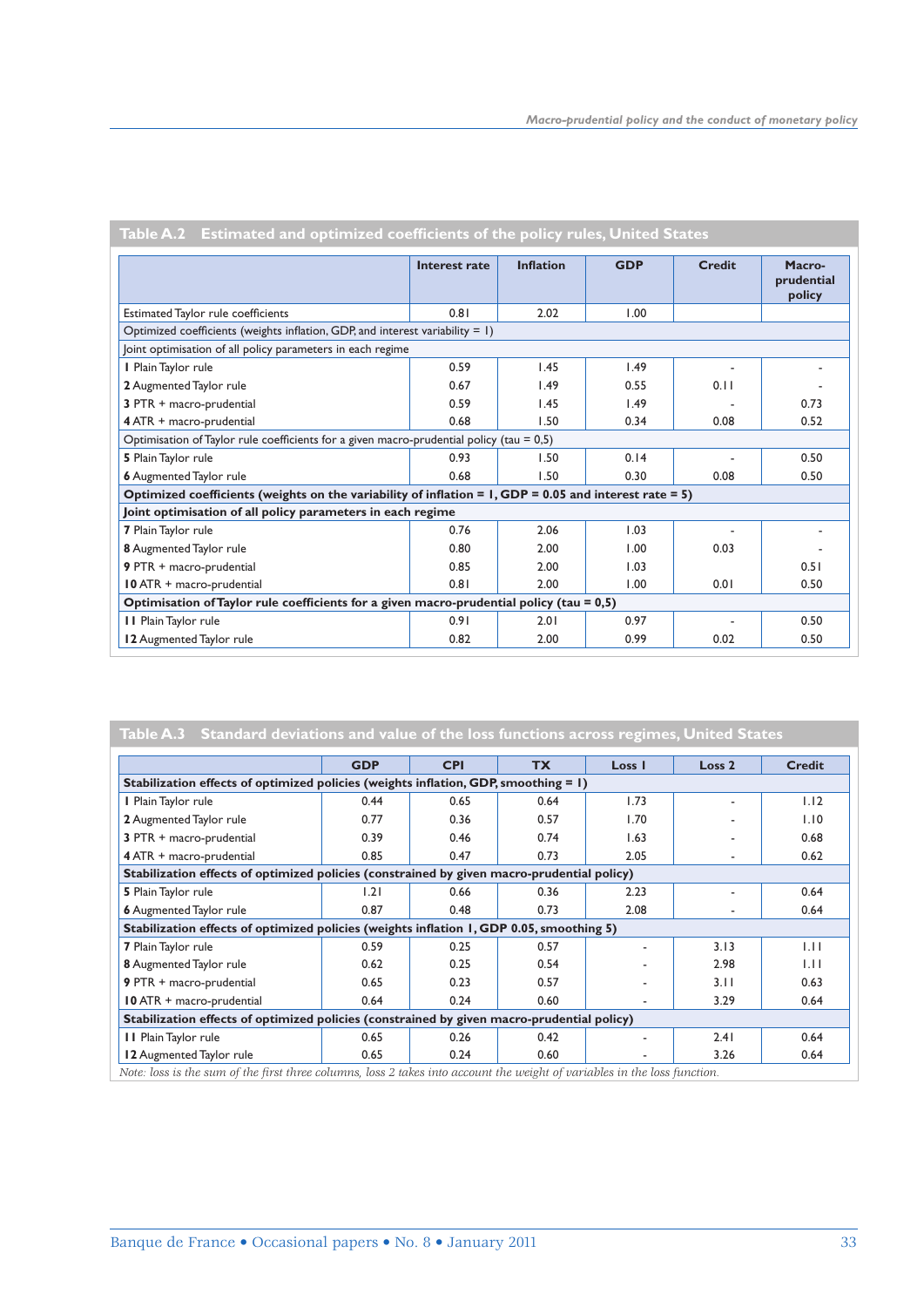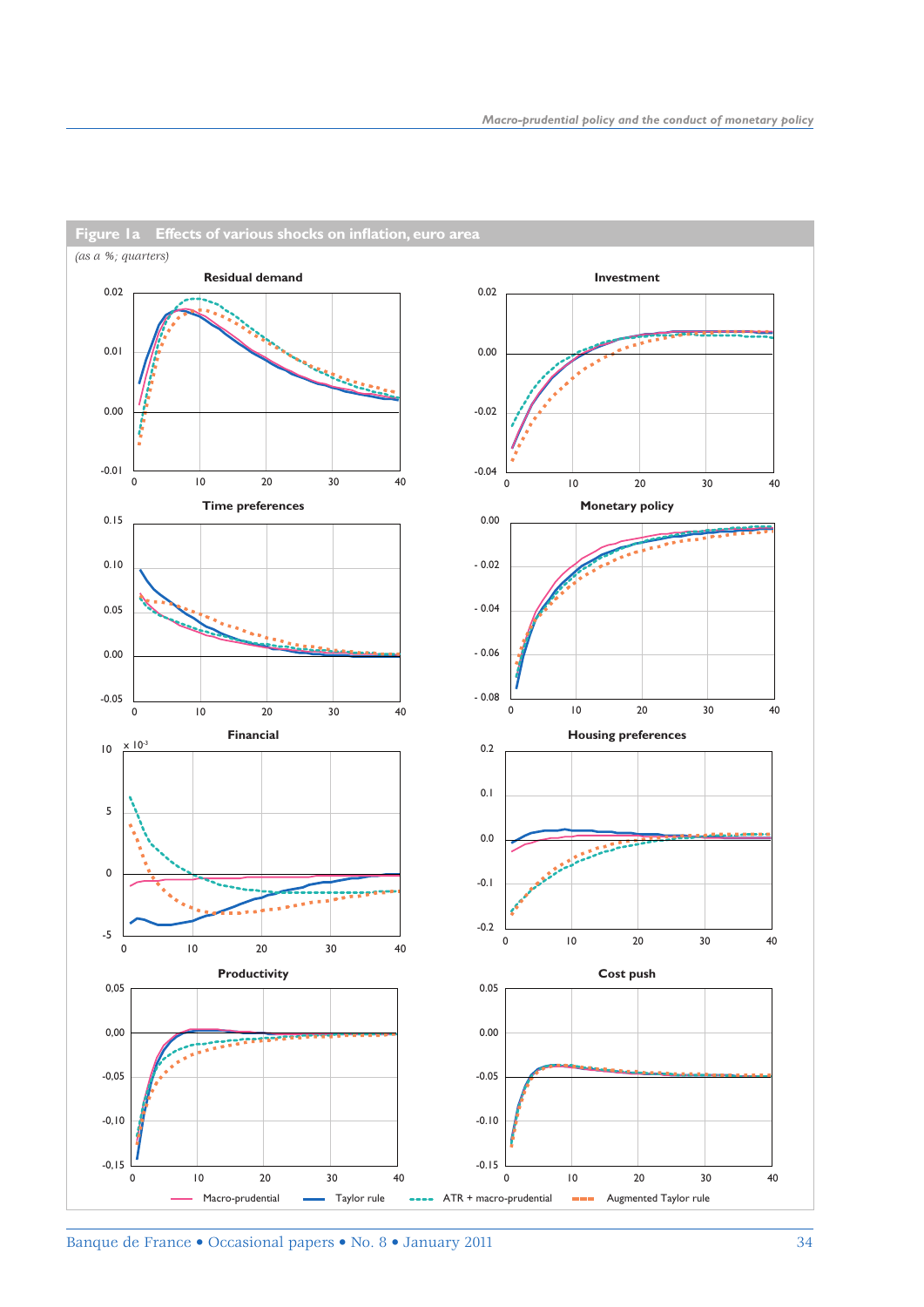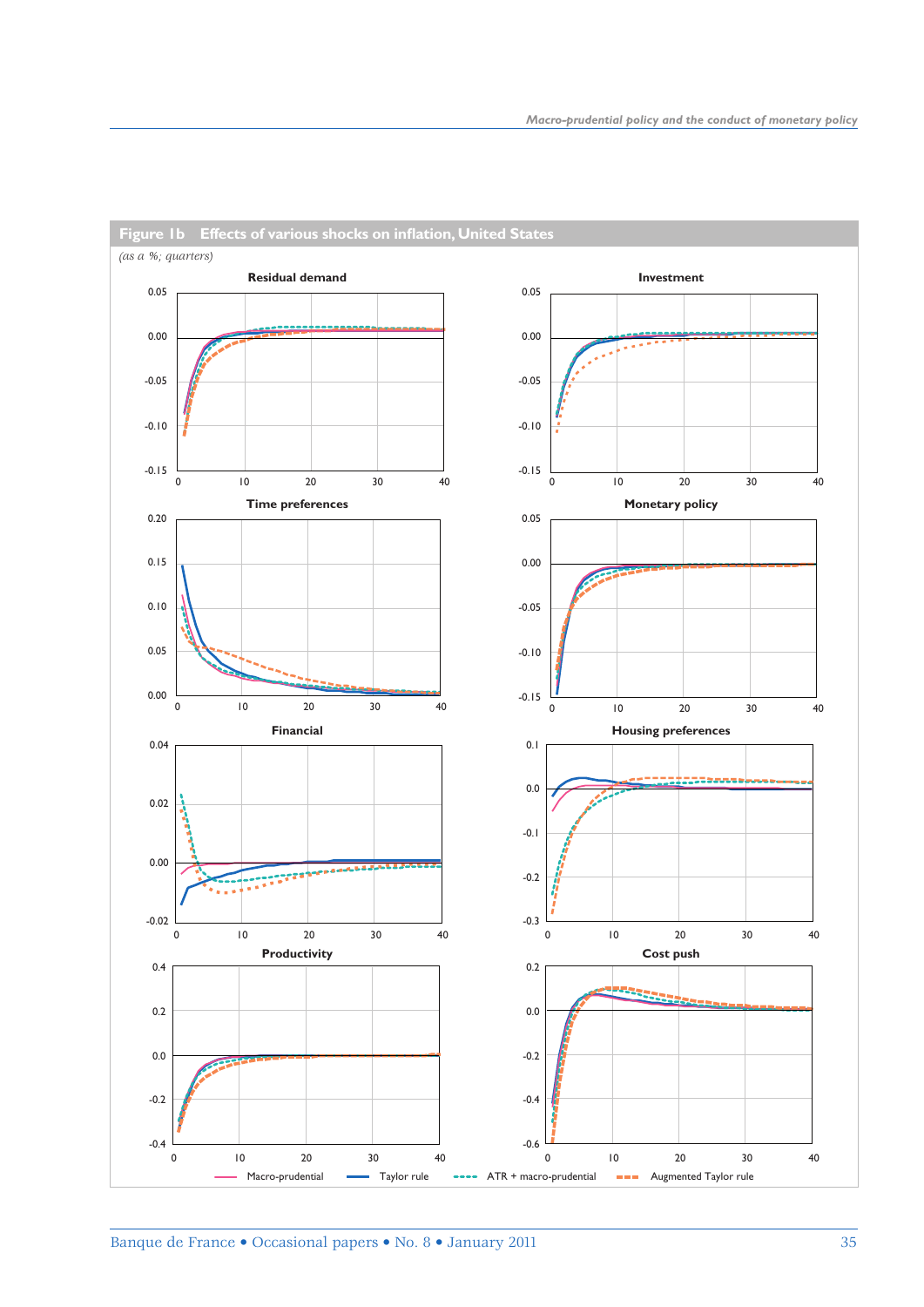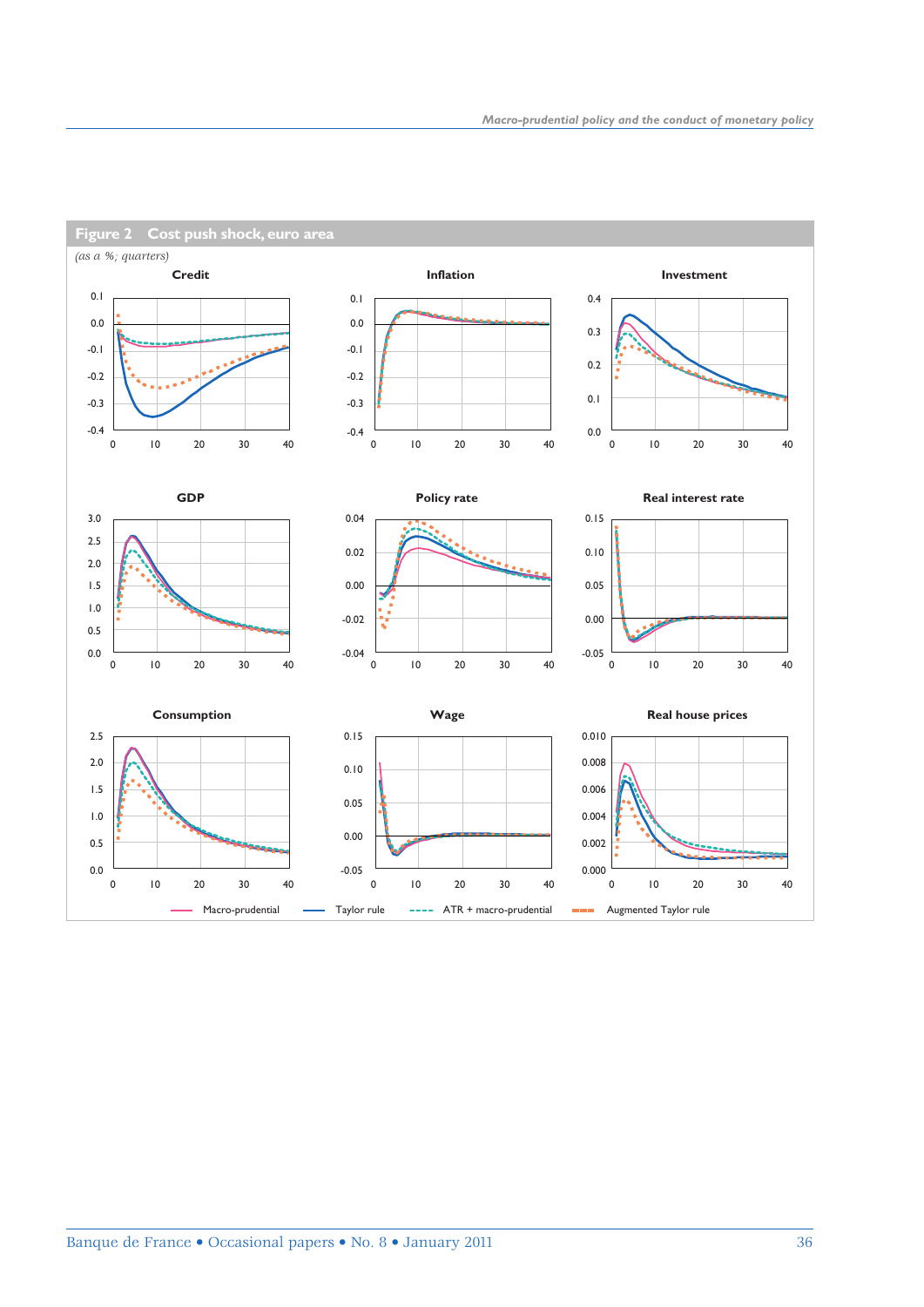

Banque de France • Occasional papers • No. 8 • January 2011 37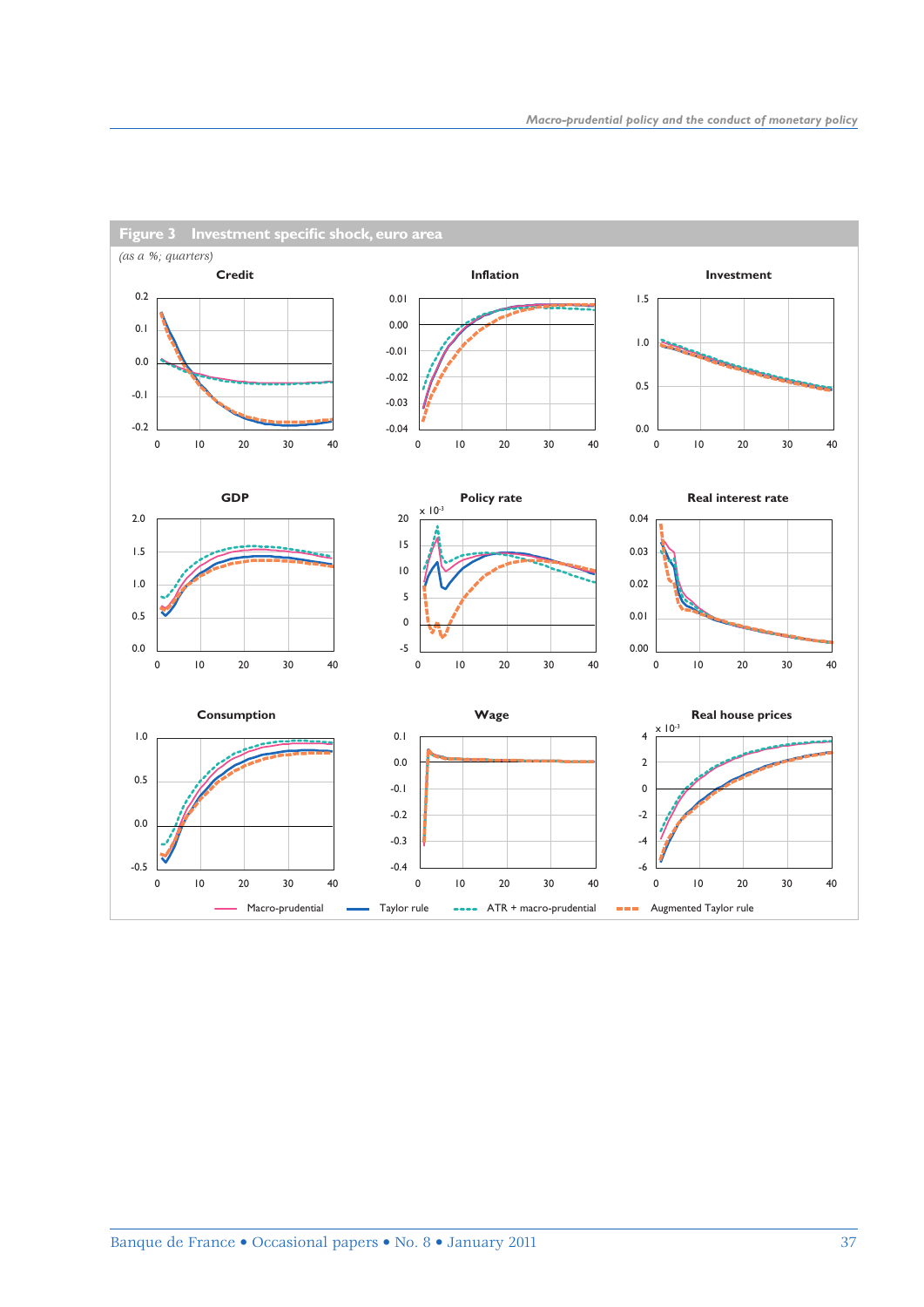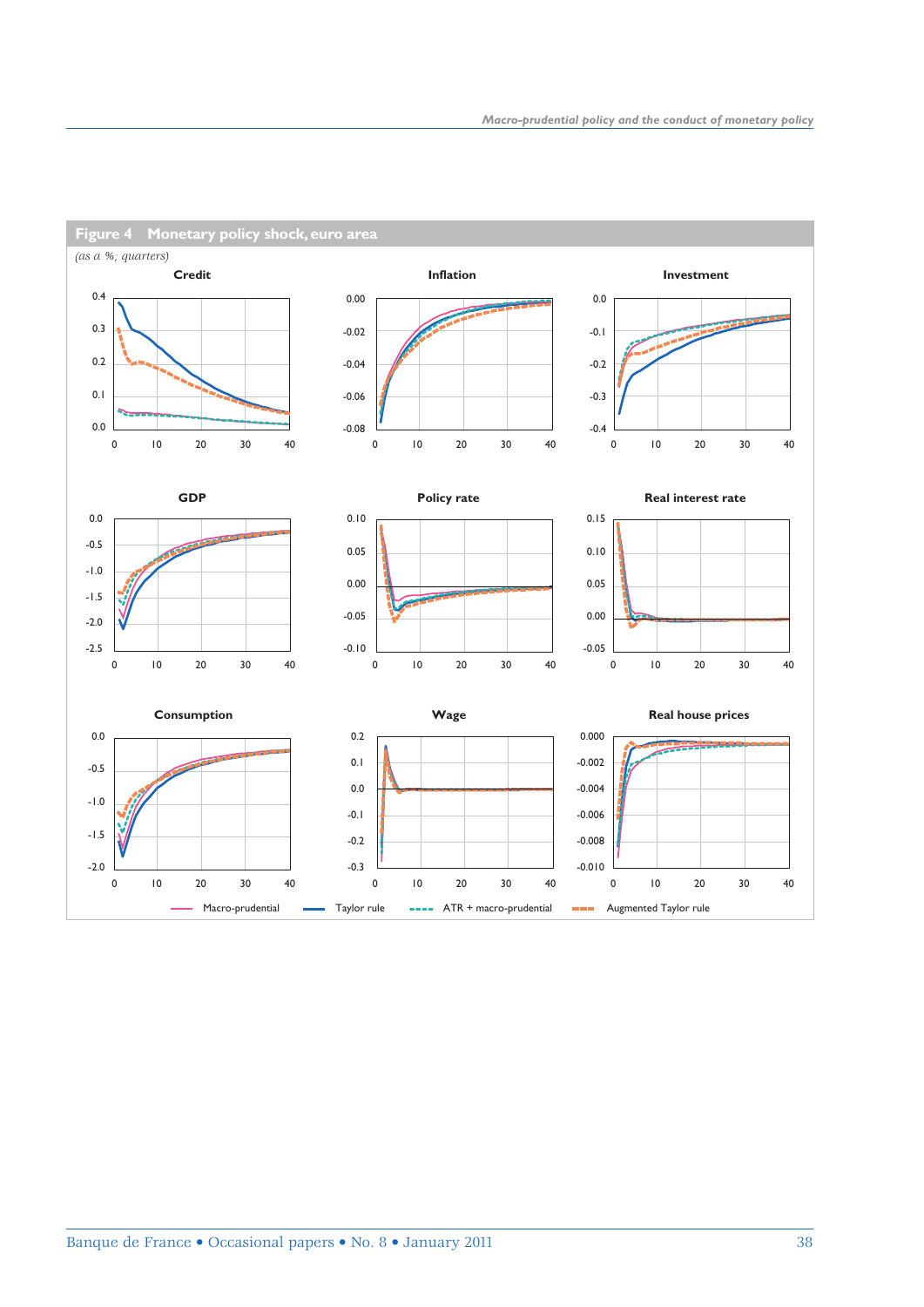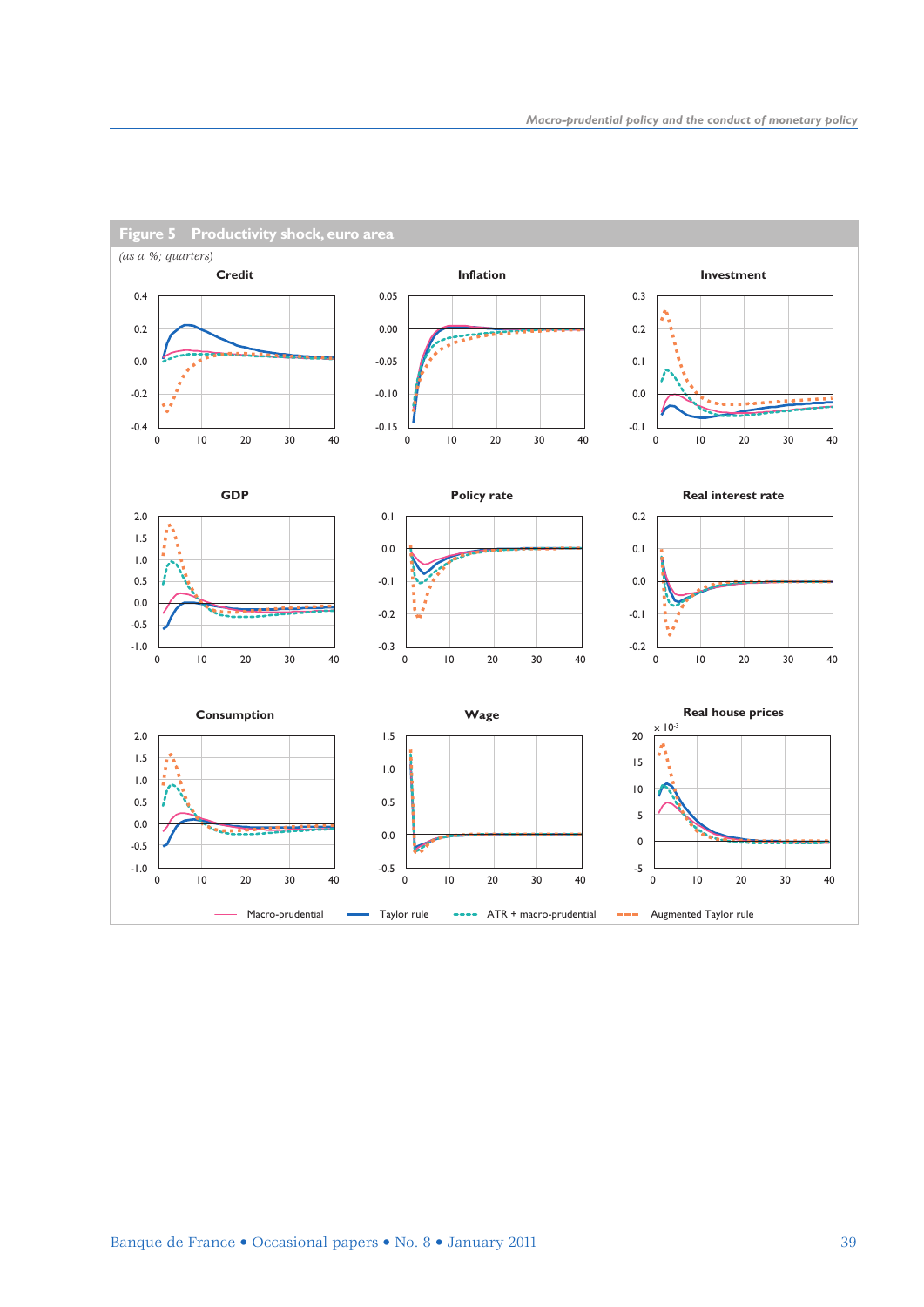

**Figure 6 Residual demand shock, euro area**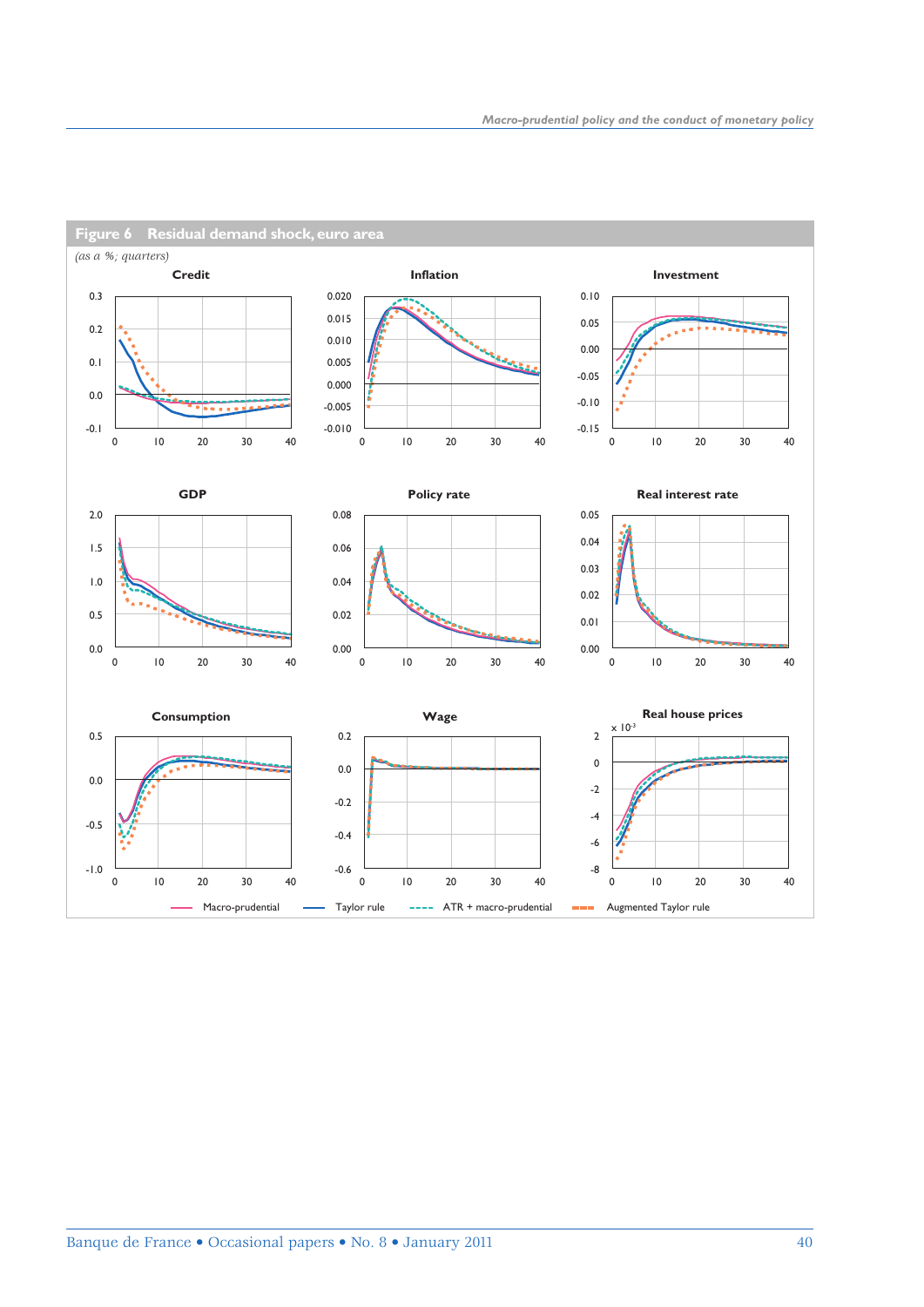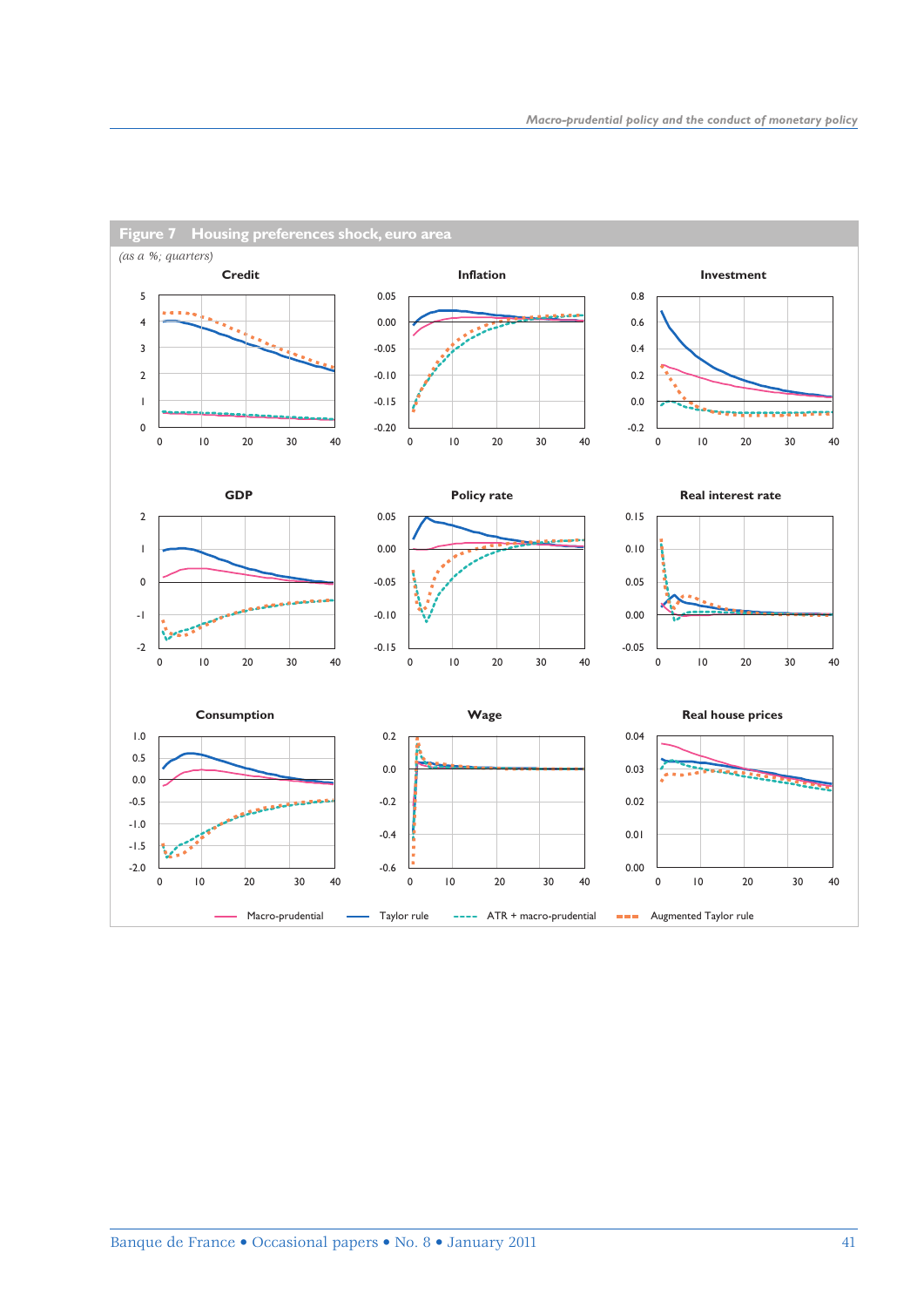